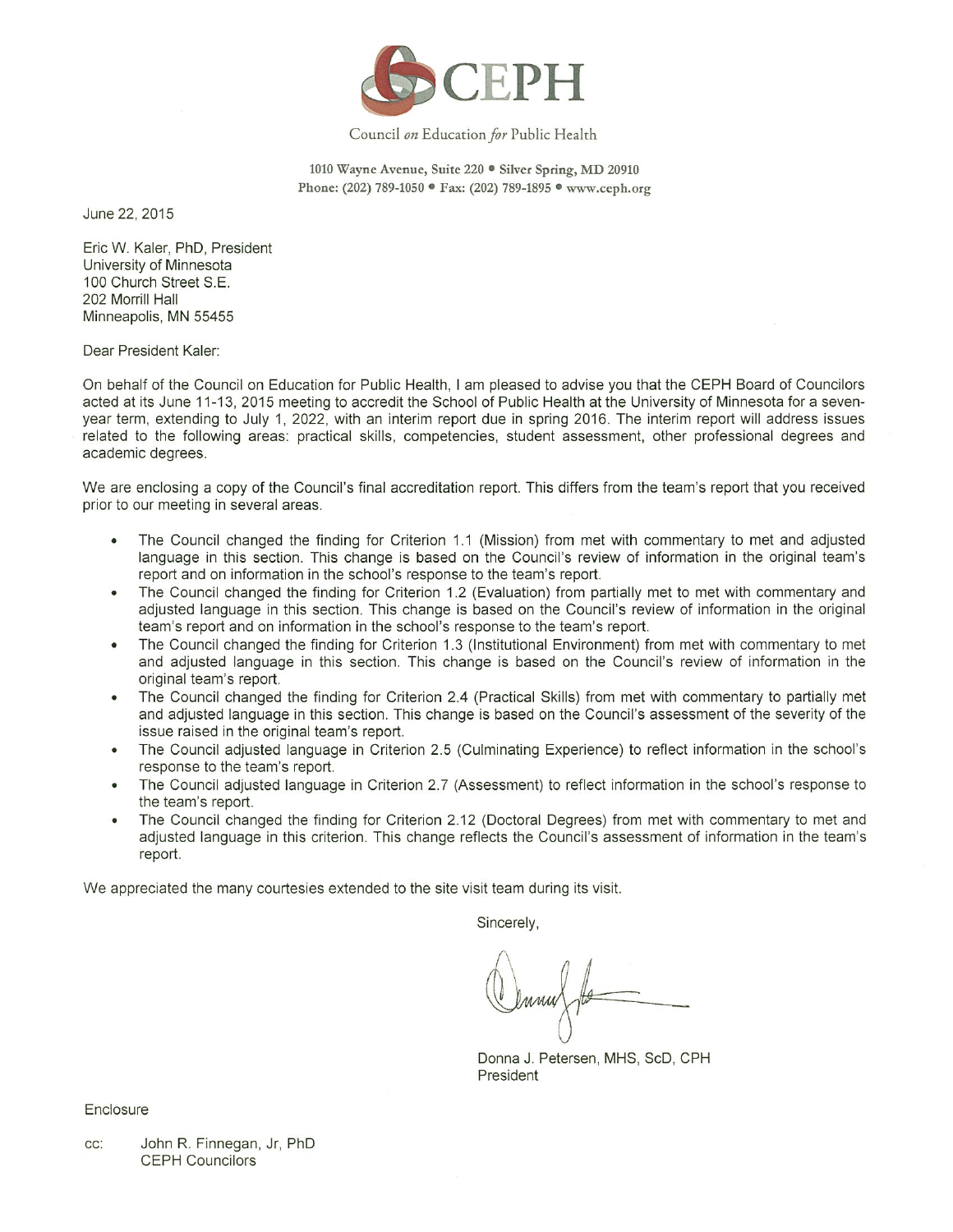**Council on Education for Public Health Adopted on June 13, 2015**

REVIEW FOR ACCREDITATION OF THE SCHOOL OF PUBLIC HEALTH AT THE UNIVERSITY OF MINNESOTA

COUNCIL ON EDUCATION FOR PUBLIC HEALTH

SITE VISIT DATES: October 20-22, 2014

SITE VISIT TEAM: Kathleen R. Miner, PhD, MPH, MCHES, Chair James M. Raczynski, PhD, FAHA Lindsay A. Tallon, MSPH

SITE VISIT COORDINATOR: Brittney D. Lilly, MPH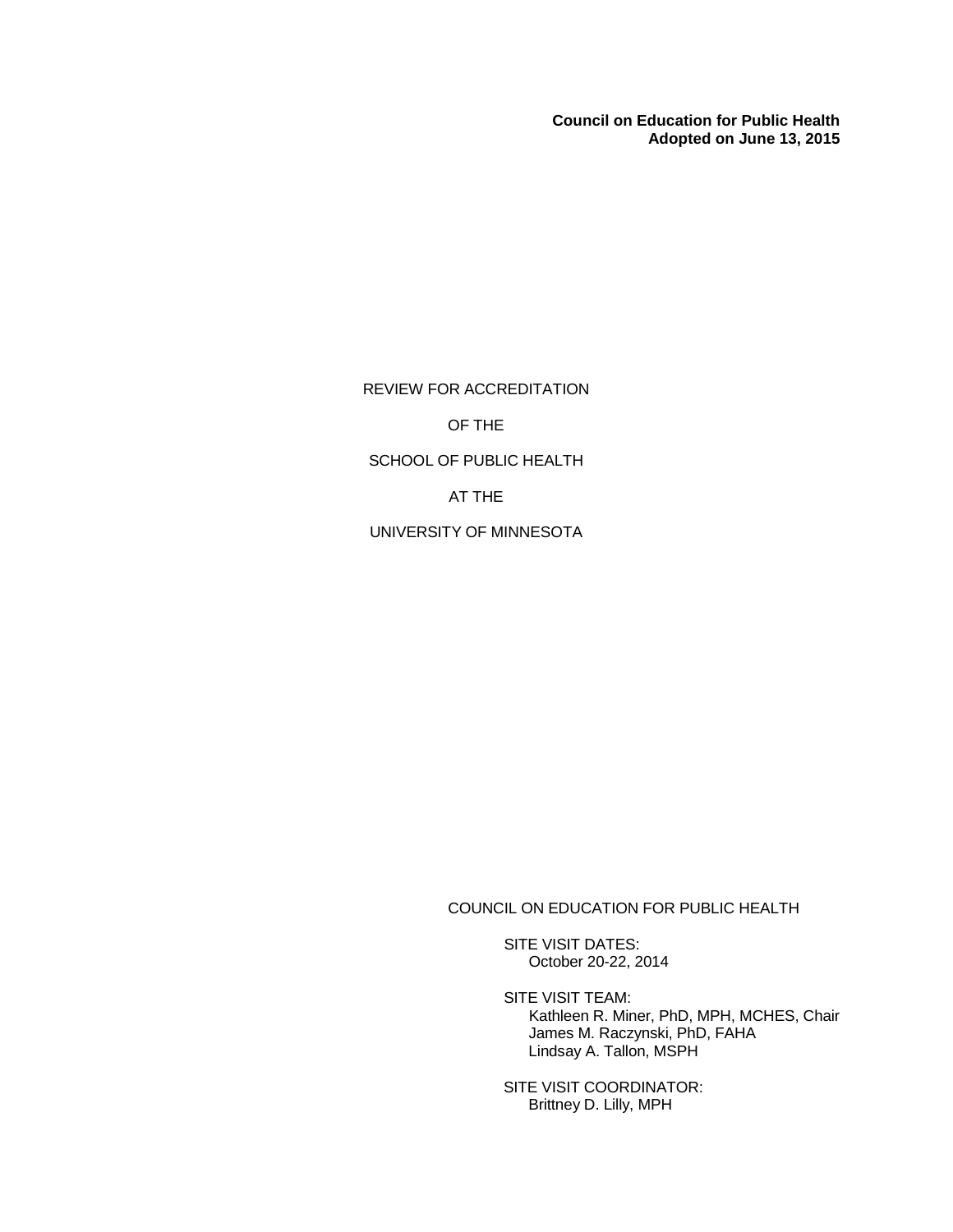# **Table of Contents**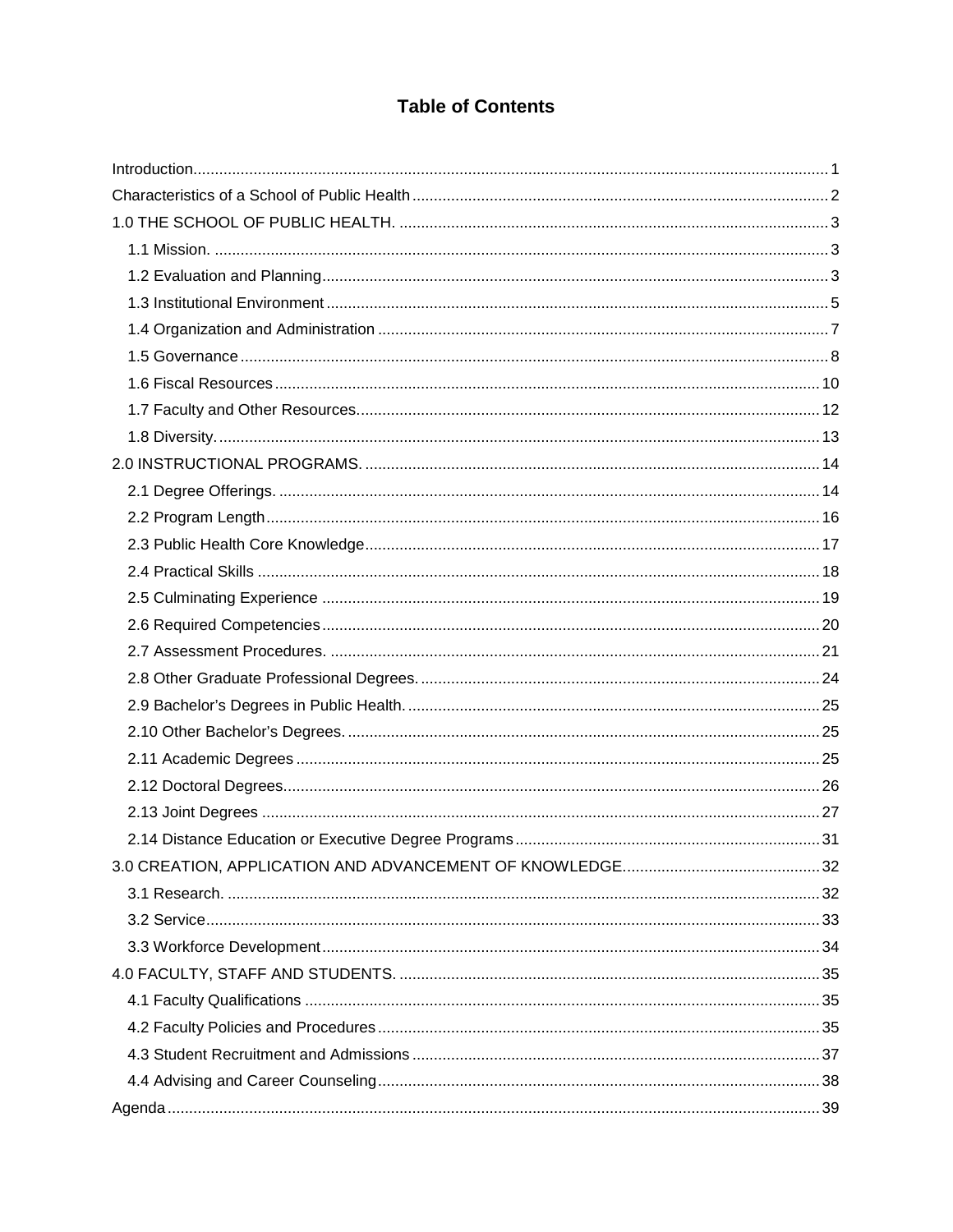#### **Introduction**

<span id="page-3-0"></span>This report presents the findings of the Council on Education for Public Health (CEPH) regarding the School of Public Health at the University of Minnesota. The report assesses the school's compliance with the *Accreditation Criteria for Schools of Public Health, amended June 2011*. This accreditation review included the conduct of a self-study process by school constituents, the preparation of a document describing the school and its features in relation to the criteria for accreditation and a visit in October 2014 by a team of external peer reviewers. During the visit, the team had an opportunity to interview school and university officials, administrators, teaching faculty, students, alumni and community representatives and to verify information in the self-study document by reviewing materials provided in a resource file. The team was afforded full cooperation in its efforts to assess the school and verify the self-study document.

The University of Minnesota (UMN) is a five-campus, land-grant institution, with campuses in the cities of Crookston, Duluth, Morris, Rochester and the Twin Cities (Minneapolis-Saint Paul). As the institution's flagship campus, the University of Minnesota, Twin Cities (UMTC) is the state's premier research institution. Across its five campuses, UMN employs nearly 26,000 faculty and staff personnel, with over 23,000 employed at UMTC. Similarly, the institution enrolls over 69,000 students, and 75% are enrolled at UMTC.

As one of 18 colleges and schools at UMTC, the School of Public Health (SPH) enrolls over 1,000 students from 48 different countries. Over 430 primary, contract and adjunct faculty contribute to the school's research and educational enterprise, which consists of 21 master's programs, four doctoral programs and six graduate and undergraduate minors. Since its inception in 1944, the SPH has graduated more than 10,000 students. As a part of its global initiatives, the SPH has entered into memoranda of understanding with the following national and international institutions to offer degree programs: Arizona State University (Phoenix, AZ), Manipal Academy of Higher Education in India, One World and St. Johns Academy (Bangalore, India), Tata Institute of Social Sciences (Mumbai, India), Sri Devrag Urs University (Kolar, India), King Fahad Medical City in Saudi Arabia, Chiang Mai University in Thailand and the University of the West Indies (Kingston, Jamaica).

The SPH has held CEPH accreditation since 1966. The last review in 2007 resulted in a seven-year accreditation term.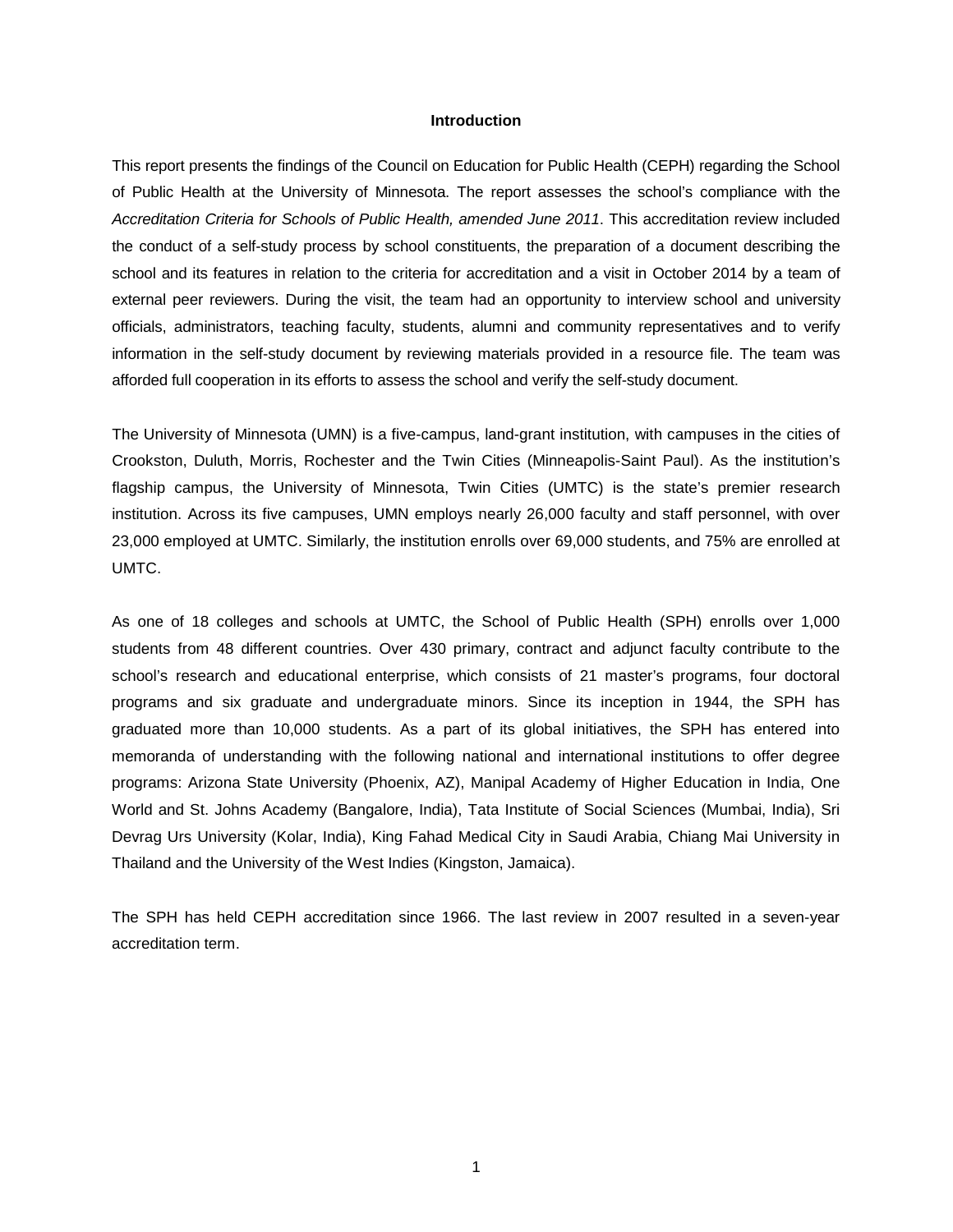#### **Characteristics of a School of Public Health**

<span id="page-4-0"></span>**To be considered eligible for accreditation review by CEPH, a school of public health shall demonstrate the following characteristics:**

- **a. The school shall be a part of an institution of higher education that is accredited by a regional accrediting body recognized by the US Department of Education.**
- **b. The school and its faculty shall have the same rights, privileges and status as other professional schools that are components of its parent institution.**
- **c. The school shall function as a collaboration of disciplines, addressing the health of populations and the community through instruction, research, and service. Using an ecological perspective, the school of public health should provide a special learning environment that supports interdisciplinary communication, promotes a broad intellectual framework for problem-solving, and fosters the development of professional public health concepts and values.**
- **d. The school of public health shall maintain an organizational culture that embraces the vision, goals and values common to public health. The school shall maintain this organizational culture through leadership, institutional rewards, and dedication of resources in order to infuse public health values and goals into all aspects of the school's activities.**
- **e. The school shall have faculty and other human, physical, financial and learning resources to provide both breadth and depth of educational opportunity in the areas of knowledge basic to public health. As a minimum, the school shall offer the Master of Public Health (MPH) degree in each of the five areas of knowledge basic to public health and a doctoral degree in at least three of the five specified areas of public health knowledge.**
- **f. The school shall plan, develop and evaluate its instructional, research and service activities in ways that assure sensitivity to the perceptions and needs of its students and that combines educational excellence with applicability to the world of public health practice.**

These characteristics are evident in the SPH at UMN. The SPH is an integral component of UMN, which is regionally accredited by the Higher Learning Commission of the North Central Association of Colleges and Schools. In 2005, the institution was granted a 10-year accreditation term, with the next accreditation review scheduled for 2015. The school and its faculty have the same rights, privileges and status as other professional schools that are components of UMN. The school's Public Health Institute, Midwest Center for Lifelong Learning in Public Health and Public Health Roundtables are examples of vehicles through which the school promotes and fosters interdisciplinary collaboration among faculty and students. The school seeks to advance population health through its service to and established ties with local organizations. One such organization, the Minnesota Pollution Control Agency, has been a partner with SPH faculty, who have provided expertise in pollution prevention and energy reduction practices since 1984.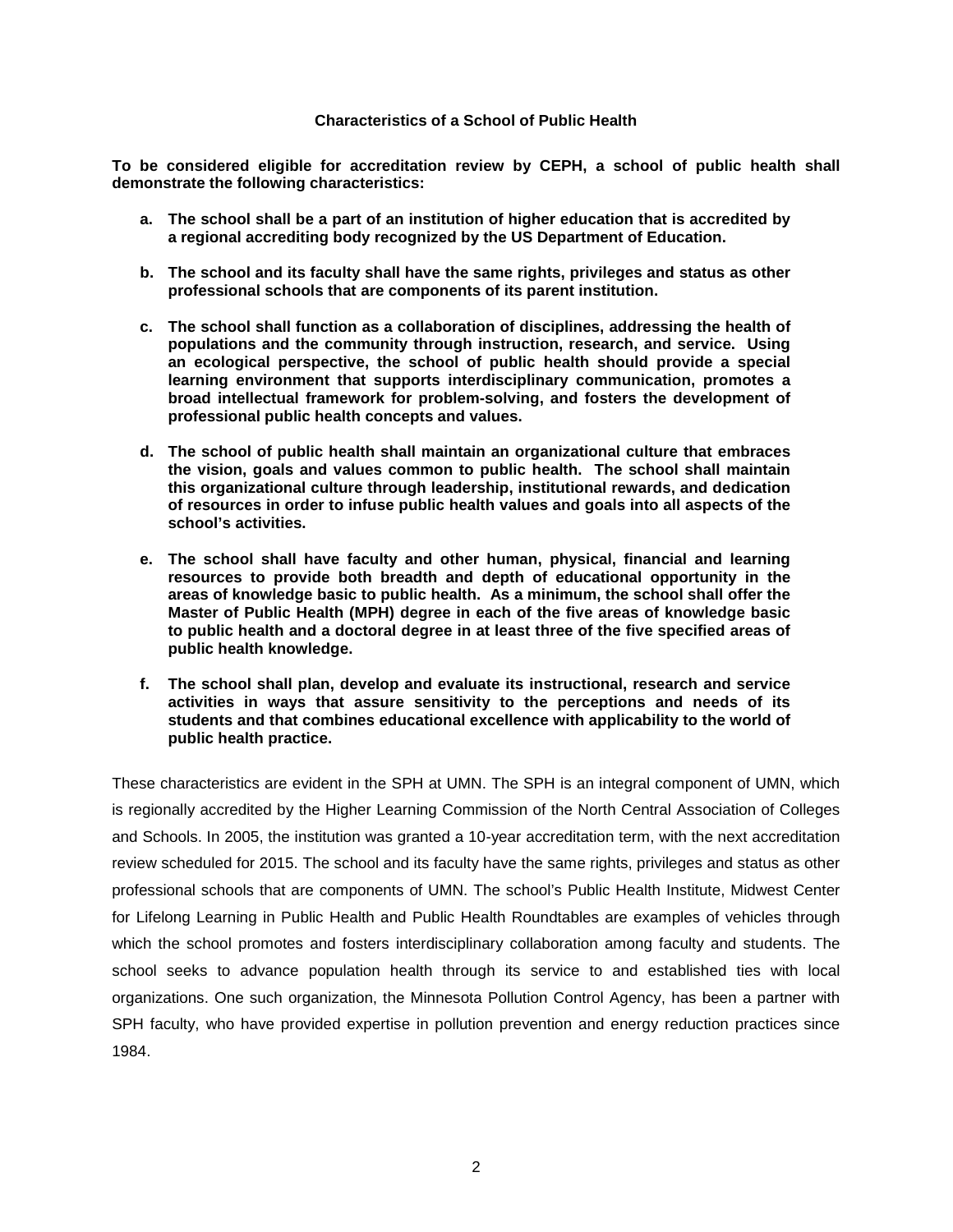# **1.0 THE SCHOOL OF PUBLIC HEALTH.**

#### **1.1 Mission.**

# <span id="page-5-1"></span><span id="page-5-0"></span>**The school shall have a clearly formulated and publicly stated mission with supporting goals, objectives and values.**

This criterion is met. The SPH mission statement is expansive, capturing the school's core values as well as its impact in local, national and global spheres.

The school's mission statement is as follows: *Through excellence in education, research and community engagement, the University of Minnesota School of Public Health advances health—from scientific discovery to public impact—by enhancing population health and preventing disease in the state, nation, and world*.

In 2007, the SPH added the phrase "from scientific discovery to public impact" to the pre-existing mission statement and updated its theme, which is "Transforming Discovery to Impact: Public Health in the 21<sup>st</sup> Century."

Corresponding goals, objectives and values are also clearly articulated. In academic year (AY) 2012- 2013, the school reviewed and reaffirmed its 2007 goal statements related to research, service and education. School leaders worked to engage faculty, staff, students, educational partners and community members in commenting on the mission, goals and objectives. Review and revision of goals and objectives began with the school's Executive Team, and the statements were later presented to faculty and community partners for comment. Feedback was also obtained from the Educational Policy Committee (EPC), the Student Senate and alumni. Feedback from all constituents was finally considered by the Executive Team in the development of the current mission statement and supporting goals and objectives. In fall 2013, a similar process was followed to derive a consensus on the school's core values, which are discovery and innovation, global engagement, integrity and diversity. Dissemination of the school's goals and objectives occurred via the school's website, its electronic newsletter, meetings with stakeholders and presentations to community groups. All constituents were invited to provide feedback.

## **1.2 Evaluation and Planning.**

<span id="page-5-2"></span>**The school shall have an explicit process for monitoring and evaluating its overall efforts against its mission, goals and objectives; for assessing the school's effectiveness in serving its various constituencies; and for using evaluation results in ongoing planning and decision making to achieve its mission. As part of the evaluation process, the school must conduct an analytical selfstudy that analyzes performance against the accreditation criteria.**

This criterion is met with commentary. The school has incorporated a year-round planning and evaluation process at several levels that uses centrally maintained data from multiple sources. Data sources include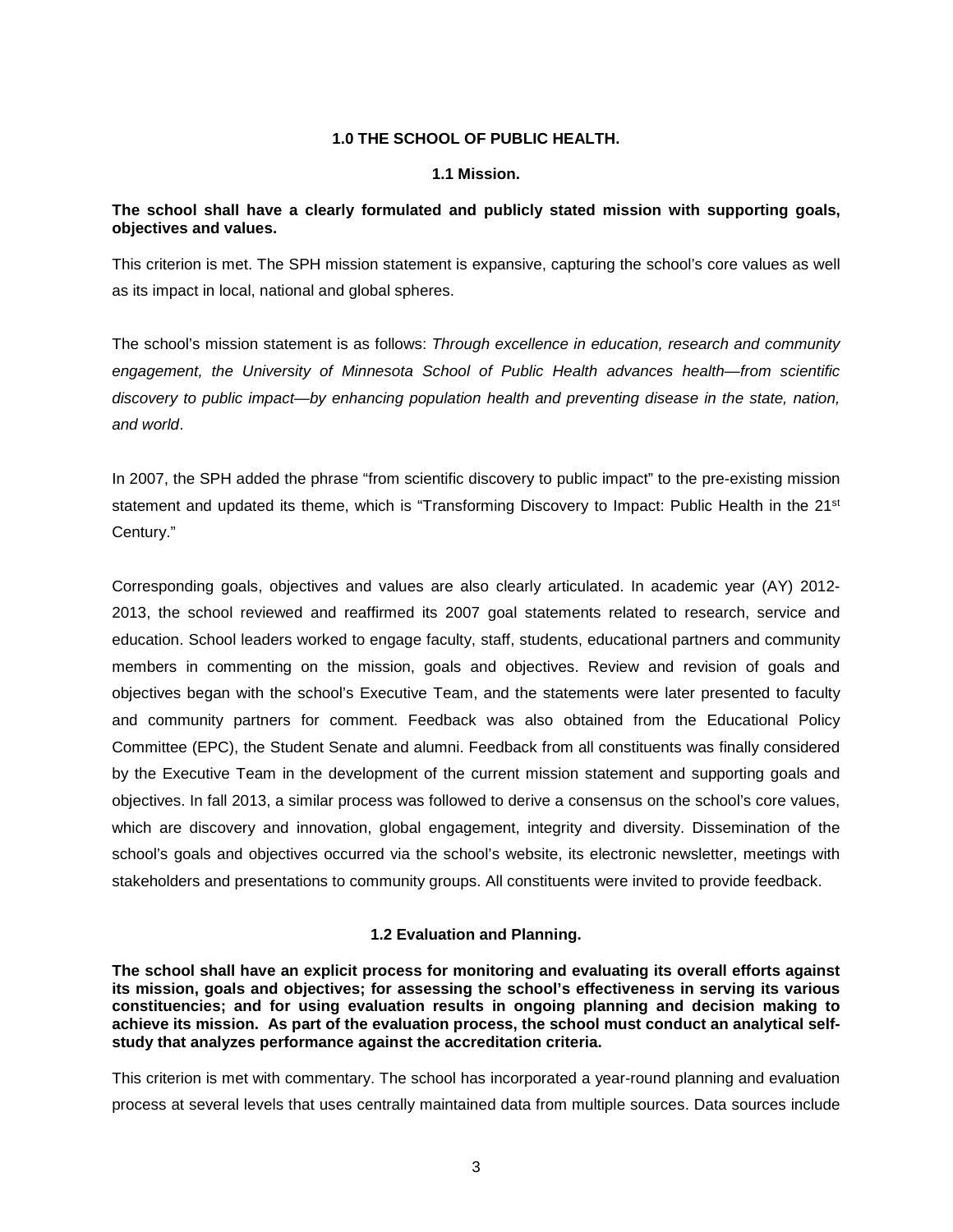SOPHAS for student data and UMTC's Academic Health Center (AHC) for staff performance review data. The SPH's Office of Admissions and Student Resources maintains grading, course evaluation and student survey systems to report on students' educational progress and experiences. The recently implemented Tableau software system provides business data to assist with strategic resource decisions. Site visitors were informed that the SPH and the university are implementing additional systems for data collection and maintenance in an effort to augment the current complement of systems. Strengthening current systems would enable ready access to measurable objectives, such as the annual number of faculty publications.

Other examples of the school's focus on developing data tracking systems for quality improvement include a pilot program called the Graduate Review and Improvement Process (GRIP), which could be an essential tool when the school begins to assume increased responsibility for graduate program review. GRIP is a collaboration between the College of Education and Human Development and the Graduate School aimed at identifying more effective processes for evaluating and improving graduate-level academic programs. The SPH's EPC will evaluate processes identified by the pilot program to determine if it is useful for the school.

A final example of the school's efforts to monitor and evaluate division-level success in its mission, goals and objectives is its assessment of its effectiveness in serving various constituencies. For planning and decision making purposes, the Division of Biostatistics recently conducted an external review of its educational and research programs. The school noted that the Division of Biostatistics' activities and outcomes can serve as a model for other divisions.

The self-study indicates that school leaders regularly and systematically share data with divisions, programs, the Student Senate, the Faculty Consultative Committee and the EPC. The school not only monitors and analyzes data from multiple levels but also communicates the results of its planning and evaluation activities to enhance the quality of its programs in a variety of ways, such as providing summarized course evaluation data to students.

The self-study process began in September 2012 when the dean appointed several teams to participate in the development of the self-study document, including the Executive Steering Committee, Executive Team, Constituent Engagement Team, Self-study Staff Team, assistant dean for education operations and program directors. The Executive Steering Committee was formed for the self-study with a project lead, the SPH dean, the senior associate dean for academic and student affairs and the assistant dean for education operations. The committee met at least monthly to review progress, provide guidance, approve milestones and help align faculty, staff and resources. The Executive Team incorporated key findings from collected data into the annual fall faculty meeting. The assistant dean for education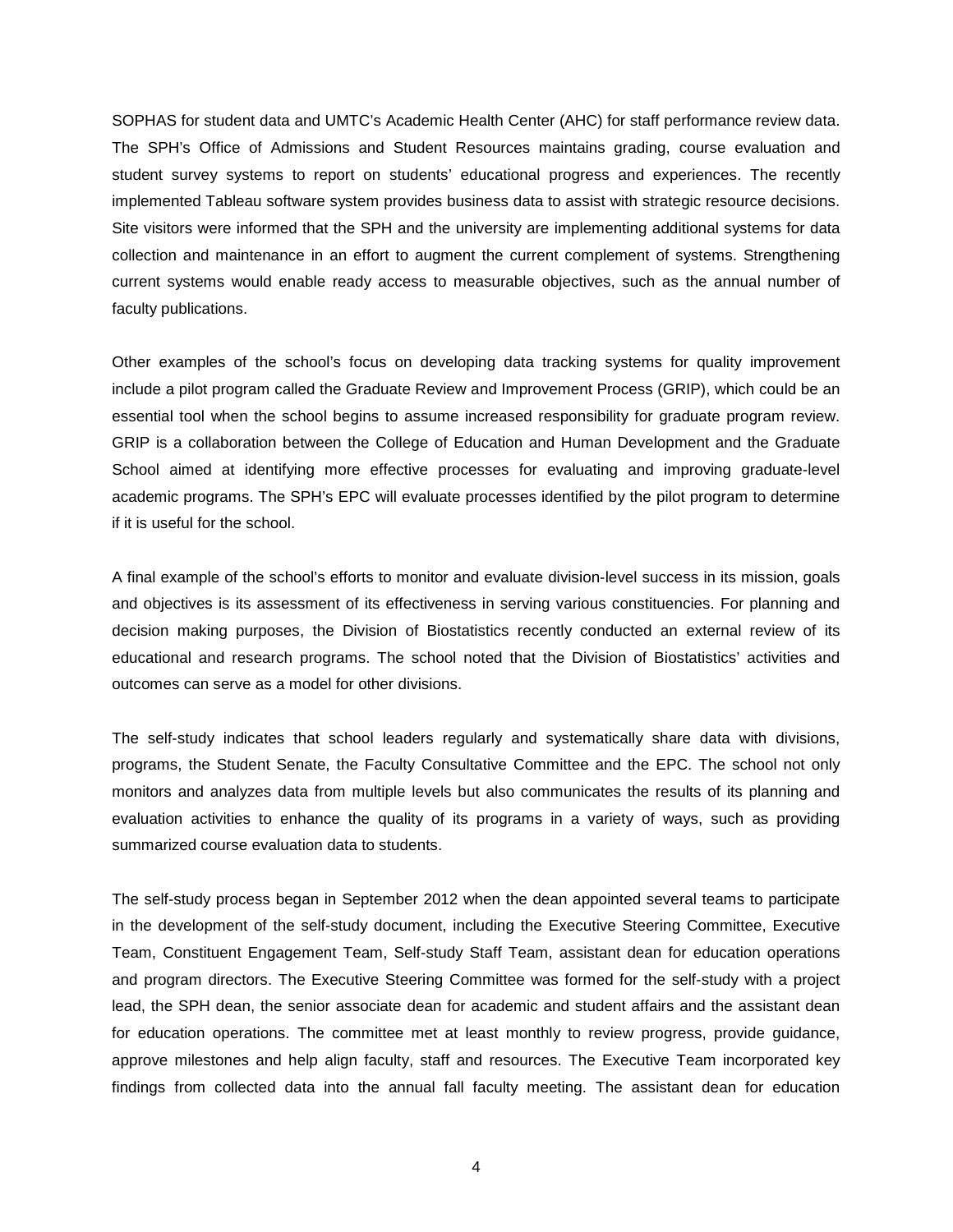operations shared and discussed data results with the EPC, the Office of Admissions and Student Resources, program coordinators and the Student Senate. Program directors discussed and utilized program specific feedback with their faculty colleagues, program coordinators and students. The Self-Study Staff Team was also worked with the project leads and staff members in finance, data collection, student services, recruitment, information technology and communications. The Constituent Engagement Team, composed of the Self-Study Staff Team and members of the school's communications team, communicated with faculty members and other stakeholders regarding the self-study and processes by which relevant information would be gathered, analyzed and reviewed.

Following the appointment of these teams, the self-study was developed in four phases. Phase One (September 2012 – September 2013) involved collecting data and providing training for faculty and staff. Phase Two (September 2013 – March 2014) involved a review of the school and the draft self-study document, including stakeholder discussions. Phase Three (February – April 2014) focused on refining the preliminary self-study and collecting and developing materials for the electronic resource file. Phase Four (May – July 2014) involved the preliminary review of the self-study by CEPH to provide feedback for final revisions to the self-study and involved addressing the requests by CEPH reviewers and updating the final document to send to the site visitors.

The commentary relates to the articulation of specific plans to achieve targets of underperforming objectives and the involvement of faculty in the development of these action plans. While the self-study document provides an assessment of the school's strengths, weaknesses and plans, many faculty members who met with reviewers appeared to be unaware of the school's performance in relation to the objectives. It should be noted that many of the school's underperforming objectives relate to the recruitment of students from under-represented groups. Positively, in response to these performance outcomes, the school has appointed a director of diversity and inclusion, tasked to work with faculty, staff and students to increase the school's ethnic and gender diversity, as well as to promote an inclusive environment to aid in retention efforts.

#### **1.3 Institutional Environment**.

## <span id="page-7-0"></span>**The school shall be an integral part of an accredited institution of higher education and shall have the same level of independence and status accorded to professional schools in that institution.**

This criterion is met. The SPH has organizational status equal to that of other schools and colleges in the university. The school has the institutional support and financial oversight needed to deliver its mission.

UMN was founded in 1851 and has developed as a comprehensive university with a strong tradition of education and public service. The AHC is the organizational entity that comprises the institution's six health-related schools and colleges, which include the schools of public health, medicine, nursing, dentistry, pharmacy and veterinary medicine, in addition to allied health programs.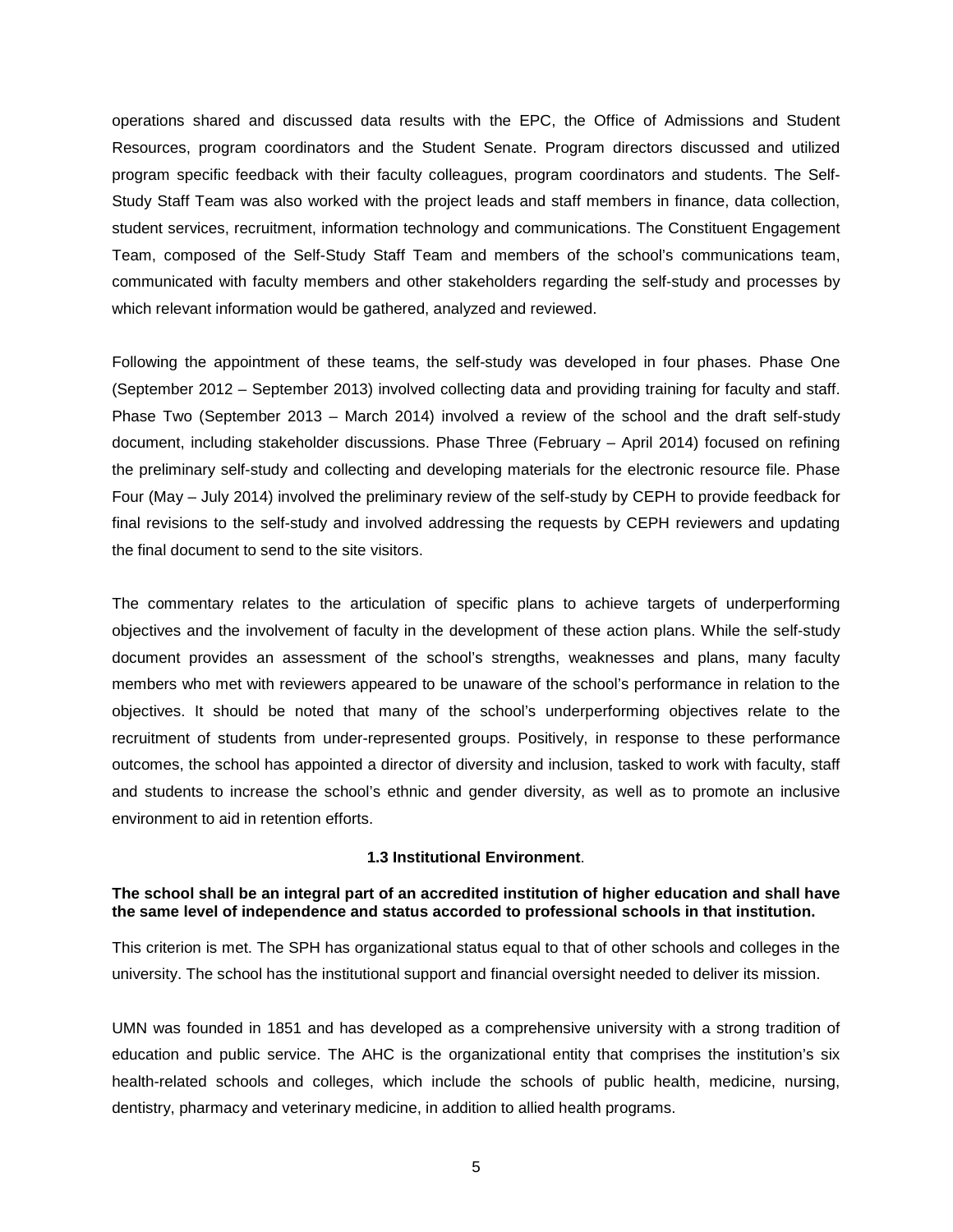UMN is accredited by the Higher Learning Commission of the North Central Association of Colleges and Schools and was last reviewed in 2005. In addition to accreditation by CEPH, the SPH's Master in Healthcare Administration degree (MHA) was accredited by the Commission on Accreditation in Healthcare Management Education (CAHME) in April 2014. The school's industrial hygiene program was last accredited by the Board for Engineering and Technology in 2013, and the school's coordinated master's program in public health nutrition was accredited by the Accreditation Council for Education in Nutrition and Dietetics (ACEND) in 2010.

All AHC deans, including the dean of the SPH, report to the provost/vice president for academic affairs for academic matters and to the vice president for health sciences for clinical, interdisciplinary and administrative issues. Both vice presidents report directly the university's president who, in turn, reports to a Board of Regents. The SPH is responsible and accountable for managing its own budget, and its annual budgeting and resource requests are made through the "compact process," the university's resource allocation mechanism. Under this process, the school's requests are submitted to the provost and reviewed along with all other university requests for strategic investments. Once decisions are made, the dean along with the school's Executive Team administer the school's budget.

All AHC deans and directors meet twice monthly with the vice president for health sciences to discuss administrative, funding and policy issues. In addition, the SPH dean and vice president for health sciences meet monthly to discuss school-specific opportunities and concerns. The dean is also a member of the Twin Cities Deans' Council, which meets monthly with the president and other university officers on the Twin Cities campus to address issues or concerns. Additionally, the school's associate deans participate on several AHC and university-wide committees, providing leadership and operations oversight for inter-professional education and research. Faculty members and one academic professional staff member from the school also participate in the university's Faculty Senate.

The Medical School dean concurrently serves as the vice president for health sciences. Despite this reporting relationship, the SPH dean confirmed that the current arrangement works well since he reports to the provost on most matters. Other SPH faculty with whom the site visit team met reported feeling less comfortable with the school's reporting relationship than the SPH dean reported.

The site visit team noted the reporting relationship of the SPH dean to the vice president for health sciences who also serves as the dean of medicine, creating an appearance of a conflict of interest even if none functionally is occurring. The SPH dean reported during the site visit that, in practice, he reports to the provost on all substantive matters (fiscal management, faculty affairs and academic programs) and that, while the vice president for health sciences is present during the compact process meeting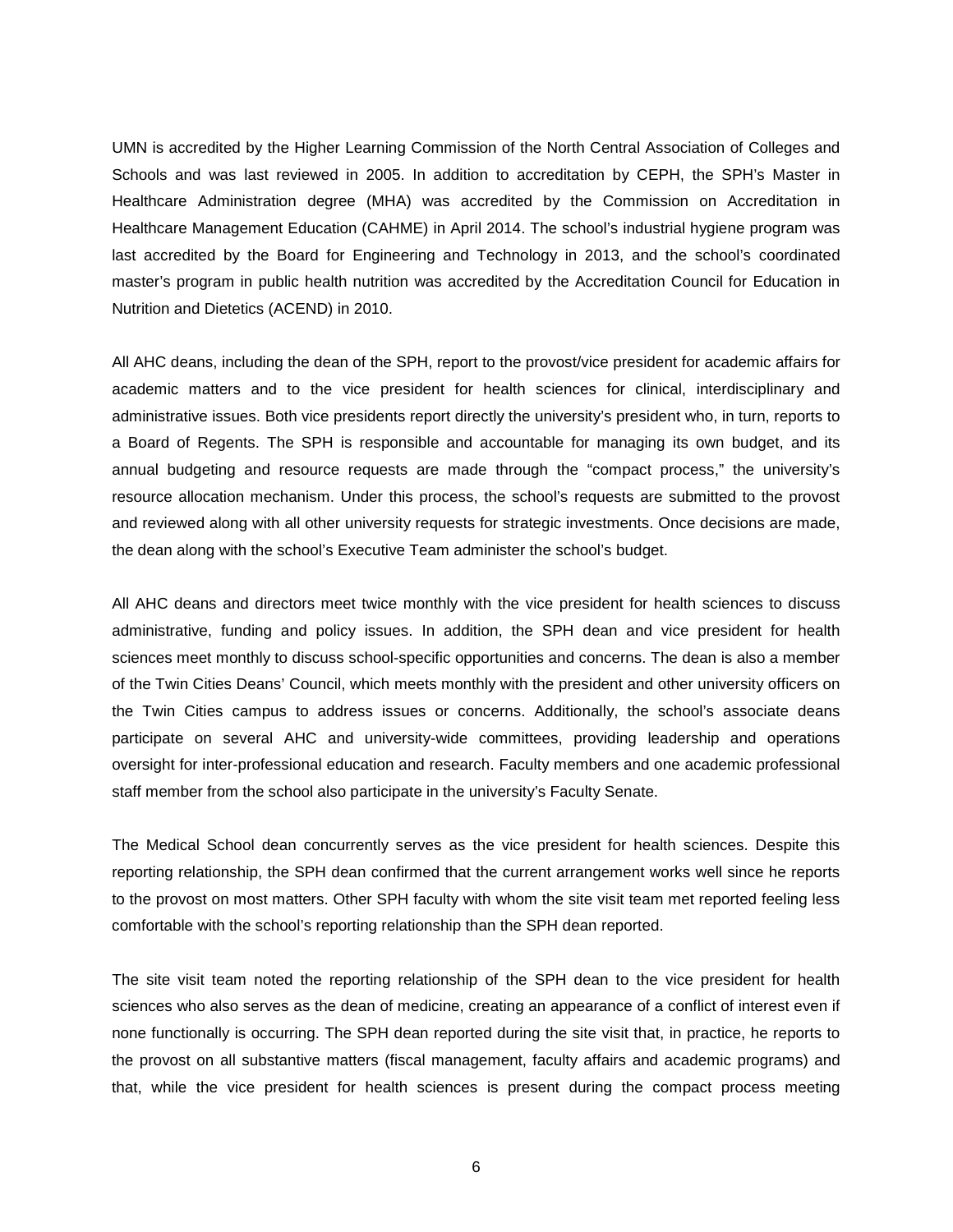(discussed further in criterion 1.6), the provost and others are also present. This would seem to mitigate any appearance of a conflict of interest for the vice president for health sciences. During the site team's meeting with the vice president, he expressed recognition of the concern about a conflict of interest, but also noted that combining the dean of medicine and vice president for health sciences positions was a decision made long before he assumed these roles eight months ago. The decision was made only after recommendations of an external advisory committee who noted pros and cons with both separate and combined configurations of his positions. Further, he noted that any decision to restructure these roles was a decision that would need to be made by the president. The vice president for health sciences expressed awareness that, while he believed the current arrangement with deans reporting to the provost on most matters does address the conflict of interest concerns, this arrangement is significantly dependent on his and the provost's current agreement and does not address the potential long-term problem of what might happen with reporting relationships if a new vice president for health sciences and/or provost were appointed. While the assessment of the site visit team is that the current reporting relationships seem to function well, the success of the current organizational structure appears to be related more to the commitment of individuals than to the organizational structure itself. The site visit team concluded that the current manner in which the vice president for health sciences and the provost have configured reporting responsibilities of the SPH dean significantly addresses any compliance issues with this criterion.

#### **1.4 Organization and Administration.**

<span id="page-9-0"></span>**The school shall provide an organizational setting conducive to public health learning, research**  The organizational setting shall facilitate interdisciplinary communication, **cooperation and collaboration that contribute to achieving the school's public health mission. The organizational structure shall effectively support the work of the school's constituents.**

This criterion is met. The SPH contains four academic divisions, with each division head reporting to the dean. Divisions include epidemiology and community health, biostatistics, environmental health sciences and health policy and management. Three associate deans report to the dean, along with two operations support staff members. Areas covered through the associate deans and operations support staff include academic affairs and research, education and global health, learning systems and student affairs and education operations. The school's organizational setting fosters public health learning, research and service with administrative oversight allocated to the aforementioned areas by assistant and associate deans. SPH constituents are marked by integrity to the school and a commitment to ensuring that its mission and vision are reflected in their endeavors. With the school's divisions and programs dispersed across nine locations, the SPH has managed to foster a culture that values mutual exchange, inclusion and interdisciplinary collaboration, though constituents express that a centralized location would be optimal.

Interdisciplinary collaboration in the SPH occurs through a variety of mechanisms. One such means is through the Clinical and Translational Science Institute (CTSI), which is led by the head of the Division of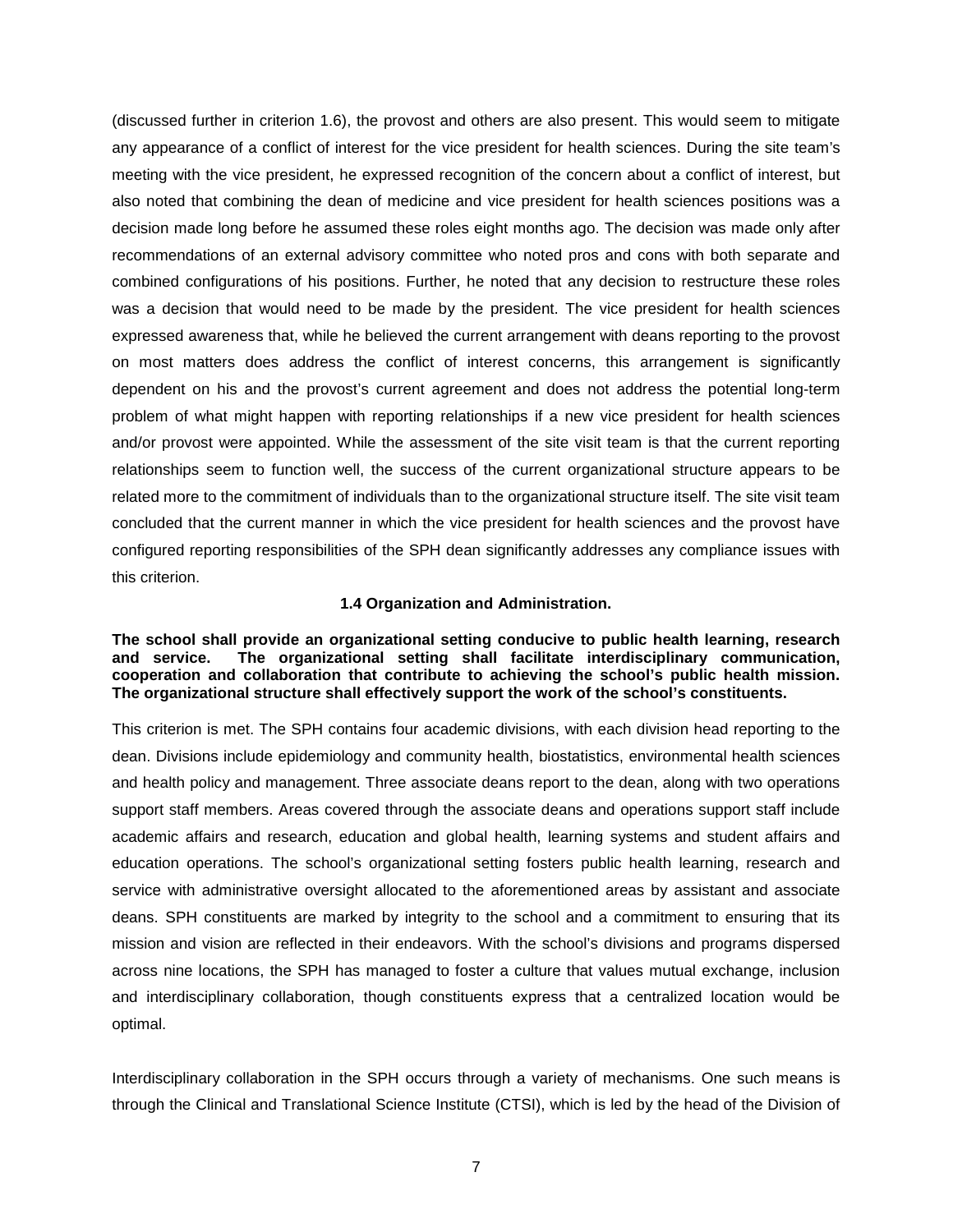Epidemiology and Community Health. The CTSI also allows the SPH to work directly with communities, creating opportunities to fulfill its service goal. The Center for Health Inter-professional Programs (CHIP) creates a venue for students throughout the AHC to network with each other in an effort to foster communication across disciplines. Further, the SPH's governance structure is a significant means by which interdisciplinary collaboration occurs. Nearly all SPH committees contain representatives from each of the four divisions. Committee participation has created a platform by which faculty from divisions share information, learn new methods and engage in continuous quality improvement, all with the aim of achieving the school's mission, vision and goals.

SPH students have the opportunity to engage in interdisciplinary collaboration, as they may enroll in elective courses in other academic units throughout the institution. During the site visit, students expressed the value gained by enrolling in non-public health courses to broaden the scope of their public health education.

#### **1.5 Governance.**

## <span id="page-10-0"></span>**The school administration and faculty shall have clearly defined rights and responsibilities concerning school governance and academic policies. Students shall, where appropriate, have participatory roles in conduct of school and program evaluation procedures, policy setting and decision making.**

This criterion is met. Governance at the school occurs on the program, division and school levels. Programs retain a large degree of autonomy in the governance of its programmatic functions, while functions such as faculty promotion and tenure and implementation of new courses are vetted through division and school-level committees. The school's EPC provides the most demonstrable example of school-wide governance, as the committee actively oversees curricular content and academic practices across programs. Other school-wide committees demonstrate broad participation from faculty and staff across divisions and programs. A number of committees are interdisciplinary and provide opportunities for faculty and staff interactions, though there appears to be duplication in the responsibilities of some committees. Alumni also are involved in committees, but there is not broad student representation across committees. Student governance is primarily exhibited through the SPH's Student Senate. Meeting monthly, this active student-led group addresses students' interests within the SPH and provides opportunities for students to engage in public health activities beyond the classroom. The senate consists of a student representative from each division in the SPH. Students serving on the senate may also be invited to participate in program-level, school-level and university-level committees.

Mechanisms for engaging faculty, staff and students in decision making and policy formation are present at the division level and more expansively at the school level. Nine standing committees are in place to carry out governance functions at the school level, which include the Executive Team; Educational Policy Committee (EPC); Academic Appointment, Promotion and Tenure (APT) Committee; the Faculty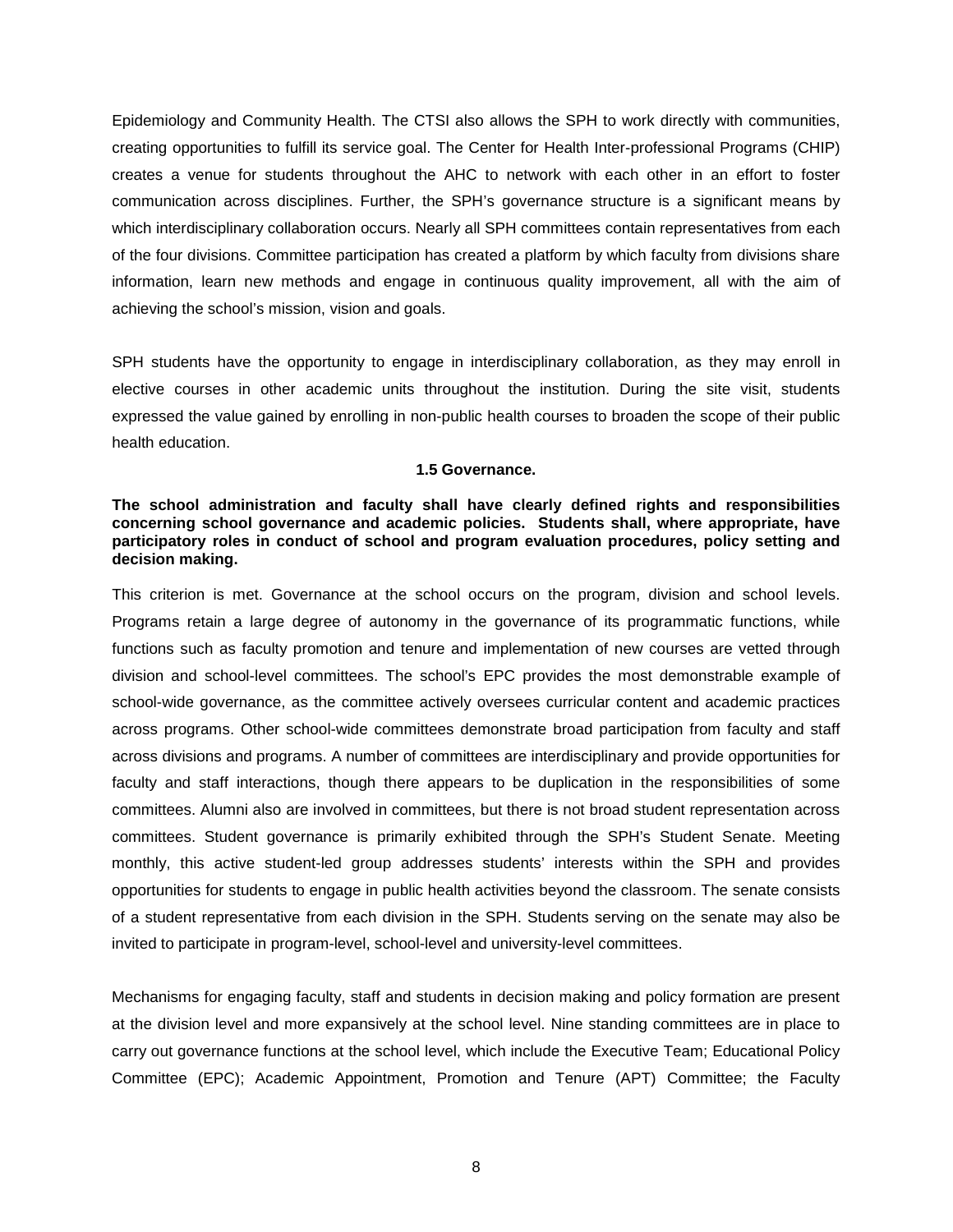Consultative Committee (FCC); Global Coordinating Committee; Recognition, Awards, and Honors (RAH) Committee; Academic Professional and Administrative (P & A) Senate and the Staff Association.

The Executive Team, chaired by the SPH dean, functions to advise the dean in matters related to the school's mission, vision, goals, policies, organizational structure, strategic direction, planning and evaluation, funding strategies and resource allocation. Convening once per month, members of this team are the school's four division heads, associate/assistant deans and the chief financial officer (CFO). The dean and Executive Team solicit feedback on policies and standards from FCC or the EPC. The dean and the CFO make the budget and vet it through the Executive Team.

The EPC, meeting once per month, reviews existing curricula and proposals for new courses. The dean also refers to this committee for modifications to educational policies and standards. Voting members include program directors and one faculty member from the undergraduate public health minor. Ex-officio members include the associate dean for learning systems, the assistant dean for education operations, a program coordinator and the student senate president.

The APT Committee meets a minimum of four times per year to review faculty candidate credentials for appointment, promotion and tenure and offers its recommendation to voter-eligible faculty. This committee receives the candidate's file from the division-level search committee. The committee is also responsible for conducting post-tenure review of faculty and reviewing faculty leave request for professional development. The committee is comprised of two faculty from each division and an SPH staff member as voting members, while the senior associate dean for academic affairs serves in an ex-officio capacity. Members elected to the committee serve two years terms, with the possibility of serving a second two-year term.

The Global Coordinating Committee is responsible for expanding the school's global market and partnerships and making constituents aware of global opportunities. Convening monthly, this interdisciplinary committee consists of faculty and staff internal and external to the SPH. Members include the SPH's assistant dean for education operations, the CFO and a faculty member from each SPH division (except health management and policy), as well as representatives from veterinary medicine, nursing, family medicine/community health, the Office for Global Health and Social Responsibility, Global Programs and Strategic Alliances, Caribbean Public Health, the alumni association, career services and the health career center.

The RAH Committee meets twice per year to review nominations and distribute awards to its constituents and community members that have made significant contributions. The committee includes members from each SPH division, a previous award recipient and a staff member. The committee has three vacant positions for a student senate representative, an alumnus and a P & A Senate member.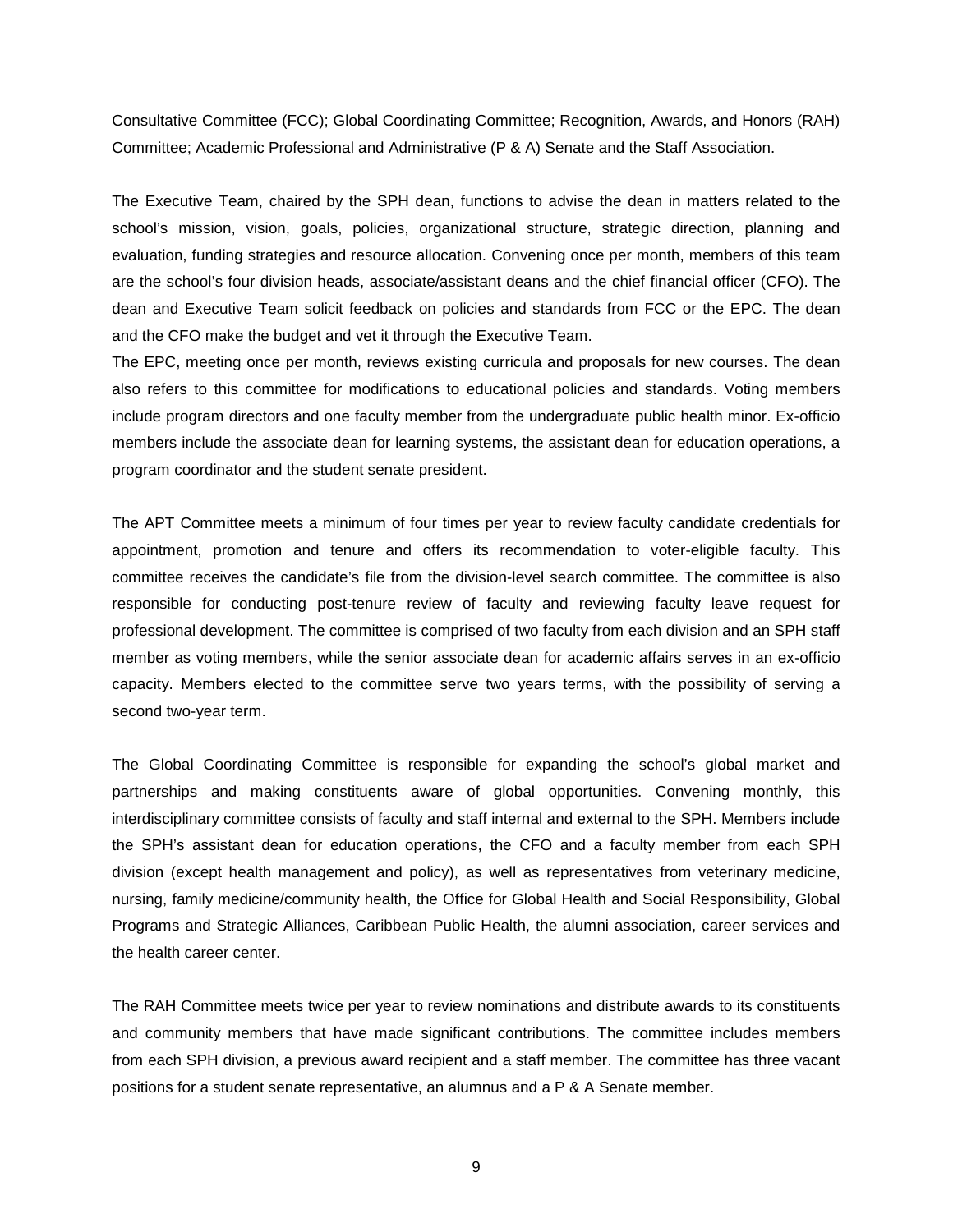The FCC is the committee that reviews faculty concerns and makes potential steps for mediation to the dean. This committee meets once per month and consists of at least one faculty from each division. The FCC will offer recommendations on academic policies and standards from the executive team. The P & A Senate consists of a representative from each SPH division and provides a forum for professional staff to express concerns.

The self-study reported a Staff Association existing to respond to employment issues and conduct staff development seminars for bargaining unit and civil service employees. The self-study reported that this committee consists of representatives from each SPH division and the university's central offices. During the site visit however, reviewers were informed that this committee is not active and that a human resources director oversees these functions.

#### **1.6 Fiscal Resources.**

# <span id="page-12-0"></span>**The school shall have financial resources adequate to fulfill its stated mission and goals, and its instructional, research and service objectives.**

This criterion is met. The university uses what is described as a "compact process" to allocate resources annually. In the SPH, this process begins by assessing the school's priorities with the Executive Team and the CFO. The dean identifies final budget priorities and may request additional funds to support new initiatives. The process then includes the preparation of a complete budget analysis, a brief statement of achievements during the past year, goals and objectives for the coming year, performance measures and related budget requests. The SPH's compact request is submitted to the provost and the vice president for health sciences, who discuss the compact with other central administrators, reviewing the level of new funding that may be forthcoming based on financial reports and other deliverables provided to the provost. The final compact is an agreement between the dean and the provost. This budget is then reviewed by the president and other key central administrators to make final budget allocations and approvals. The vice president for health sciences reported that he recuses himself from the Medical school's compact process meeting with the president and other key administrators to reduce the appearance of a conflict of interest based on his dual role as the dean of medicine.

The university operates under a responsibility-centered management system in which the school's financial resources are drawn mainly from tuition income, indirect cost recovery (ICR) and state funds. From the total funds in fiscal year (FY) 2014, the dean allocated 57.4% of the tuition generated by the SPH and 60% of the school's ICR to each division. State funds are kept at the school level to pay for a portion of university assessment fees. State special funds are allocated in accordance with the intent of the legislative appropriation. Unallocated funds are also retained by the dean to support targeted initiatives, new faculty hires, the Dean's Office, the Office of Admissions and Student Resources, the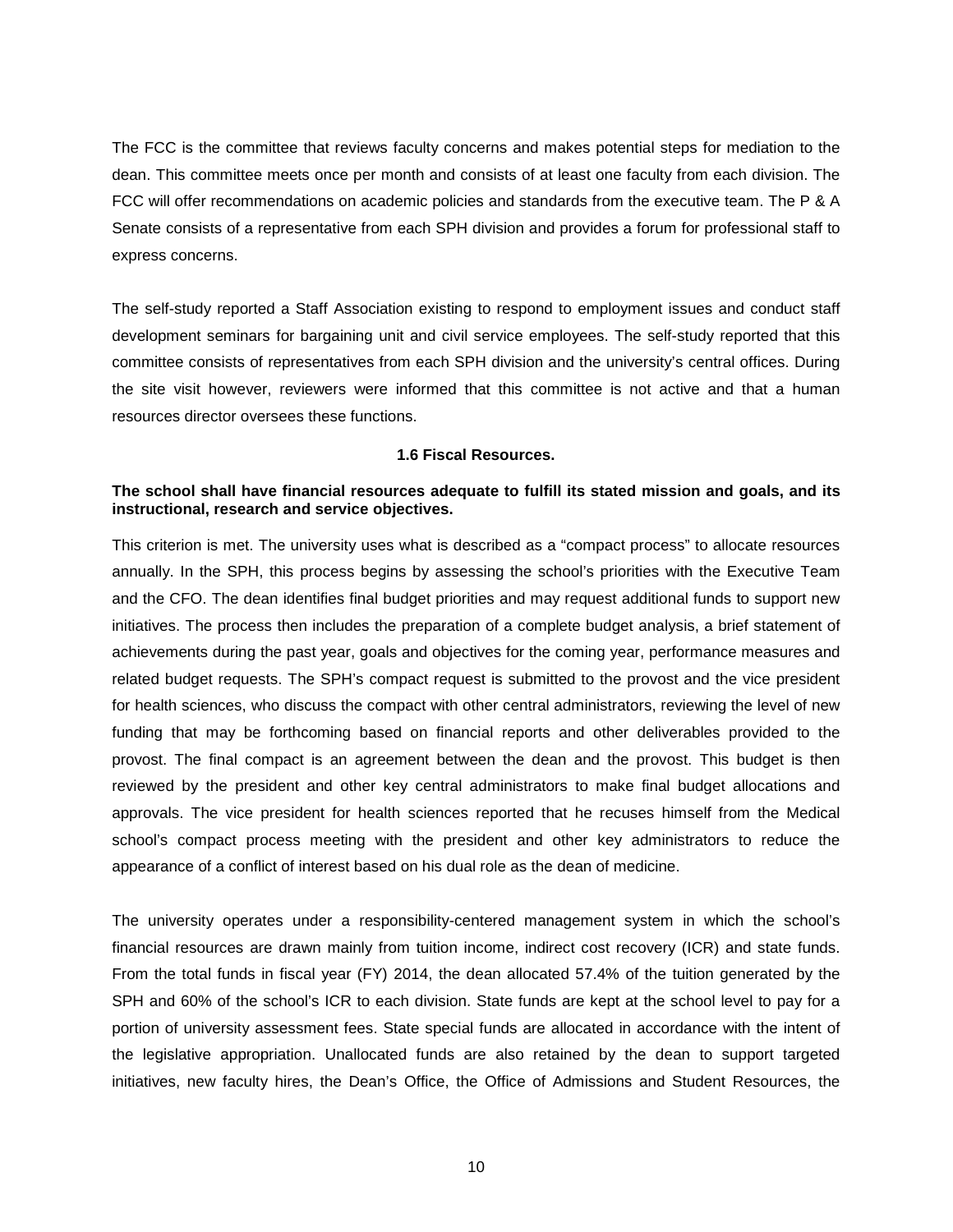Communications Team, the Office for E-Learning Services and other central functions, as well as to fund a reserve for fluctuations in sponsored research and tuition revenue.

Table 1 presents the school's funds and expenditures.

| Table 1. Sources of Revenue and Expenditures by Major Category, Fiscal Years 2007-2013 |               |               |               |               |               |               |               |
|----------------------------------------------------------------------------------------|---------------|---------------|---------------|---------------|---------------|---------------|---------------|
|                                                                                        | 2007/<br>2008 | 2008/<br>2009 | 2009/<br>2010 | 2010/<br>2011 | 2011/<br>2012 | 2012/<br>2013 | 2013/<br>2014 |
| <b>Sources of Funds</b>                                                                |               |               |               |               |               |               |               |
| <b>Tuition &amp; Fees</b>                                                              | 11,471        | 12,235        | 13,905        | 16,816        | 17,913        | 18,773        | 18,574        |
| State Appropriation                                                                    | 12,531        | 15,825        | 13,639        | 11,383        | 7,650         | 7,504         | 7,580         |
| <b>University Funds</b>                                                                | 3,956         | 2,773         | 2,468         | 2,324         | 1,910         | 2,730         | 2,663         |
| Grants/ Contracts                                                                      | 96,519        | 74,286        | 65,073        | 81,850        | 85,073        | 86,069        | 92,181        |
| <b>Indirect Cost Recovery</b>                                                          | 13,596        | 13,130        | 13,363        | 16,642        | 16,253        | 14,989        | 14,032        |
| Endowment                                                                              | 785           | 454           | 369           | 533           | 465           | 345           | 264           |
| Gifts                                                                                  | 1,924         | 3,399         | 2,919         | 1,942         | 1,795         | 2,001         | 1,505         |
| <b>Net Transfers</b>                                                                   | 1,316         | 2,219         | -493          | 3,602         | 2,575         | 2,700         | 2,301         |
| <b>Total Revenue</b>                                                                   | 142,098       | 124,322       | 111,242       | 135,093       | 133,634       | 135,113       | 139,101       |
|                                                                                        |               |               |               |               |               |               |               |
| <b>Expenditures</b>                                                                    |               |               |               |               |               |               |               |
| <b>Faculty Salaries &amp;</b><br><b>Benefits</b>                                       | 21,100        | 23,009        | 23,246        | 23,299        | 22,194        | 22,423        | 22,930        |
| <b>Staff Salaries &amp; Benefits</b>                                                   | 31,494        | 31,312        | 31,778        | 35,548        | 34,778        | 33,804        | 31,535        |
| Operations                                                                             | 65,190        | 41,686        | 32,740        | 44,424        | 50,818        | 54,355        | 62,617        |
| Travel                                                                                 | 1,496         | 1,918         | 1,552         | 1,937         | 1,900         | 1,713         | 1,907         |
| <b>Student Support</b>                                                                 | 6,379         | 7,173         | 7,487         | 8,031         | 7,888         | 8,244         | 8,556         |
| University Tax                                                                         | 15,660        | 17,112        | 17,749        | 16,053        | 14,515        | 13,984        | 14,264        |
| <b>Total Expenditures</b>                                                              | 141,319       | 122,210       | 114,552       | 129,292       | 132,093       | 134,524       | 141,809       |

Note: All numbers in the table are in thousands.

As seen in Table 1, total funds have remained relatively stable from FY08 until FY14 alongside declines in state funding by over 50% and university funding by 33%. Expenditures during this period of time have also remained essentially stable across all budget categories. Both the SPH dean and the vice president for health sciences noted during the site visit that a new legislative initiative to increase research funding (based on a recent study demonstrating a high return on investment in research) is anticipated to be the first increase in funding that the university has had for research in many years. Allocation of this new research funding will be based on proposals prepared by school deans, reviewed and prioritized by the provost and vice chancellor and ultimately considered at the university level.

The school's measurable fiscal objectives reflect increases in faculty salaries above target levels for all faculty ranks. Institutional expenditures per student FTE have increased by 41% over the three-year reporting period, and annual scholarships and other student subsidies awarded have also risen significantly by 82% over the three-year reporting period. Despite these positive trends, however, SPH administrators, faculty and the vice president for health sciences noted that funding for students remains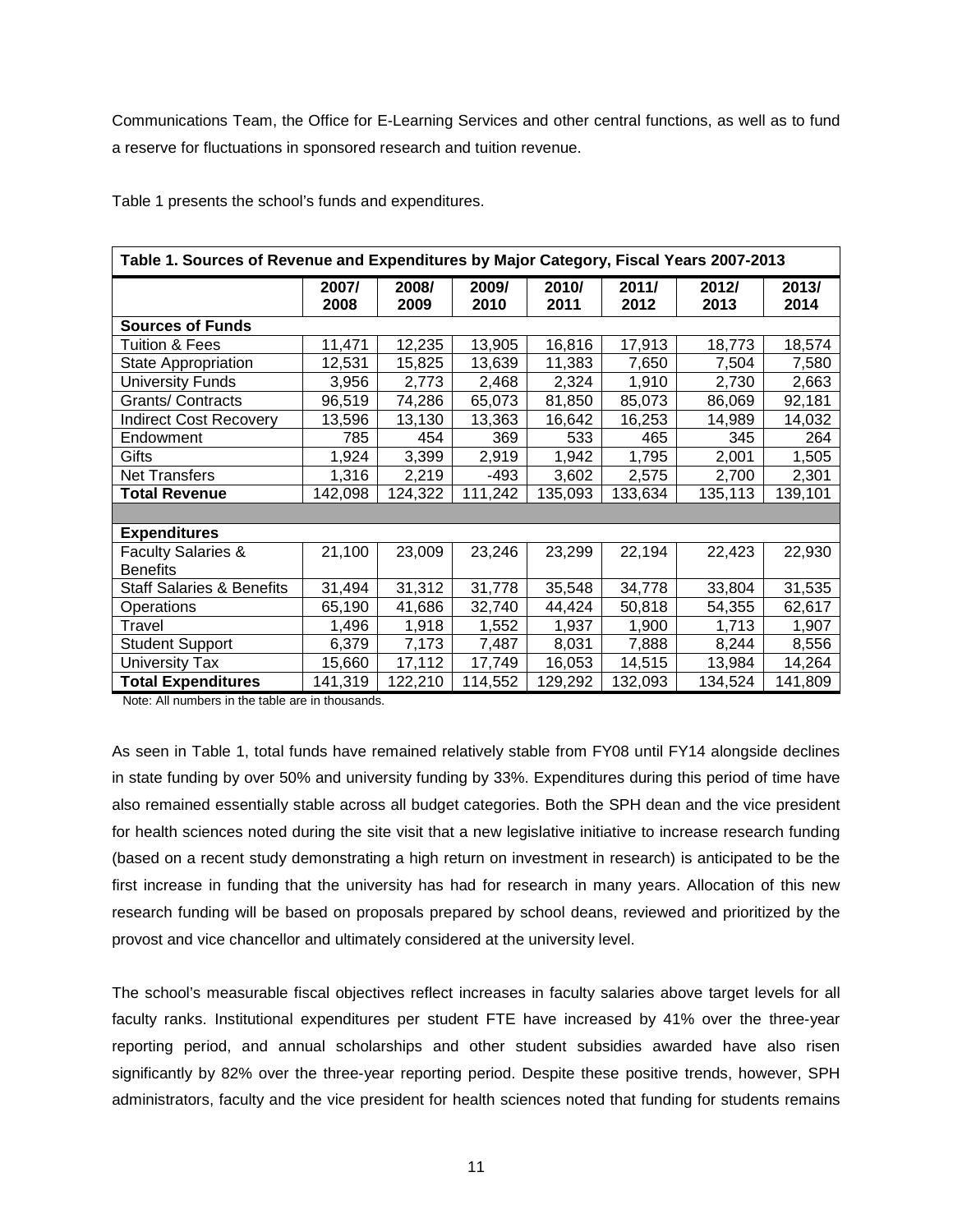well below comparisons with other schools and universities. Despite this low level of student support, which may lead to the school not being able to make competitive offers to some students, the school has adequate financial resources to fulfill its stated mission and goals and its instructional, research and service objectives.

#### **1.7 Faculty and Other Resources.**

# <span id="page-14-0"></span>**The school shall have personnel and other resources adequate to fulfill its stated mission and goals, and its instructional, research and service objectives.**

This criterion is met. The SPH has maintained a stable primary faculty complement within each of the core public health areas over the past three academic years. In AY 2013-14, the school had a total of 129 primary faculty contributing approximately 125 FTEs. In addition to primary faculty, the school employs a number of adjunct and contract faculty who contribute to instructional, advising and research operations. While there are slight variations in the headcounts and FTE of non-primary faculty within each division, overall the school has remained stable in its FTEs as a whole and within its individual academic units. Student/faculty ratios are well within the acceptable levels for advising and instruction.

The SPH employs over 200 professional and administrative staff personnel and an additional 134 parttime temporary employees. Although these part-time employees are concentrated in the Division of Epidemiology and Community Health, they provide support throughout the school. In addition, the Division of Epidemiology and Community Health hires a number of students. Overall, there are nearly 300 students, research assistants, teaching assistants and administrative fellows employed at the SPH.

The SPH has 184,116 square feet of space for its administrative, instructional, research (laboratory and clinical) and computer facilities. The school's allotted physical space is dispersed over nine locations on and off the main campus. Some of this space is owned by the university and some is rented. The school's administration is centralized in the Mayo Memorial Building on the University's Minneapolis East Bank Campus. As the site team learned during conversations with the vice president for health sciences, there are plans for the SPH to consolidate some of its faculty and programs in space nearer to the main campus in the summer of 2015. He acknowledged that this additional space, in the Phillips-Wangensteen Building, would not resolve the space needs of the SPH, but it would be an important step in the right direction.

The university and the school provide computing services for faculty, staff and students. The university's Academic and Distributed Computing Services (ADCS) provides support services for leaning about information technology, its applications, capabilities and anticipated needs in the future. The university's Academic Technology Support Services provides assistance in the use of learning technologies and assists faculty in developing multimedia learning products. The university provides technology personnel who can assist with technology breakdowns in a classroom or during events.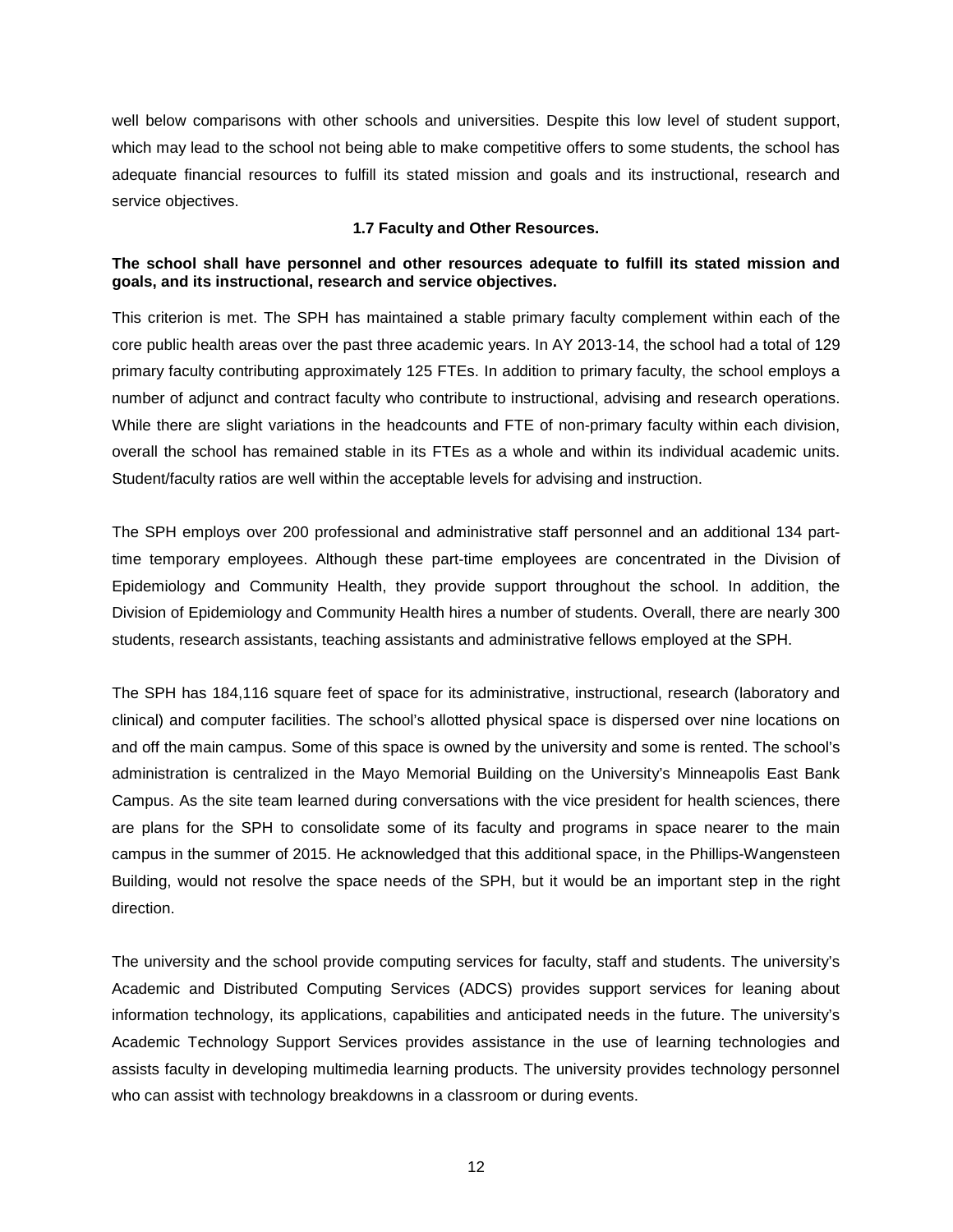The school ensures that computing and technology services are available for students via computing labs and for instruction via wireless classrooms. In 2012, the school transformed a traditional classroom into a redesigned facility that includes large tables for discussion and teamwork, a wireless large-screen HD projector and videoconferencing capabilities. The school's Office of E-Learning Services provides faculty assistance in instructional design and course management and other e-learning strategies, such as hosting live broadcasts, video webcasting, video storage, video and audio editing and database management.

The university has a central library with six million print volumes and 37,000 current serial subscriptions including books and journals. The Health Science Libraries (Bio-Medical Library, Wangensteen Historical Library of Biology and Medicine and Veterinary Medical Library) have an assigned librarian serving as a liaison to each school to deliver specialized instruction to faculty, staff and students, perform literature reviews and collect materials in public health. Libraries possess adequate personnel to respond to requests from faculty, staff and students.

#### **1.8 Diversity.**

#### <span id="page-15-0"></span>**The school shall demonstrate a commitment to diversity and shall evidence an ongoing practice of cultural competence in learning, research and service practices.**

This criterion is met with commentary. The school defines males, African Americans, Native Americans, Hispanics and Pacific Islanders as its under-represented populations. The school is working to implement initiatives to increase diversity among faculty, staff and students. Efforts include the recent hiring of a director for diversity and inclusion, promoting student outreach efforts, providing educational programs and working with admissions committees to actively recruit and admit diverse students. Student outreach efforts include development of the public health minor, which attracts a number of minority students, and targeted outreach at other UMN campuses and schools that have higher minority enrollment rates. The Diversity Initiatives Summary includes plans for improving and supporting student diversity but does not include school specific plans for recruiting minority faculty and staff. However, the school does follow and utilize guidance from the university's Office for Equity and Diversity. The school also leverages its strong connections in the community (particularly in areas of the state with large rural, underserved and minority populations) to involve diverse individuals in instruction as adjunct faculty.

On-site discussions reinforce the documentation in demonstrating that the school is working to recruit and support minority students. Students were enthusiastic about the resources they have received from the Office of Diversity and Inclusion. Further, discussions revealed that the school is attempting to increase the number of minority faculty members by recruiting and retaining promising PhD students that can eventually become faculty members at the school.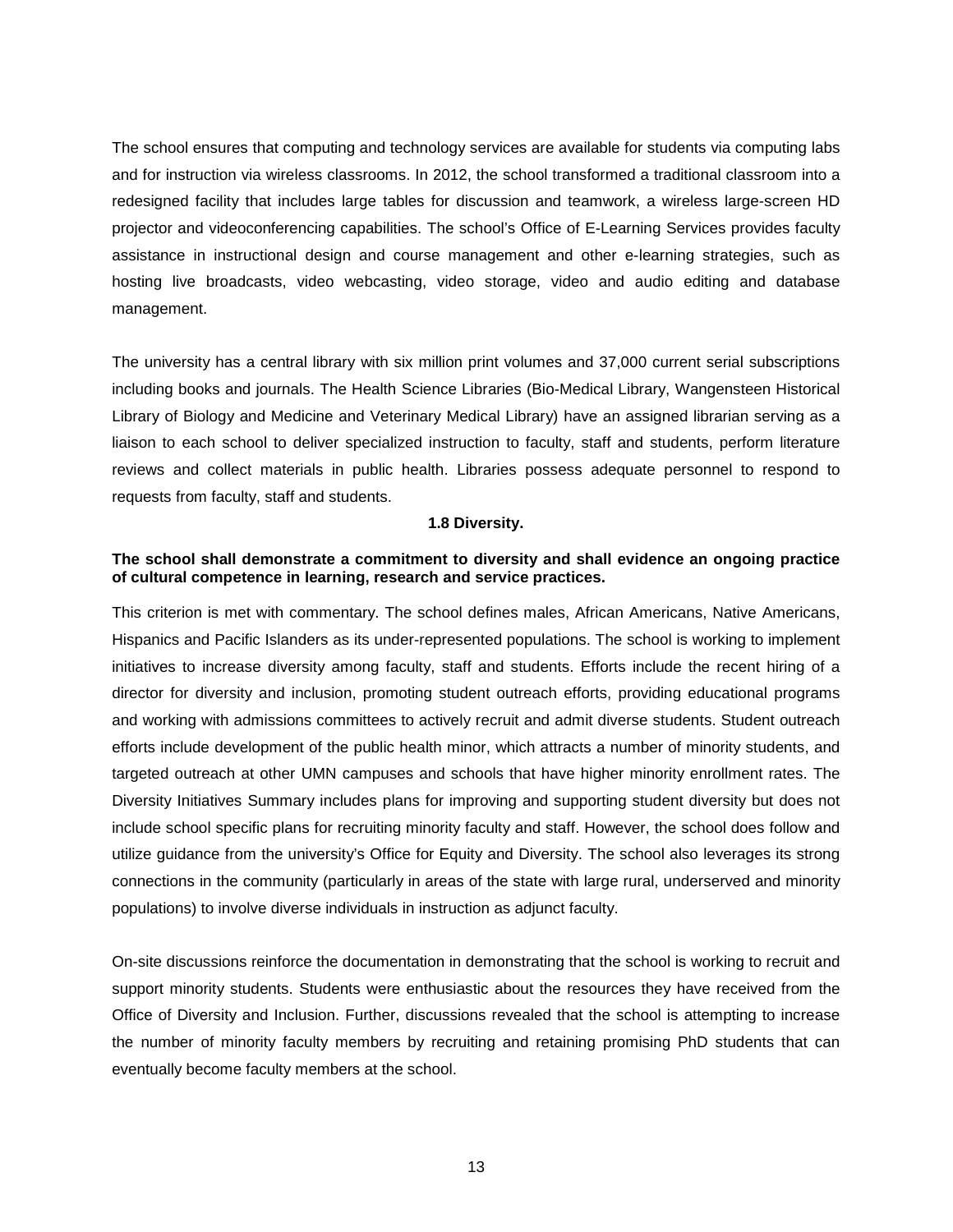According to AY 2013-14 data provided in the self-study, approximately 67% of students, 15% of faculty and 16% of staff represent the school's under-represented populations (includes male students of any ethnicity). Extracted data on the enrollment of racial minorities were not provided. Regarding measurable objectives, the school lists the percentages of under-represented groups (includes males) by degree program, and notes that it is still far from meeting its 25% target for each degree program. The school's overall percentage of under-represented students (includes males) has remained relatively stable over the past three years, ranging from 54% to 70%.

The commentary relates to the fact that, although current efforts are strong, continued investment in active diversity initiatives is needed. A more robust and further developed diversity plan that is fully integrated into policies and procedures should be considered. Helpful additions may include plans to address minority or gender representation in faculty and staff, particularly in leadership positions, as well as different definitions of diversity other than ethnicity and gender, such as disability, sexual orientation and socioeconomic status.

# **2.0 INSTRUCTIONAL PROGRAMS.**

# **2.1 Degree Offerings.**

<span id="page-16-1"></span><span id="page-16-0"></span>**The school shall offer instructional programs reflecting its stated mission and goals, leading to the Master of Public Health (MPH) or equivalent professional master's degree in at least the five areas of knowledge basic to public health. The school may offer other degrees, professional and academic, and other areas of specialization, if consistent with its mission and resources.**

This criterion is met. The University of Minnesota SPH offers a wide assortment of degree programs. Of its national and global educational partners, the SPH has begun enrolling students in its hybrid master's programs hosted by Arizona State University, King Fahad Medical City in Saudi Arabia and Chiang Mai University in Thailand. Students enrolled in these hybrid programs complete on-site courses at the host institution and may take online courses offered by the SPH. Credit hour requirements for these hybrid programs meet CEPH's 42 credit hour graduation requirement.

The MPH degree is offered in 10 concentrations, with five concentrations in the core areas of public health. MPH curricular content demonstrates depth of training in each of the five core areas and ensures broad mastery of the discipline. A variety of formats are available including traditional on-campus, hybrid and completely online options. The MS degree is offered in five concentrations, all available through a traditional on-campus format. The MHA degree is offered in three formats: the traditional on-campus format, a hybrid executive format and a hybrid format based in Saudi Arabia. Five academic PhDs are offered in four core areas of public health knowledge.

The MPH is offered with eight other degrees (joint degrees offered by the SPH) with some degrees being available in more than one concentration. The SPH also has a partnership with Arizona State University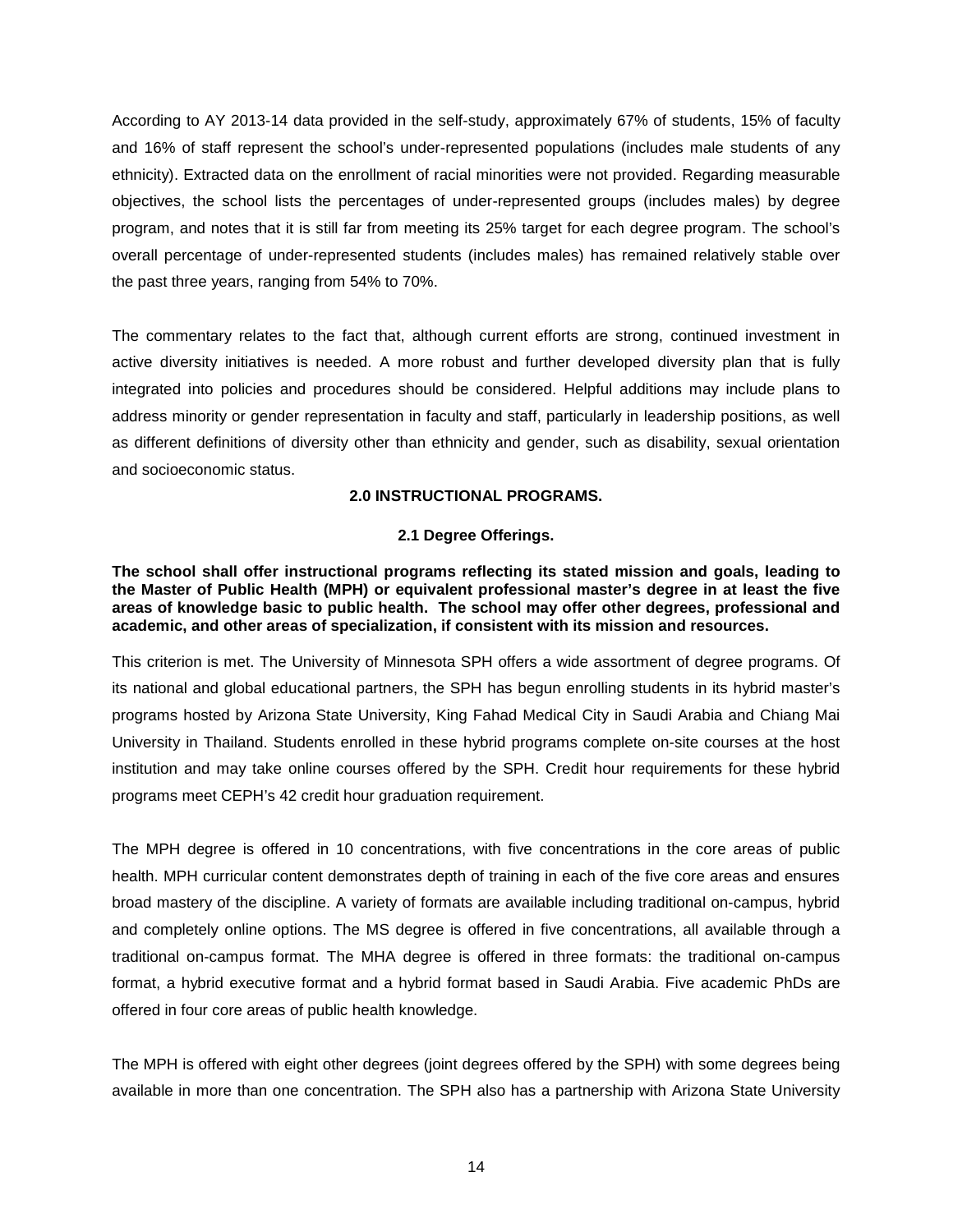to offer the MPH in public health administration and policy and public health nutrition. With its academic degrees, the school offers three dual degrees. The MHA degree is offered with two other degree programs.

Student handbooks exist for each MPH concentration. They are sufficiently descriptive and include course descriptions, academic policies and expectations, program overviews, curriculum/course outlines, affiliated student organizations, opportunities for financial assistance, faculty and staff in the division and contact information.

Table 2 presents the school's degree offerings.

| Table 2. Instructional Matrix - Degrees & Specializations                                 |           |           |              |
|-------------------------------------------------------------------------------------------|-----------|-----------|--------------|
| Specialization/Concentration/Focus Area                                                   | Format    | Academic  | Professional |
| <b>Master's Degrees</b>                                                                   |           |           |              |
| <b>Biostatistics</b>                                                                      | On-campus | <b>MS</b> | <b>MPH</b>   |
| <b>Clinical Research</b>                                                                  | On-campus | <b>MS</b> |              |
| <b>Community Health Promotion</b>                                                         | On-campus |           | <b>MPH</b>   |
| <b>Environmental Health</b>                                                               | On-campus | <b>MS</b> | <b>MPH</b>   |
| Environmental Health - Industrial Hygiene                                                 | On-campus | <b>MS</b> | <b>MPH</b>   |
| Epidemiology                                                                              | On-campus |           | <b>MPH</b>   |
| Health Services Research, Policy and Administration                                       | On-campus | <b>MS</b> |              |
| Healthcare Administration - Executive Program                                             | Hybrid    |           | <b>MHA</b>   |
| Healthcare Administration - Full-time Program                                             | On-campus |           | <b>MHA</b>   |
| Healthcare Administration - Saudi Arabia Program                                          | Hybrid    |           | <b>MHA</b>   |
| Maternal and Child Health                                                                 | On-campus |           | <b>MPH</b>   |
| Maternal and Child Health - Online program                                                | Online    |           | <b>MPH</b>   |
| Public Health Administration and Policy                                                   | On-campus |           | <b>MPH</b>   |
| Public Health Administration and Policy - hosted by                                       | Hybrid    |           | <b>MPH</b>   |
| Arizona State University                                                                  |           |           |              |
| Public Health Administration and Policy - Executive<br>PHAP program                       | Hybrid    |           | <b>MPH</b>   |
| <b>Public Health Informatics</b>                                                          | On-campus |           | <b>MPH</b>   |
| <b>Public Health Nutrition</b>                                                            | On-campus |           | <b>MPH</b>   |
| Public Health Nutrition - hosted by Arizona State<br>University                           | Hybrid    |           | <b>MPH</b>   |
| Public Health Nutrition - Coordinated Master's<br>Program                                 | On-campus |           | <b>MPH</b>   |
| Public Health Practice- Executive Program                                                 | Hybrid    |           | <b>MPH</b>   |
| Public Health Practice - Global One Health hosted by<br>Chiang Mai University in Thailand | Hybrid    |           | <b>MPH</b>   |
| <b>Doctoral Degrees</b>                                                                   |           |           |              |
| <b>Biostatistics</b>                                                                      | On-campus | PhD       |              |
| <b>Environmental Health</b>                                                               | On-campus | PhD       |              |
| Environmental Health - Industrial Hygiene                                                 | On-campus | PhD       |              |
| Epidemiology                                                                              | On-campus | PhD       |              |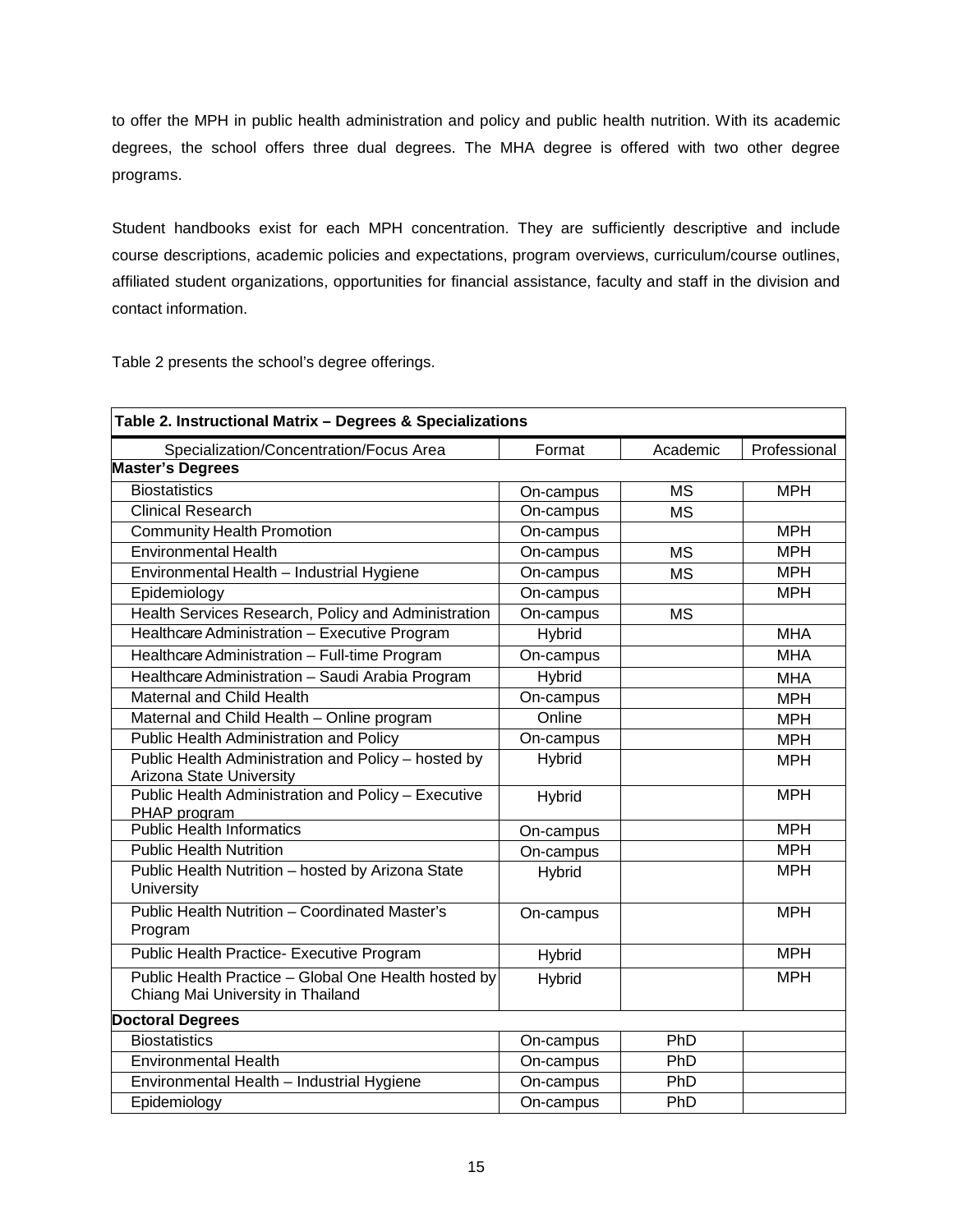| Table 2. Instructional Matrix - Degrees & Specializations                                         |               |              |                |
|---------------------------------------------------------------------------------------------------|---------------|--------------|----------------|
| Specialization/Concentration/Focus Area                                                           | Format        | Academic     | Professional   |
| Health Services Research, Policy and Administration                                               | On-campus     | PhD          |                |
| <b>Joint Degrees</b>                                                                              |               |              |                |
| Business Administration/Healthcare Administration -<br>Full-time program                          | On-campus     |              | MBA/MPH        |
| Dentistry/Public Health Practice - Public Health<br>Dentistry                                     | Hybrid        |              | <b>DDS/MPH</b> |
| Law/Community Health Promotion                                                                    | On-campus     |              | JD/MPH         |
| Law/Environmental Health                                                                          | On-campus     | <b>JD/MS</b> | JD/MPH         |
| Law/Environmental Health                                                                          | On-campus     | JD/PhD       |                |
| Law/Epidemiology                                                                                  | On-campus     |              | <b>JD/MPH</b>  |
| Law/Health Services Research, Policy and<br>Administration                                        | On-campus     | <b>JD/MS</b> |                |
| Law/Health Services Research, Policy and<br>Administration                                        | On-campus     | JD/PhD       |                |
| Law/Healthcare Administration - Full-time program                                                 | On-campus     |              | <b>JD/MHA</b>  |
| Law/Maternal and Child Health                                                                     | On-campus     |              | <b>JD/MPH</b>  |
| Law/Public Health Administration and Policy                                                       | On-campus     |              | JD/MPH         |
| Law/Public Health Practice - Public Health Law                                                    | Hybrid        |              | JD/MPH         |
| Medicine/Epidemiology                                                                             | On-campus     | MD/PhD       |                |
| Medicine/Health Services Research, Policy and<br>Administration                                   | On-campus     | MD/PhD       |                |
| Medicine/Public Health Practice - Public Health<br>Medicine                                       | Hybrid        |              | MD/MPH         |
| Pharmacy/Public Health Practice - Public Health<br>Pharmacy                                       | Hybrid        |              | PharmD/MPH     |
| Public Policy/Public Health Practice - Public Health<br><b>Public Policy</b>                      | Hybrid        |              | MPP/MPH        |
| Social Work/Community Health Promotion                                                            | On-campus     |              | MSW/MPH        |
| Social Work/Maternal and Child Health                                                             | On-campus     |              | MSW/MPH        |
| Urban and Regional Planning/Public Health Practice<br>- Public Health Urban and Regional Planning | <b>Hybrid</b> |              | MURP/MPH       |
| Veterinary Medicine/Public Health Practice -<br><b>Veterinary Public Health</b>                   | Hybrid        |              | VPH/MPH        |

# **2.2 Program Length.**

# <span id="page-18-0"></span>**An MPH degree program or equivalent professional public health master's degree must be at least 42 semester-credit units in length.**

This criterion is met. The MPH program requires a minimum of 42 semester-credit hours for completion, though a number of programs' credit hour requirements exceed 42 hours. Per university policy, one semester-credit hour is equivalent to 50 minutes of class time per 15 weeks. Credit hour requirements vary by degree with the minimum being 42 credit hours and the maximum requiring 64 credit hours.

The following programs require 42 credit hours: biostatistics, environmental health, epidemiology, online maternal and child health program, executive public health administration and policy program, executive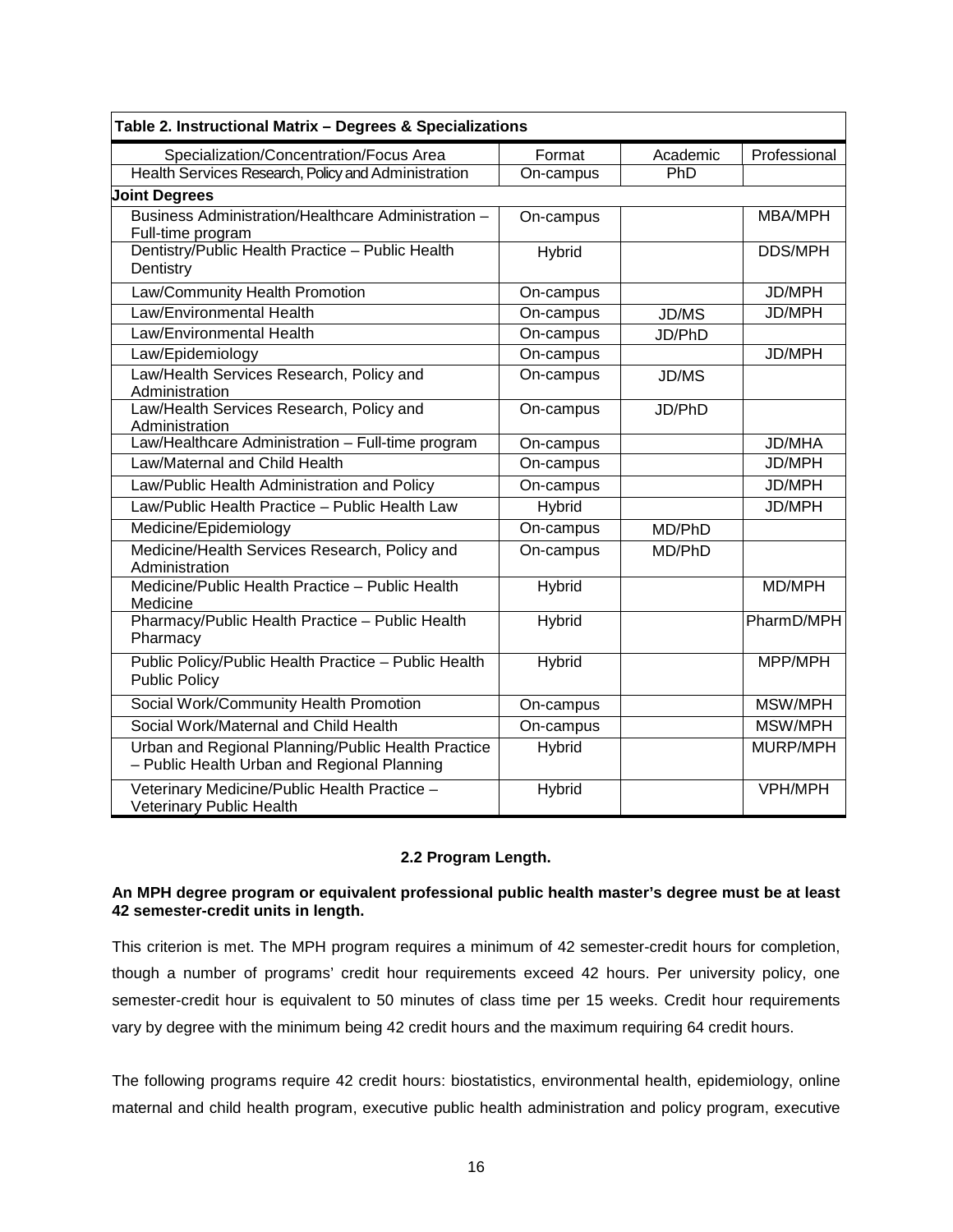public health practice (PHP) program and the PHP global one health program. The following programs hosted by Arizona State University require 44 credit hours: public health administration and policy and public health nutrition. The public health informatics, community health promotion (CHP) and on-campus maternal and child health program require 48 credit hours. The environmental health (industrial hygiene) program requires 51 credit hours and the public health nutrition (coordinated master program) requires 64 credit hours.

# **2.3 Public Health Core Knowledge.**

# <span id="page-19-0"></span>**All graduate professional degree public health students must complete sufficient coursework to attain depth and breadth in the five core areas of public health knowledge.**

This criterion is met. The school requires all MPH students to take courses in the five core content areas (biostatistics, epidemiology, social and behavioral sciences, environmental health and health services administration). Each division has selected the particular core course to be taken by its students to fulfill each core knowledge requirement. A review of syllabi by the site visit team reveals that core courses contain appropriate depth and breadth across the five core disciplines. Students must demonstrate mastery of each content area by receiving grades of B- or higher in each core course.

| Table 3. Required Courses Addressing Public Health Core Knowledge Areas for MPH Degree |                                                            |                |  |
|----------------------------------------------------------------------------------------|------------------------------------------------------------|----------------|--|
| <b>Core Knowledge Area</b>                                                             | <b>Course Number &amp; Title</b>                           | <b>Credits</b> |  |
| <b>Biostatistics</b>                                                                   | PUBH 6414 Biostatistical Methods I (renamed and revised in | 3              |  |
|                                                                                        | fall 2014 to Biostatistical Literacy)                      |                |  |
|                                                                                        | PUBH 6450 Biostatistics I                                  | 4              |  |
|                                                                                        | PUBH 6451 Biostatistics II                                 | 4              |  |
| Epidemiology                                                                           | PUBH 6320 Fundamentals of Epidemiology                     | 3              |  |
|                                                                                        | PUBH 6341 Epidemiologic Methods I                          | 3              |  |
| <b>Environmental Health</b>                                                            | PUBH 6101 Environmental Health                             | 2              |  |
|                                                                                        | PUBH 6102 Issues in Environmental and Occupational         | 2              |  |
|                                                                                        | Health                                                     |                |  |
|                                                                                        | PUBH 6103 Exposure to Environmental Hazards (EH            | 2              |  |
|                                                                                        | students only)                                             |                |  |
| Social & Behavioral Sciences                                                           | PUBH 6020 Fundamentals of Social and Behavioral Science    | 3              |  |
|                                                                                        | PUBH 6050 Community Health Theory and Practice I (CHP      | 3              |  |
|                                                                                        | students only)                                             |                |  |
|                                                                                        | PUBH 6914 Community Nutrition Intervention (Nutrition      | 3              |  |
|                                                                                        | students only)                                             |                |  |
| <b>Health Services Administration</b>                                                  | PUBH 6751 Principles of Management in Health Services      | 2              |  |
|                                                                                        | Organizations                                              |                |  |

Table 3 presents the options for completion of required core courses for MPH students.

In addition to the five core courses, the school requires students to take a one credit course in public health ethics in either professional practice and policy or research and policy. Students may petition to waive a required core course if they can document (via syllabi and official transcripts) that they have had sufficient prior exposure to the content. With these documents and the approval of the specific content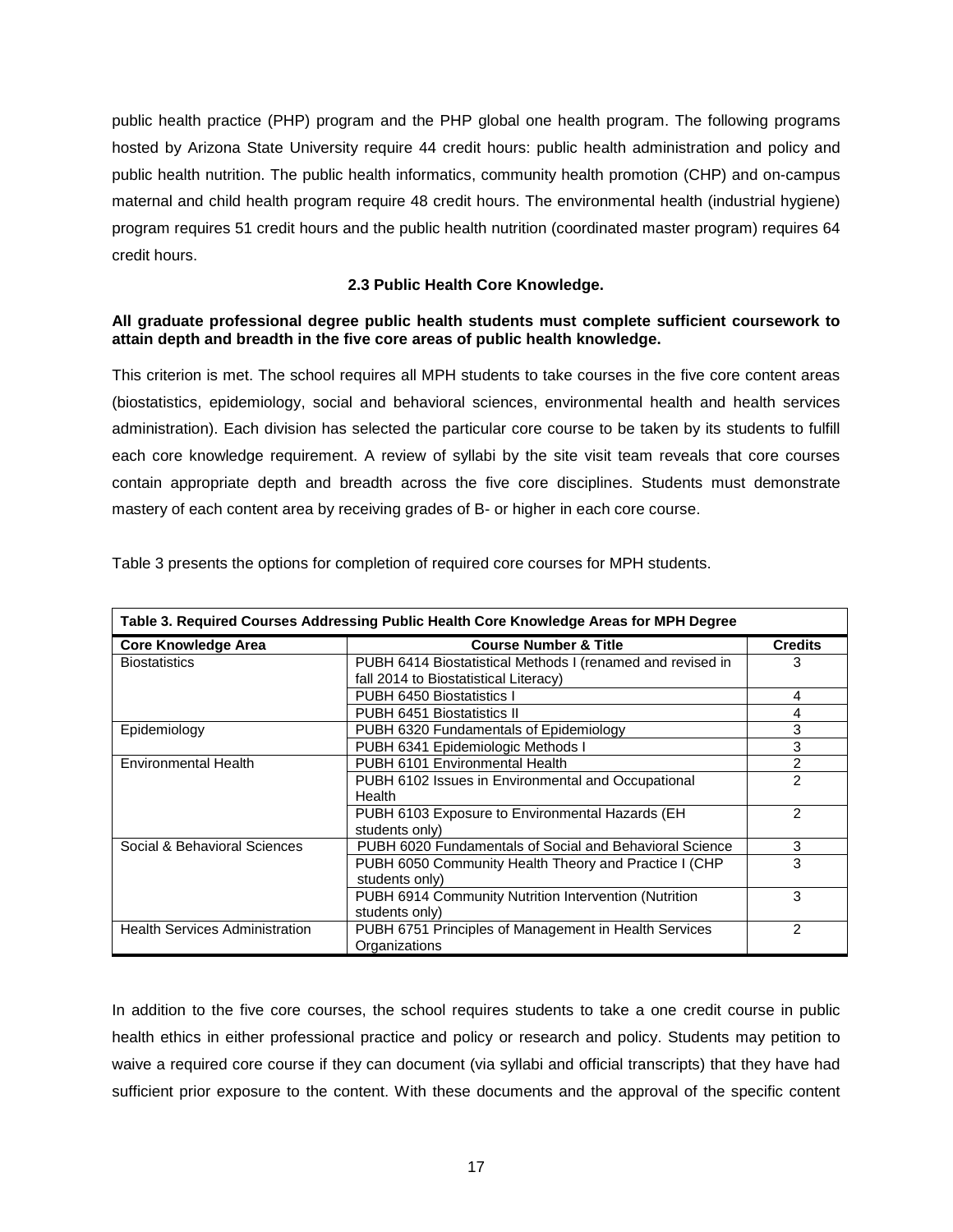area by faculty, students are able to substitute other courses for MPH core courses. Alternatively, students can take equivalency exams to meet the requirements for specific core courses. The results of the equivalency exams are documented on transcripts.

#### **2.4 Practical Skills.**

## <span id="page-20-0"></span>**All graduate professional public health degree students must develop skills in basic public health concepts and demonstrate the application of these concepts through a practice experience that is relevant to students' areas of specialization.**

This criterion is partially met. All MPH students are required to complete a formal supervised field-based experience. Each program of study defines specific requirements for the practice experience with a minimum of 90 hours and a maximum of 180 hours across programs. The MPH in epidemiology and biostatistics require 90 contact hours. Public health nutrition MPH students must complete between 90 and 120 contact hours. The MPH in maternal and child health, CHP, public health administration and policy and environmental health require 120 contact hours. In the last three years, only one MPH student was allowed a waiver of the practice experience based on prior work experience.

The school has partnerships with a variety of local, regional and national public health organizations where field experiences can take place. Some agencies are also international in location and/or scope, and the school's Career Services Center helps to maintain a list of opportunities and advises students on preparation. Students initiate the field experience process by completing a learning agreement that specifies the objectives, activities, timeline and expected outcomes. The learning agreement is submitted to a community preceptor for domestic experiences and the global health program coordinator for international experiences. The agreement is then approved by the faculty advisor for the student's field experience. The school has an online system for managing these contracts where students, preceptors and faculty may all log in to view the contract, and the system automatically updates advisors at each step of the contract's execution. The online centralized process facilitates the submission of documentation associated with the experience. In addition to ensuring that all students complete a standard contract that outlines responsibilities, expectations and learning objectives, the online process ensures that students and preceptors complete standard evaluations. In the weaknesses section of the self-study document, the school indicated the need for the development of a systematic orientation for field preceptors and building more international partnerships to develop more field experiences available in other countries.

Students and their faculty advisors work together in developing the scope of work and educational objectives for the practicum. A project agreement between the student and the site preceptor is created based on standard forms developed by each department. The preceptors, who are experienced public health professionals approved by the school based on their education and experience, are responsible for supervising, mentoring and providing feedback on student performance that is maintained in the school's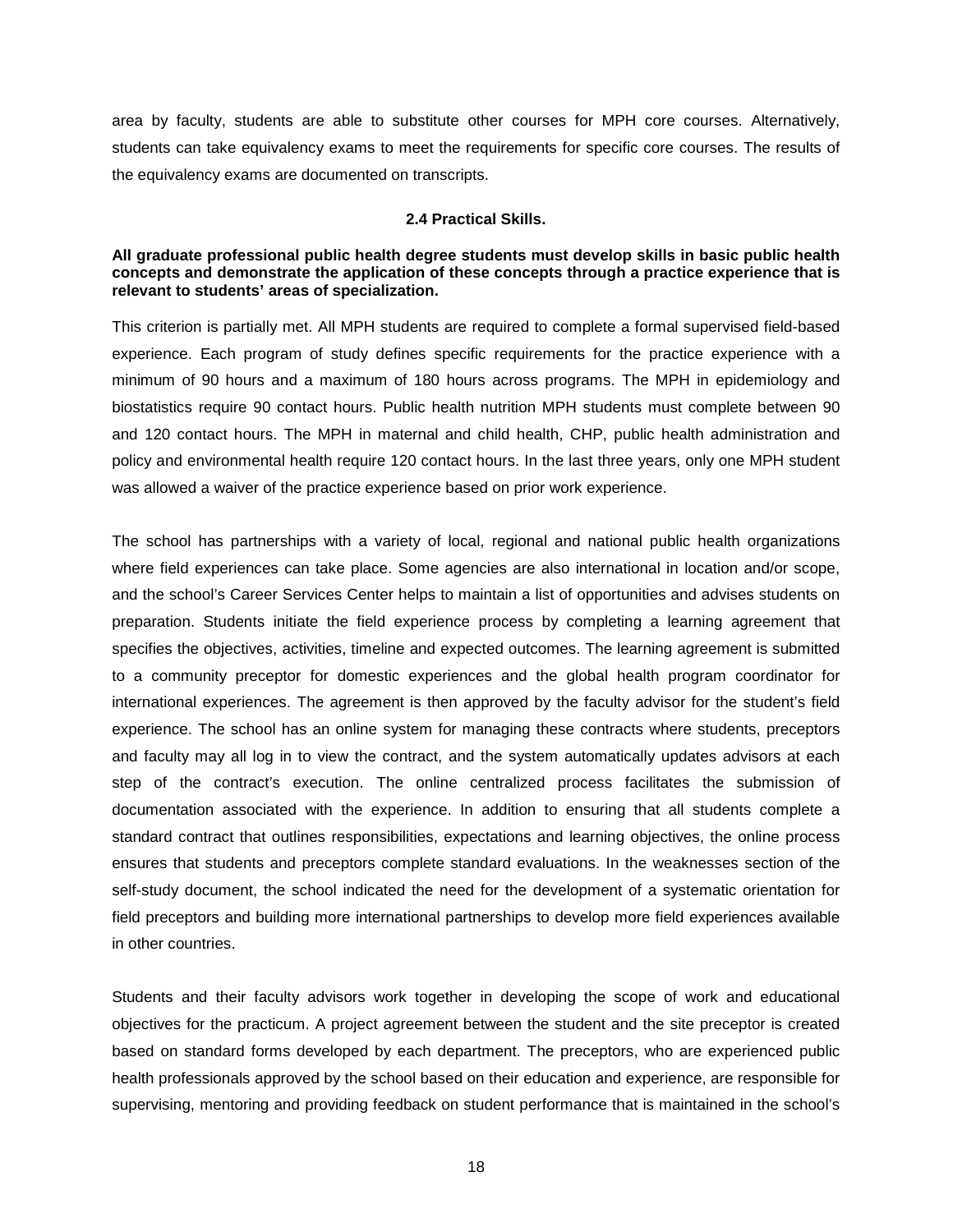field experience database. Students and alumni who met with site visitors spoke highly of their practicum experience, including some who were hired by the agency where they did their practicum. Community partners reported dedication and hard work from students who worked in their agencies.

The concern relates to the contact hour requirement for the field experience. While the practicum is wellplanned, site visitors conclude that the 90 hours completed by some students may not always be sufficient to provide an appropriate depth of practical experience and a meaningful deliverable. Reviewers learned on site that there is some discrepancy across programs in the number of contact hours completed for the number of credits that the student pays for and receives. For example, in the PHP concentration (typically taken by joint degree students) students earn one credit hour per 45 contact hours on site, and in the CHP concentration students earn one credit hour per 60 contact hours on site. Site visitors also learned that most students far exceed 90 contact hours (some have completed over 200 hours), as students typically spend the entire summer at the practicum site. Nonetheless, the school must be able to document the exceptional planning and preparation required in order for a 90-hour experience to be appropriately meaningful, since some students may opt for the minimum number of hours.

## **2.5 Culminating Experience**.

## <span id="page-21-0"></span>**All graduate professional degree programs, both professional public health and other professional degree programs, identified in the instructional matrix shall assure that each student demonstrates skills and integration of knowledge through a culminating experience.**

This criterion is met with commentary. The school requires that all master's-level students complete a culminating experience. While the structure and format of the culminating experience varies across divisions and within programs, the common element across the school is the expectation that students integrate coursework (both theory and knowledge) into applications for professional practice. The appraisal of the culminating experience requires three examiners: two from the school who assess the written and oral components of the student's work and a third examiner from academia or from the community who is able to assess the quality of the professional and scientific application of the student's product. The final grade of the culminating experience is a pass or fail.

MPH students complete one of the following six options for the culminating experience: 1) a literature review, 2) a grant proposal/application, 3) a consultative report, 4) a research project/thesis 5) the CPH exam coupled with an integrative oral presentation on the student's field experience topic (this options is limited only to executive and joint degree students) and 6) an interdisciplinary practicum (community participatory practicum) in which the student produces a written report and a useful product related to the public health needs of a community organization or research group. Each degree program prescribes the culminating experience options that can be selected by its students. For example, biostatistics MPH students must complete a research project/thesis, while CHP MPH students can choose between a research project/thesis and an interdisciplinary practicum. Prior to beginning the culminating experience,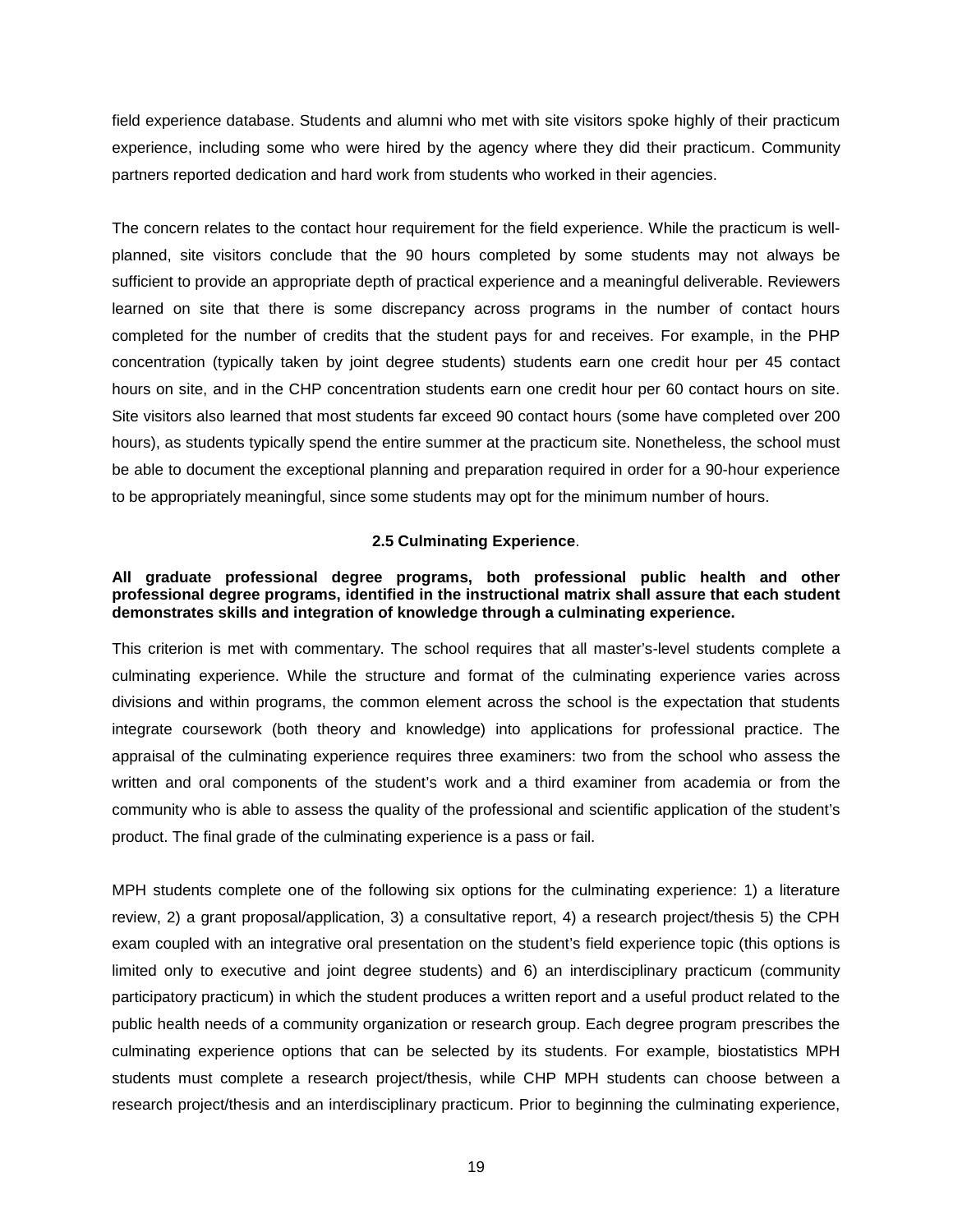students complete the MPH Culminating Experience Proposal Form, in which students indicate their culminating experience option, describe the public health relevance of their project and list their objectives for the project.

The commentary relates to the culminating experience committees' assessment of students' ability to integrate knowledge acquired across the curriculum and to demonstrate proficiency in required competencies. While the program-specific student handbooks clearly indicate that students should demonstrate integration of knowledge across the curriculum through the culminating experience, implementation of this requirement could not be verified by the site visit team. A standard assessment tool utilized by culminating experience committees across degree programs may be a useful mechanism to provide consistency in evaluation and ensure that faculty are evaluating students on their ability to integrate and apply concepts learned throughout the program.

## **2.6 Required Competencies**.

<span id="page-22-0"></span>**For each degree program and area of specialization within each program identified in the instructional matrix, there shall be clearly stated competencies that guide the development of degree programs. The school must identify competencies for graduate professional public health, other professional and academic degree programs and specializations at all levels (bachelor's, master's and doctoral).**

This criterion is partially met. The school has adopted ASPPH's 48 discipline-specific competencies as its core competency set. All degree programs in the SPH have a set of concentration-specific competencies. The school displays each of its competencies verbatim in a matrix linking competencies to required courses. The matrix indicates if the course serves as the primary means of teaching the competency or if the competency is reinforced through the course. A group of MPH faculty and administrators drafted the competency matrix, which went through several iterative steps with faculty to assure that competencies were correctly aligned with courses. The EPC is responsible for the ongoing oversight of competency coverage through required courses.

The first concern is that some MPH concentration-specific competencies are identical to the core ASPPH competencies. The ASPPH core competencies were written to describe the knowledge and skills expected of all MPH students, and a higher degree of knowledge and skills must be associated with students who choose to specialize in a given area. Other concentration-specific competencies, while not identical to the core competencies, correlate more to the basic knowledge expected in core courses than to the depth of knowledge associated with a concentration area. For example, one epidemiology MPH concentration competency is to "calculate sample size" while another is to "calculate measures of prevalence, incidence, morbidity, and mortality." While these skills may certainly be reinforced in concentration-specific courses, the simplicity of these competencies do not adequately portray the depth of knowledge that students actually receive through concentration courses. Likewise, for the MPH environmental health concentration, since the eight ASPPH core competencies are used as concentration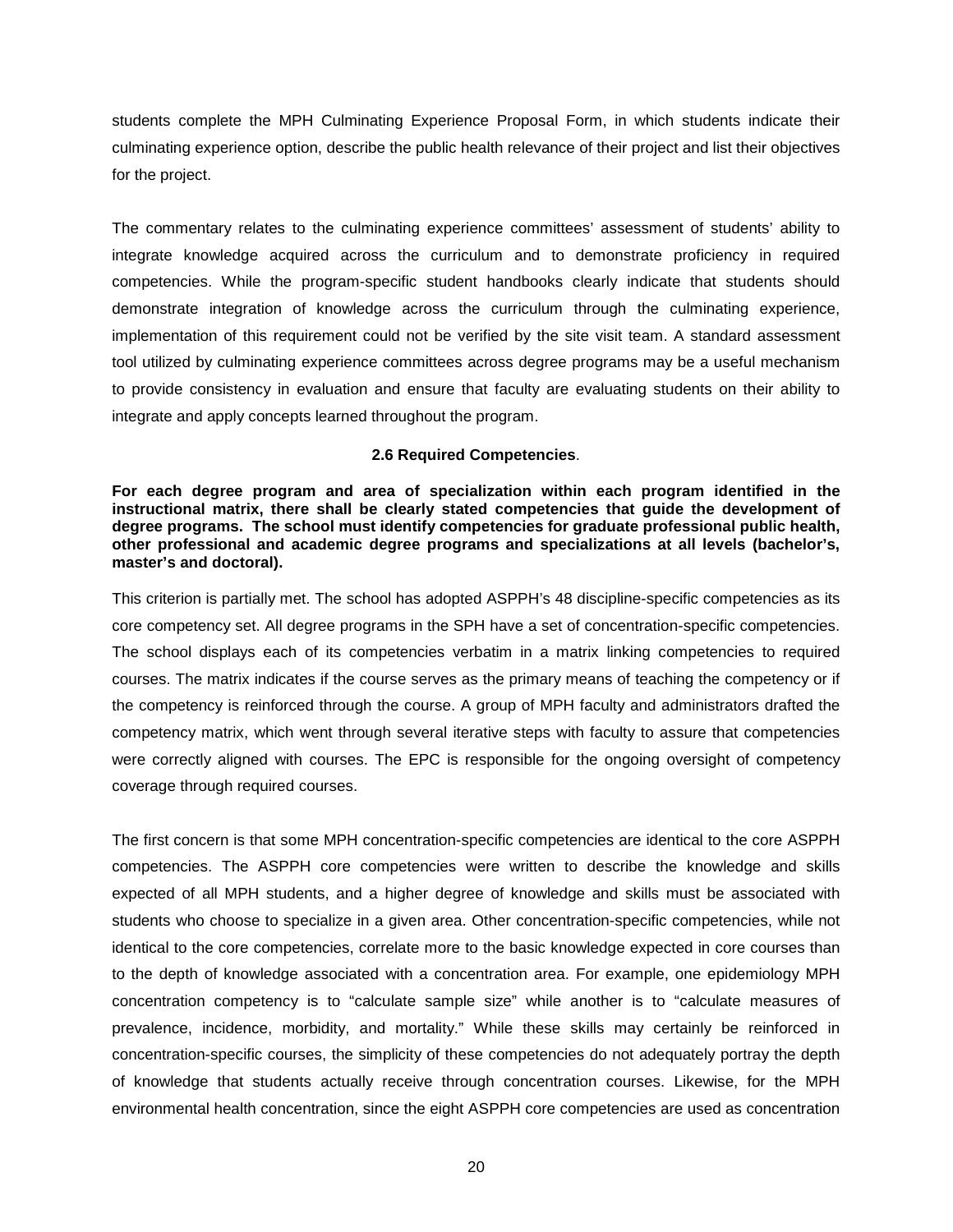competencies, they may not be an adequate representation of the complexity and depth of knowledge that students are gaining through concentration courses.

The second concern relates to the uneven incorporation of the identified competencies within program handbooks and syllabi. A review of program handbooks and course syllabi reveal that the lists of competencies provided in the self-study do not uniformly appear in these documents, and site visitors could not locate the competencies on the school's website. Most syllabi do not cite competencies or link them to the learning objectives. A closer review of the learning objectives listed on many syllabi reveal that many competencies can be inferred, but syllabi do not make the linkages clear. The absence of competencies on published material may indicate that the competencies are not foundational elements of curricula. Further, because the competency sets are not published, students and faculty may not be privy to the specific set of knowledge, skills and abilities expected of students upon graduation, as defined through the competencies.

Students appeared largely unfamiliar with the core and program-specific competencies during on-site discussions with reviewers, though some indicated that they had heard of the term "competency" and had seen a list of competencies. During the site visit, some faculty members expressed difficulty with measuring attainment of competencies due to the large amount of competencies (for example, there are 82 total competencies that should be attained by MPH epidemiology students). Faculty also mentioned that competencies were not listed on syllabi to avoid redundancy since certain competencies are linked to multiple courses. This suggests to site visitors that competencies may not be consistently mapped to corresponding courses or that the competencies are overly simplified and are inadvertently taught in many courses. As expressed by the assistant dean for education operations, the school is exploring the implementation of a subset of ASPPH cross-cutting competencies into its core competency set and plans to assessment their attainment through student portfolios.

## **2.7 Assessment Procedures.**

#### <span id="page-23-0"></span>**There shall be procedures for assessing and documenting the extent to which each professional public health, other professional and academic degree student has demonstrated achievement of the competencies defined for his or her degree program and area of concentration.**

This criterion is partially met. MPH faculty expect the practicum and culminating experience to be evidence for the mastery of competencies. Further, since courses include assignments intended to serve as competency assessment mechanisms, students earning a grade of B- or higher in a course are considered to be competent in the course's associated competencies. As a mechanism for assessing overall competency attainment, faculty encourage MPH students to complete the Field Experience Assessment Tool (FEAT) at the end of their first year, which guides students through a self-assessment process to determine their mastery of competencies and provides a career development assessment. During the site visit, students who completed the FEAT described it as an insightful exercise. FEAT data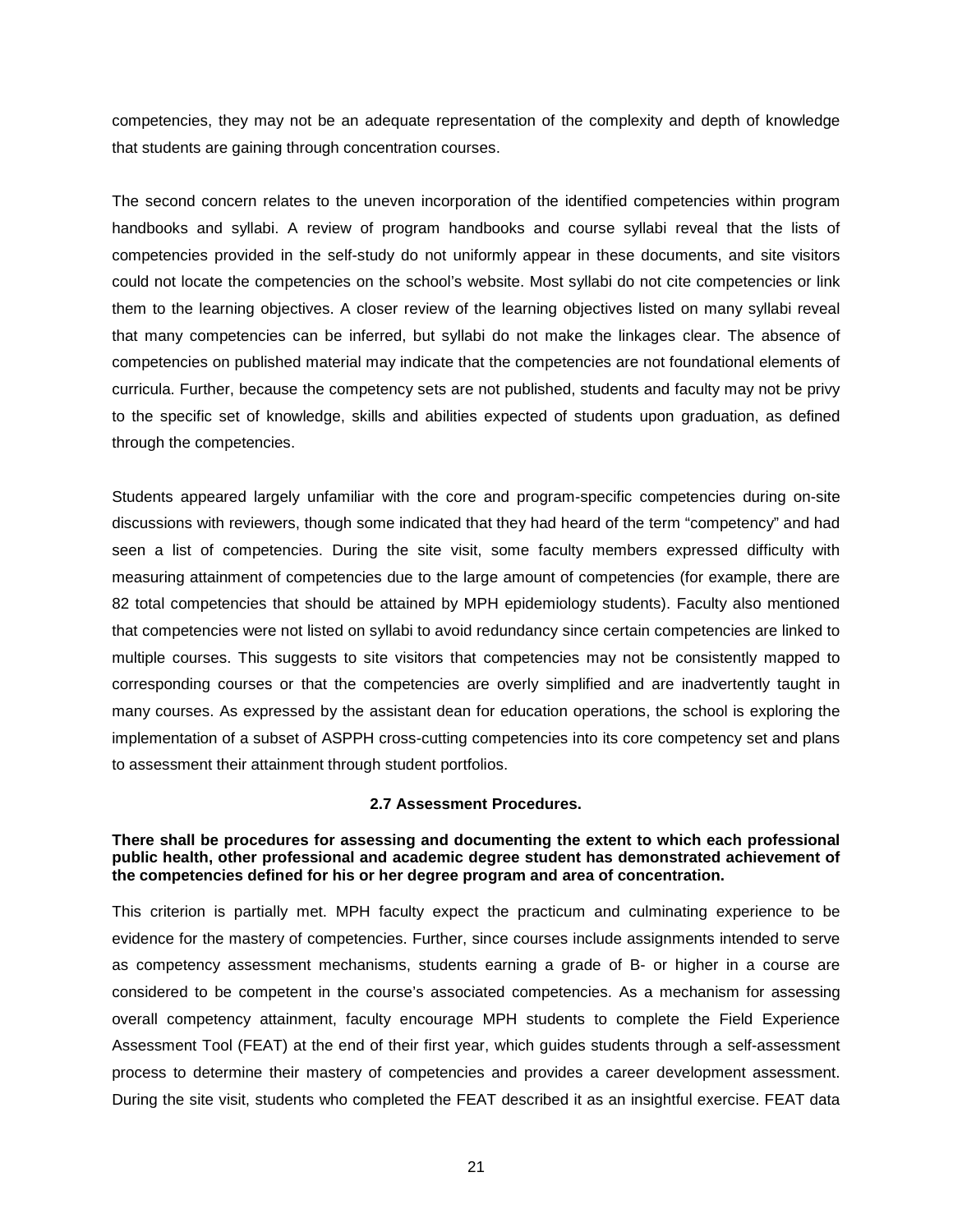are available only in terms of the singular responses from each student. The site team notes that it may be useful to aggregate these responses in ongoing program evaluation.

The first concern relates to the adequacy of the mechanisms utilized to assess MPH students' attainment of competencies. There are three mechanisms in place that are intended to assess MPH competencies – the practicum, culminating experience and the FEAT. Reviewers conclude that these mechanisms are presently not adequate to assess student attainment of all required competencies. Regarding the practicum and culminating experiences, although students are expected to integrate knowledge acquired across the curriculum, the culminating experience has no assessment tool, and the practicum's student and preceptor evaluation forms do not directly assess student demonstration of the competencies listed in the self-study. The FEAT assessment completed by students does contain all core and concentration competencies, rather only a selected number of competencies are featured on the FEAT. For example, only four of the eight environmental health concentration-specific competencies are assessed through the FEAT. Further, FEAT outcomes are not utilized by program faculty to monitor student performance and to determine if coursework or other learning experiences should be modified to enhance competency attainment. FEAT outcomes are primarily intended to inform the student of his/her strengths and weaknesses and to utilize this data to determine the competencies that should be addressed in the practicum to strengthen the student's skills. In summary, there is no overall assessment of students' performance on the school's stated competencies.

For the MHA program, demonstration of competencies is evidenced through the successful completion of residency programs. Faculty assess the progress of students pursuing academic degrees (MS and doctoral) based upon the achievement of required milestones associated with their agreed upon timeline for degree completion. In addition, each semester the school reviews the GPA of all professional and academic students to ensure that they are making satisfactory academic progress. Students with academic problems are referred to the associate dean for learning systems and students affairs.

The SPH uses informal mechanisms to collect feedback on graduates' ability to perform competencies in an employment setting such as informal feedback from alumni and employers, the school's mentoring program (provides informal opportunities to discuss student performance) and annual alumni panels (during which the current public health practice needs and the performance of graduates are discussed). Although the SPH has not yet identified a formal method for gathering feedback from employers that has proven successful, the most recent survey occurred in 2011 when the Career Services Center surveyed approximately 30 employers of MPH graduates. The school indicated that it received only six responses, despite a concerted effort to gain meaningful feedback. The SPH indicated that the low response rates made the data insignificant and that sharing the data would risk violating student privacy. During AY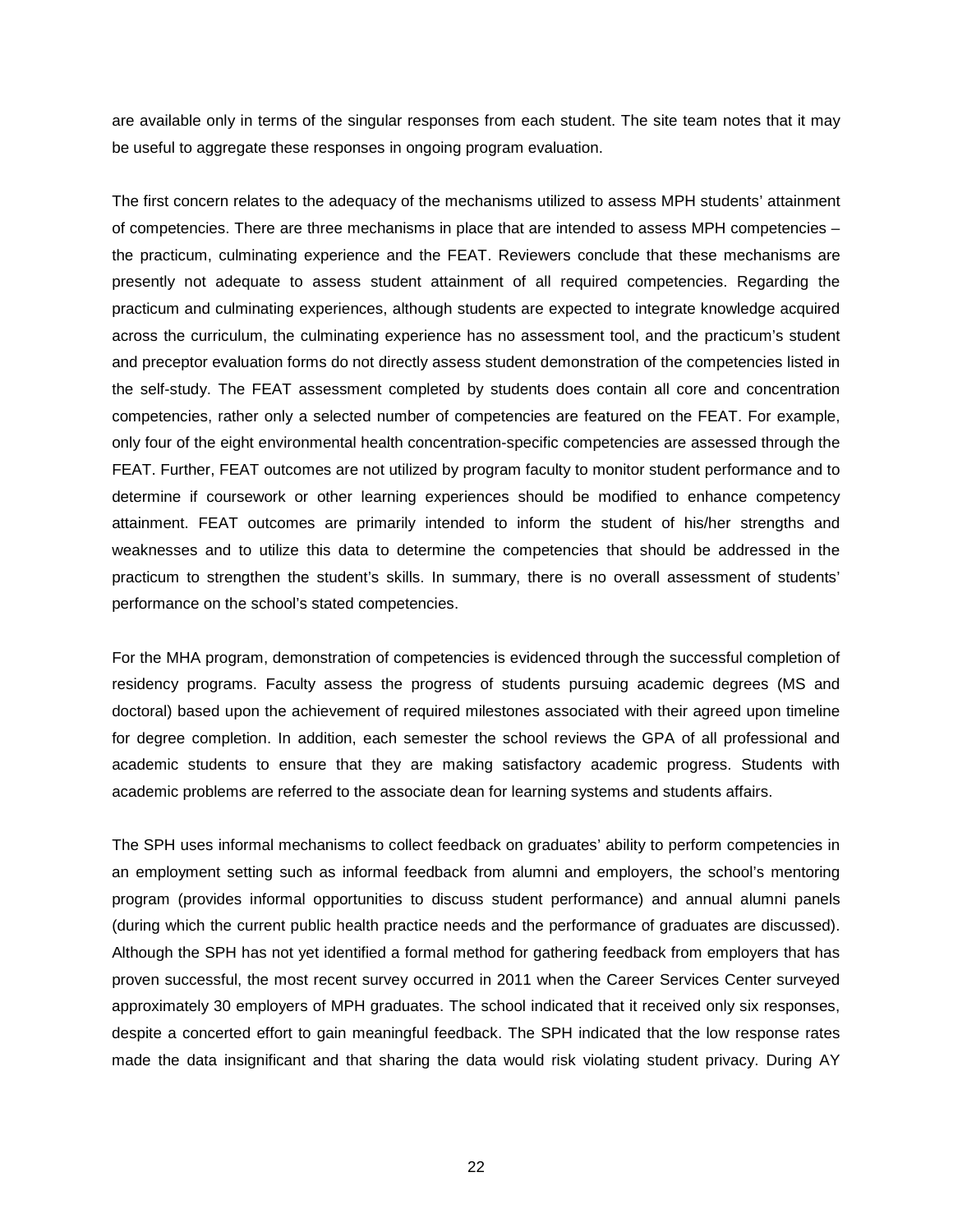2014-15, the school plans to conduct visits to employer work sites in order to gather information on the organization's culture, hiring needs and competencies desired in future employees.

As implemented by the university, the maximum time allowed to graduate from a master's degree program was reduced from seven years to five years. For joint degree students in the SPH, the five year period begins with the first term of enrollment after admission to the program. A review of data for the last three MPH cohorts that have reached the maximum allowable time to graduate, reveal that graduation rates have fallen consistently below CEPH's 70% graduation threshold for master's degrees. Positively, the majority of students complete the program after their second or third year. The MPH cohort that began in AY 2009-10 reached its maximum allowable time to graduate in AY 2013-14. This cohort began with 213 students, and by the end of year five it had a 68% graduation rate (144 students) and 22% withdrawal rate (46 students). The preceding cohort entering in AY 2008-09 began with 182 students, and by the end of year five had a 67% graduation rate (122 students) and a 25% withdrawal rate (45 students). The cohort that entered in AY 2007-08 began with 234 students, and by the end of year five had a 62% graduation rate (146 students) and a 30% withdrawal rate (63 students). Across the same three years, only one MS cohort reached the 70% CEPH graduation threshold. The MHA program on the other hand has exceeded the CEPH threshold across the same three year period.

The second concern relates to MPH program graduation rates. In light of the university's new five year graduation threshold, the school has had a 66%, 67% and 62% graduation rate for the last three cohorts reaching the five year threshold, falling below CEPH's 70% graduation threshold for master's programs. Even using the previous seven-year standard in place at the time, graduation rates fall just short of this criterion's standard at 69% for 2013-2014.

The school's public health PhD programs have in most cases experienced higher graduation rates and lower withdrawal rates than MPH programs. PhD students have a maximum of five years to complete the degree after passing the preliminary oral examination. Students are given up to three years after initial matriculation to complete the preliminary oral examination. Thus, in total, students are given eight years to graduate. A review of data for the last three PhD cohorts that have reached the maximum allowable time to graduate, reveal that graduation rates in most cases have exceeded CEPH's 60% graduation threshold for doctoral degrees. The PhD cohort that began in AY 2006-07 reached its maximum allowable time to graduate in AY 2013-14. This cohort began with 35 students, and by the end of year eight it had a 23% withdrawal rate (eight students) and a 71% graduation rate (25 students). The preceding cohort entering in AY 2005-06 began with 28 students, and by the end of year eight had a 14% withdrawal rate (four students) and a 75% graduation rate (21 students). The cohort that entered in AY 2004-05 began with 26 students, and by the end of year eight had a 23% withdrawal rate (six students) and a 58% graduation rate (15 students), which falls below the CEPH threshold.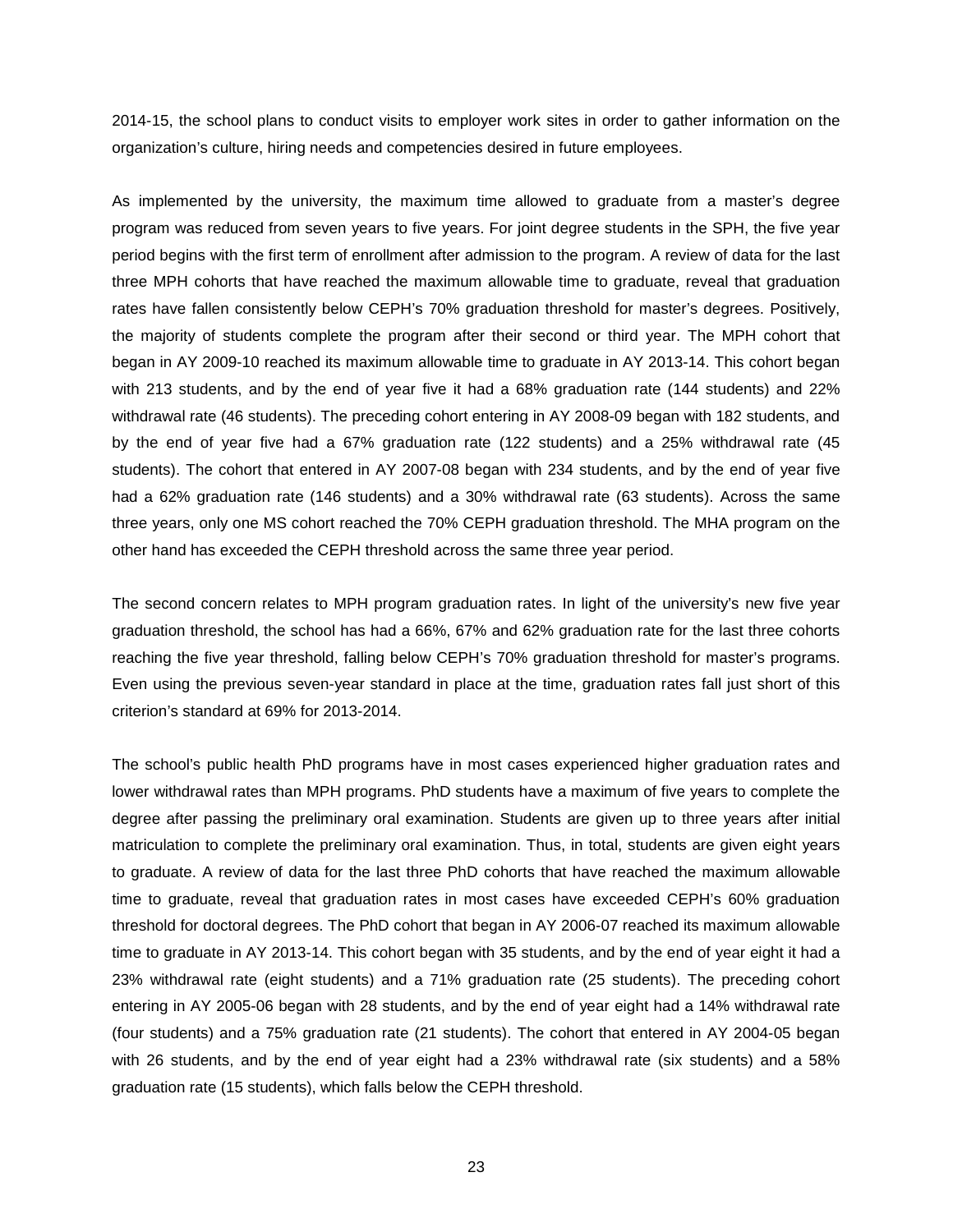The Career Services Center within the school maintains an online site to collect job placement information, and data are analyzed annually from July 1 to June 30. In addition, some degree programs utilize their own tracking systems, such as those within the Division of Biostatistics. Data indicate that the number of employed MPH alumni has steadily increased over the last three years. In AY 2011-12, the school reported that 59% of its MPH alumni were employed full-time. By AY 2012-13, 75% were employed full-time and by AY 2013-14, 85% were employed full-time. These figures do not include graduates who are continuing their education.

Even though only a small number of students took national exams, pass rates were high. Over the last three years, a total of eight students took and passed CPH exam. Twenty students have taken the national nutrition exam over the last three years, and 19 have passed.

#### **2.8 Other Graduate Professional Degrees.**

# <span id="page-26-0"></span>**If the school offers curricula for graduate professional degrees other than the MPH or equivalent public health degrees, students pursing them must be grounded in basic public health knowledge.**

This criterion is partially met. The SPH's single graduate professional degree is the CAHME-accredited MHA degree. Offered in full-time and executive formats, the MHA program is another demonstration of the school's growth in international spheres, as the program recently partnered with King Fahad Medical City in Saudi Arabia to offer an executive program. Admission in the full-time MHA program is competitive with nearly 2,000 applicants competing for 30 spots each admissions cycle. To gain admission into the executive MHA program, applicants must have at least three years of management or clinical leadership experience in a healthcare organization.

As a graduate professional degree in the school of public health, CEPH requires that students obtain an introduction to the core areas of public health and an understanding of how their discipline relates to public health goals. The broad introduction to public health must be equivalent to three credit hours of coursework. Based on the MHA curricular requirements, students are not required to attain an introduction to each of the five core areas of public health.

The concern relates to the lack of a broad introduction to public health in the MHA curricula. By virtue of the nature of the content specific to healthcare administration, students do gain an introduction to the health services and administration core area. Further, the program requires a Statistics for Health Management Decision Making course, which site visitors conclude does provide an introduction to the biostatistics core area. The site team however, could not verify coverage of the remaining three core areas of public health (social and behavioral sciences, epidemiology and environmental health sciences). Students and faculty confirmed on-site that these areas are not directly addressed through courses required of MHA students.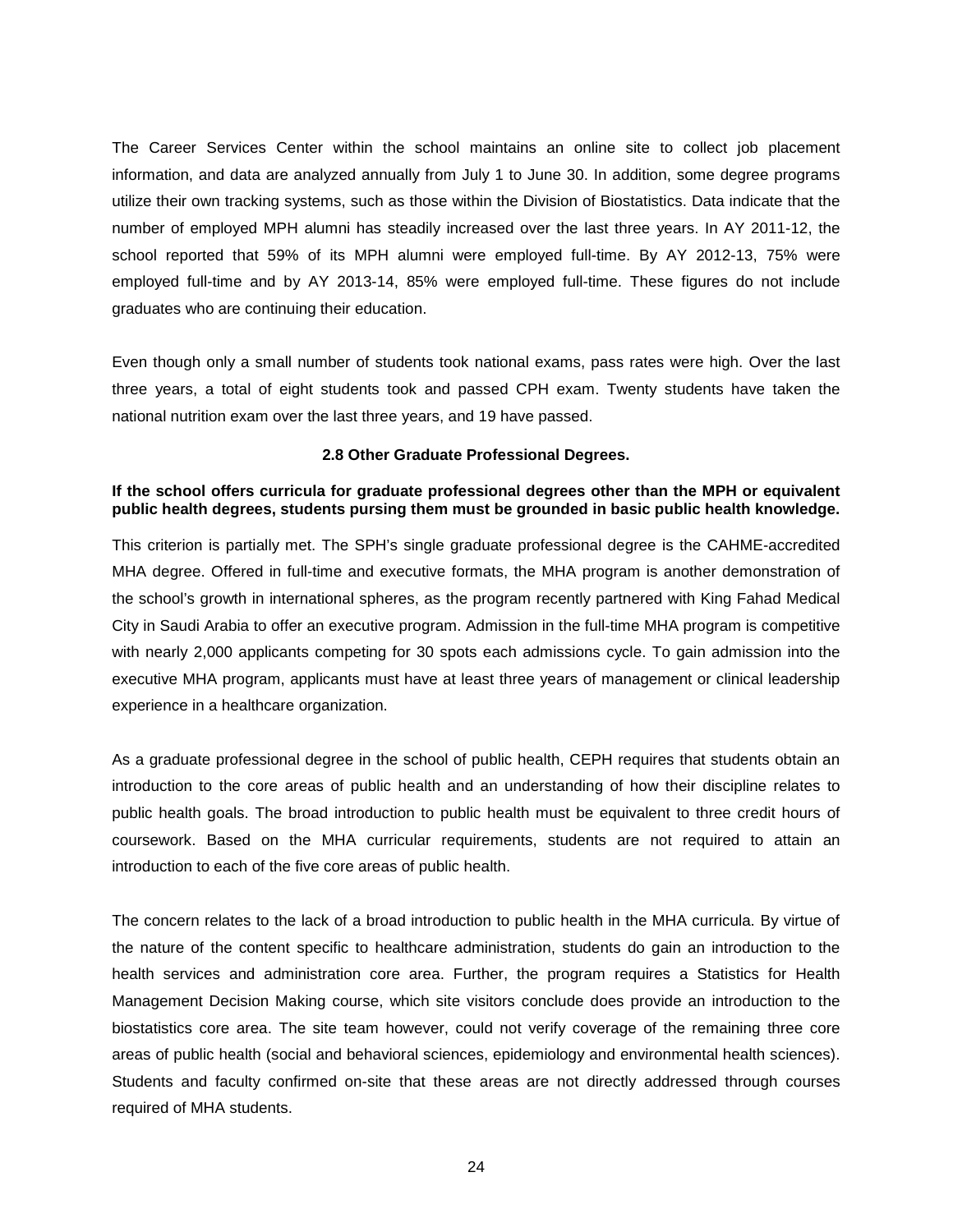#### **2.9 Bachelor's Degrees in Public Health.**

<span id="page-27-0"></span>**If the school offers baccalaureate public health degrees, they shall include the following elements:**

**Required Coursework in Public Health Core Knowledge: students must complete courses that provide a basic understanding of the five core public health knowledge areas defined in Criterion 2.1, including one course that focuses on epidemiology. Collectively, this coursework should be at least the equivalent of 12 semester-credit hours.**

**Elective Public Health Coursework: in addition to the required public health core knowledge courses, students must complete additional public health-related courses. Public health-related courses may include those addressing social, economic, quantitative, geographic, educational and other issues that impact the health of populations and health disparities within and across populations.**

**Capstone Experience: students must complete an experience that provides opportunities to apply public health principles outside of a typical classroom setting and builds on public health coursework. This experience should be at least equivalent to three semester-credit hours or sufficient to satisfy the typical capstone requirement for a bachelor's degree at the parent university. The experience may be tailored to students' expected post-baccalaureate goals (eg, graduate and/or professional school, entry-level employment), and a variety of experiences that meet university requirements may be appropriate. Acceptable capstone experiences might include one or more of the following: internship, service-learning project, senior seminar, portfolio project, research paper or honors thesis.**

**The required public health core coursework and capstone experience must be taught (in the case of coursework) and supervised (in the case of capstone experiences) by faculty documented in Criteria 4.1.a and 4.1.b.**

<span id="page-27-1"></span>This criterion is not applicable.

## **2.10 Other Bachelor's Degrees.**

**If the school offers baccalaureate degrees in fields other than public health, students pursuing them must be grounded in basic public health knowledge.**

<span id="page-27-2"></span>This criterion is not applicable.

## **2.11 Academic Degrees.**

## **If the school also offers curricula for graduate academic degrees, students pursuing them shall obtain a broad introduction to public health, as well as an understanding about how their discipline-based specialization contributes to achieving the goals of public health.**

This criterion is partially met. The SPH offers both the MS and PhD degree in five concentrations. The MS degree is offered in biostatistics, clinical research, environmental health, environmental health/industrial hygiene and health services research, policy and administration. The PhD is offered in biostatistics, environmental health, environmental health/industrial hygiene, epidemiology and health services research, policy and administration.

Curricula for academic degree programs are supported by a contingent of expert faculty, and in many concentrations the diversity in professional experiences and training of the faculty create programs rich in interdisciplinary learning. Curricula also reflect depth in discipline-specific content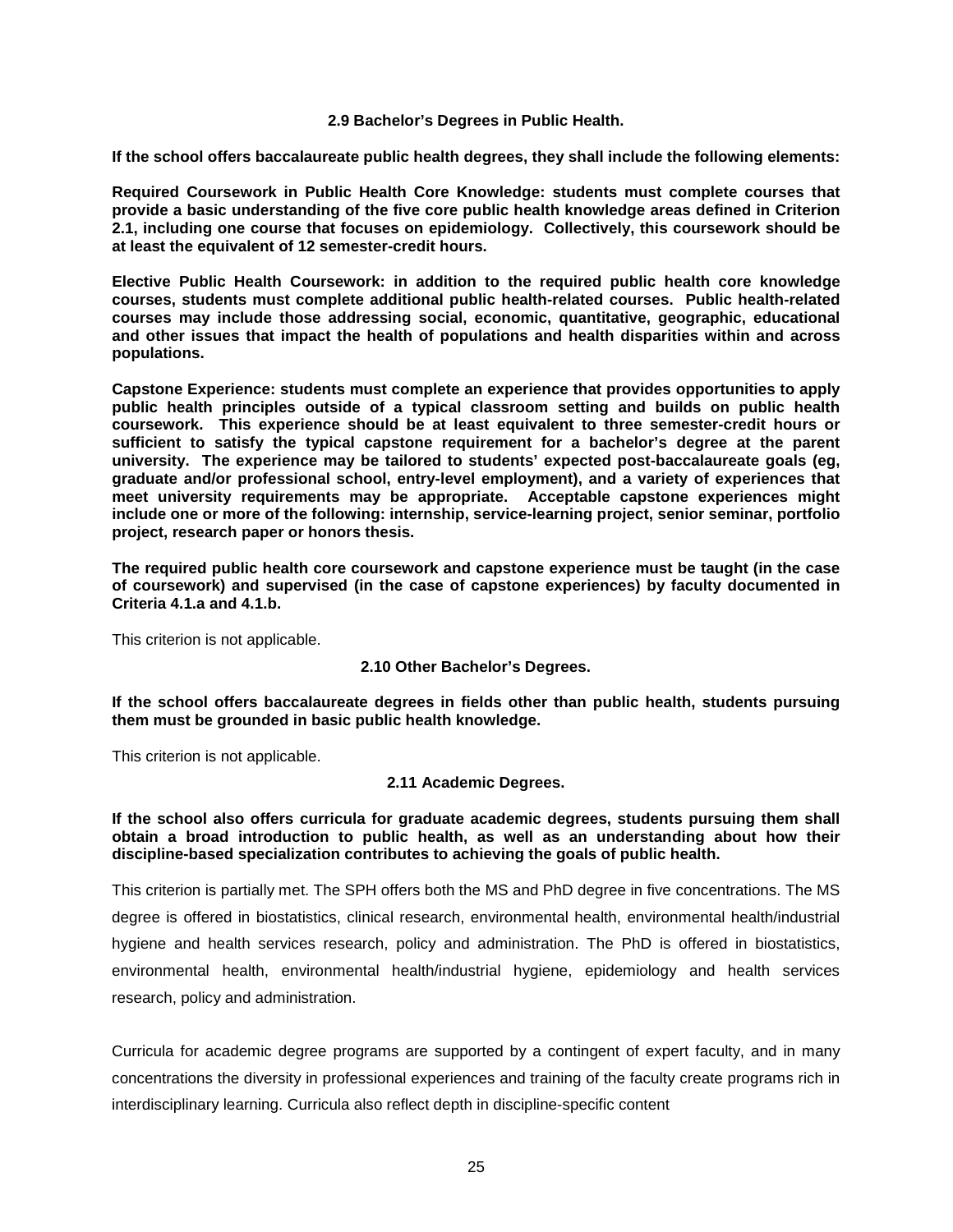CEPH criteria requires that all academic degree students complete at least the equivalent of three credit hours of instruction in epidemiology and at least the equivalent of three credit hours of instruction that introduces students to the breadth of public health. While programmatic requirements call for all academic degree students to complete at least three credit hours of coursework in epidemiology, the site visit team found no evidence that students complete the equivalent of three credit hours providing an introduction to public health.

The concern relates to the absence of a requirement for academic degree students to obtain an introduction to public health equivalent to three credit hours. Many academic students are required to complete a public health course in either research and policy or practice and policy, intended to offer an introduction to public health. These courses are one credit hour, falling two credit hours short of the required minimum, which may reflect a need for broader coverage of the core areas of public health. It should be noted that in addition to the epidemiology requirement, many academic programs require a course in biostatistics as well, ensuring coverage of at least two of the five core public health areas. Further, in some PhD programs, such as the PhD in epidemiology, a number of students matriculate from the MPH program, in which they have previously completed courses in the public health core.

## **2.12 Doctoral Degrees.**

## <span id="page-28-0"></span>**The school shall offer at least three doctoral degree programs that are relevant to three of the five areas of basic public health knowledge.**

This criterion is met. The school offers more than the requisite minimum of three doctoral programs. The school has considerable faculty expertise, advanced-level courses and active research sufficient to support its doctoral programs. The school offers on-campus PhD degrees in the following five areas: biostatistics, environmental health, environmental health/industrial hygiene, epidemiology and health services research, policy and administration. The school also plans to offer a PhD program in molecular and systems toxicology, with students enrolling in fall 2015.

The number of newly enrolled PhD students from AY 2013-14 to AY 2014-15 has remained stable (with 30 and 29 students admitted respectively). The PhD programs have graduated between one and ten students in each of the past two years. Currently, there are 148 students enrolled in PhD programs at the SPH.

Review of course syllabi, with confirmation from program directors during the site visit, reveals that the doctoral programs have sufficient courses that are specifically developed for, and have learning objectives targeted toward doctoral students. Doctoral students have access to the following opportunities for financial support: graduate assistantships, teaching assistantships, a non-resident waiver of tuition for out of state students and partial health insurance coverage. However, the school reports in the self-study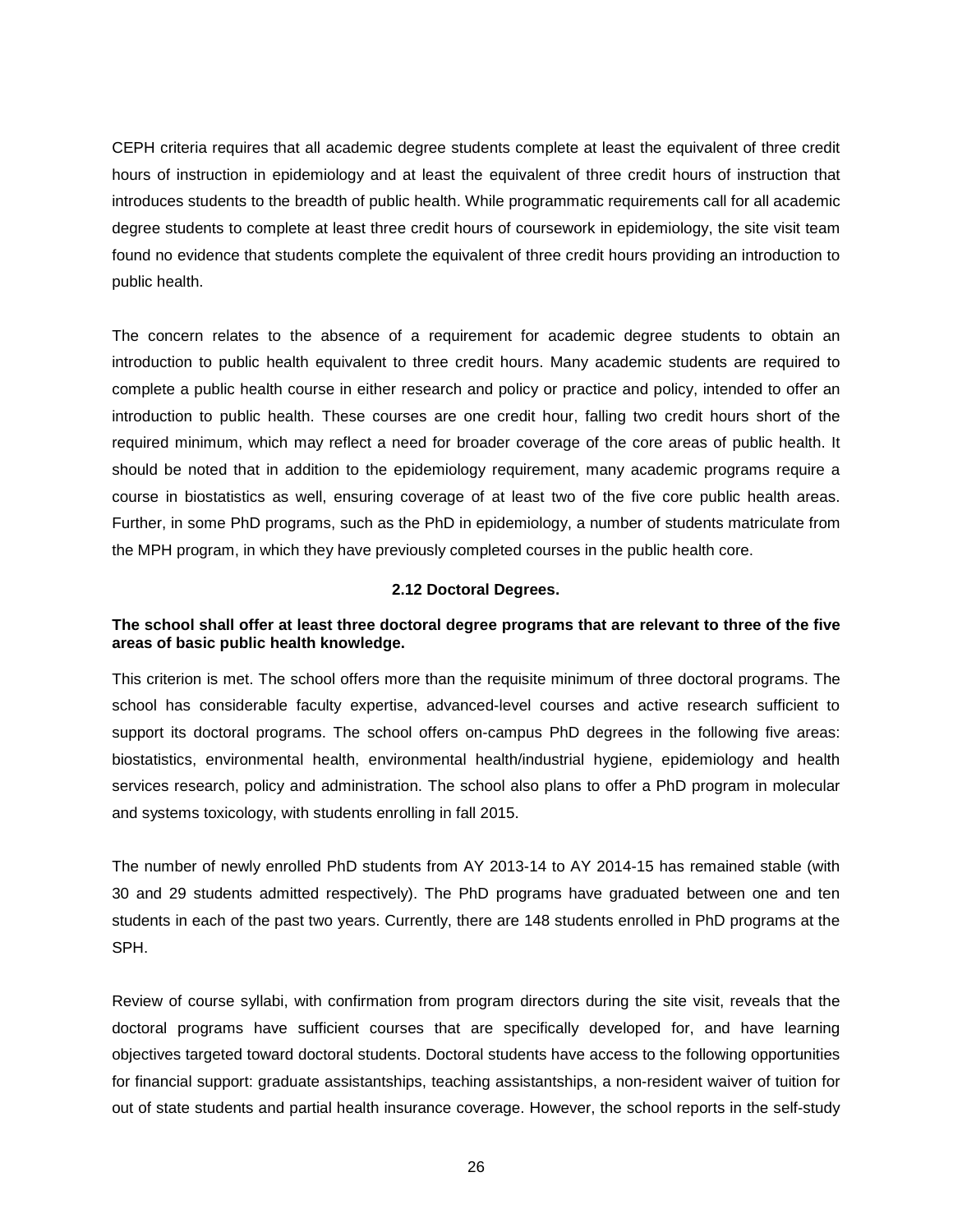document that overall funding for doctoral education has been greatly affected by reductions in federal research and training grants, which has a negative impact on how the school is able to support doctoral students.

The site visit team learned from the PhD program directors that they afford students many opportunities to engage with communities and practitioners. Site visitors also learned that a potential DrPH program has been a topic of discussion among faculty for several years, but some faculty stated that they do not perceive the need for a practice-based doctoral degree because the school's current PhD degrees offer practice-oriented training opportunities. Several alumni expressed to the site visit team their interest in developing a DrPH program, which would allow students to pursue part-time doctoral training since current PhD programs only allow full-time students. Students also expressed that a DrPH program might be better tailored to the needs of advanced public health practice than the current PhD programs.

#### **2.13 Joint Degrees.**

#### <span id="page-29-0"></span>**If the school offers joint degree programs, the required curriculum for the professional public health degree shall be equivalent to that required for a separate public health degree.**

This criterion is met. With joint degrees in nearly 20 concentrations, the SPH has capitalized on its relationship with other professional schools in the institution. The MPH degree is offered jointly with the JD (law), DDS (dentistry), MD (medicine), PharmD (pharmacy), MPP (public policy), MSW (social work), MURP (urban and regional planning) and DVM (veterinary medicine). Four of the school's public health PhD programs can be combined with a JD and/or MD.

Joint degree programs in the SPH are managed effectively and curricula are thoughtfully structured, ensuring the integrity of public health competencies and values. Each joint degree program has, at minimum, one assigned administrator overseeing coordinated functions and serving as the primary point of contact. In general, information on joint degree requirements, allowable course substitutions and sample study plans are readily available on the SPH website. In the case of joint degree programs offered with the JD, the Law School maintains a Joint Degree Programs Office and website, which is a comprehensive resource for joint law programs. Because this website is not linked to the SPH website, prospective students perusing the SPH website will be unable to easily access program information. Similarly, the SPH website contained no curricular information for the MSW/MPH joint degree. Additionally, the School of Social Work's website and the MSW student handbook contained minimal information on the joint program, but information was found on the number of credits allowed to be shared between programs, in which the MSW student handbook provided conflicting quantities, stating in different sections of the handbook that 12, 18 and 21 credit hours could be double counted.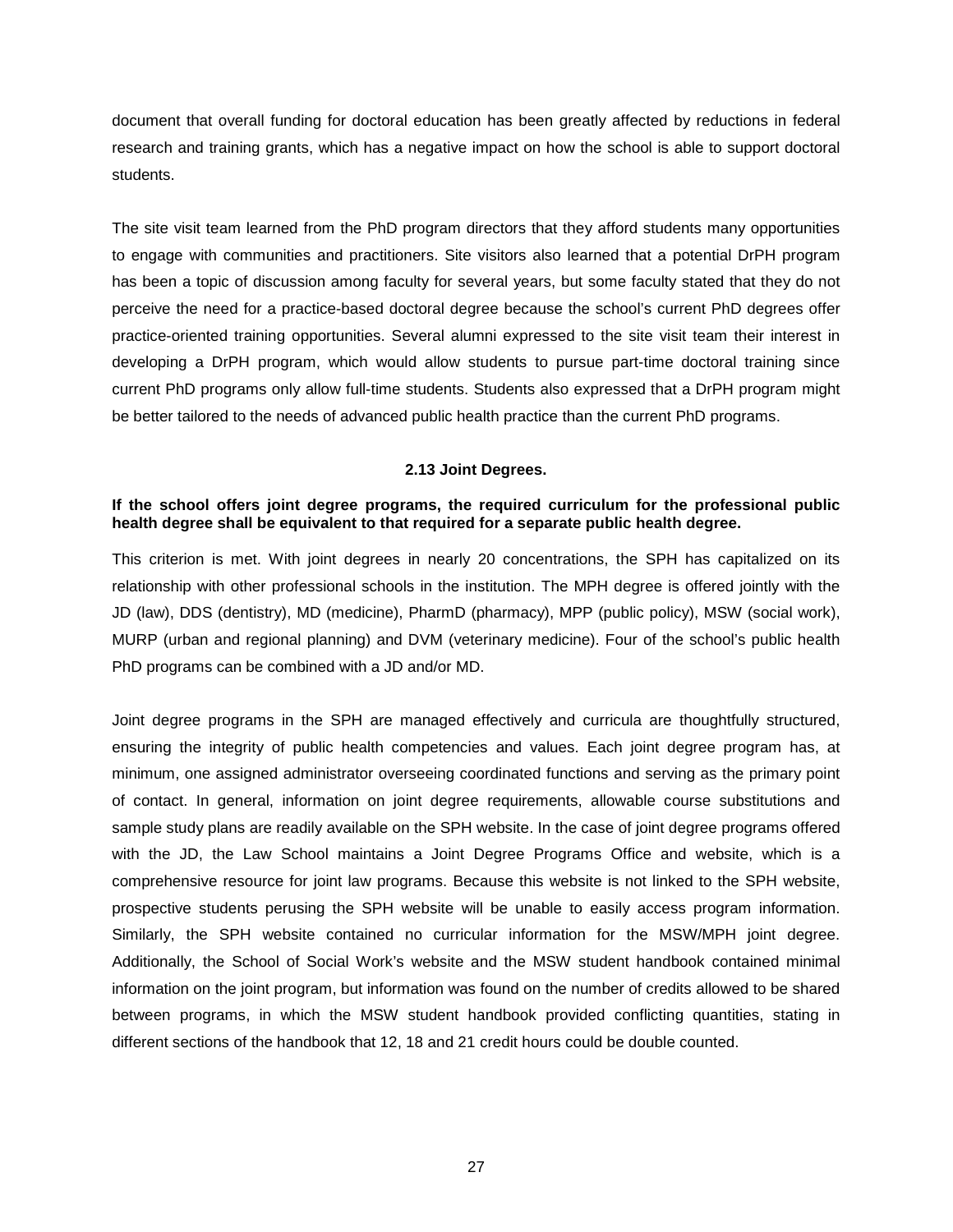Joint degrees are offered in either a hybrid or on-campus format. Degrees are awarded distinctly by each school, but courses are allowed to count toward curricular requirements for each degree. Across the joint degree programs, a maximum 12 to 14 credit hours from programs external to the SPH may be counted toward public health degrees. External course substitutions vary by program and may replace public health core, concentration or elective courses. While the amount and type of course substitutions vary by program, a central feature across joint programs is the oversight of external course substitutions to ensure that the public health degree is not compromised. Joint degree program coordinators review external courses to assure alignment with the curricular standards and equivalence to the substituted public health course. A meticulous cross-checking by site visitors of curricular requirements and course substitutions within joint degree programs reveals that the quality of the public health curricula and competency expectations are maintained across the school's joint degrees.

Utilizing the standalone MPH in the PHP concentration and the DDS/MPH in PHP as an example for comparison, reviewers found that the two programs were fundamentally equivalent in regards to public health content and expectations. The standalone MPH degree in the PHP concentration requires one course in each of the five core areas of public health, a one credit hour ethics course, a one credit hour public health collaboration course, a two to four credit hour practicum and a four credit hour culminating experience that may be satisfied by conducting a traditional capstone project or by taking the Certified in Public Health (CPH) exam coupled with an integrative oral presentation on the student's field experience topic. After the prescribed curricular requirements are met, students must take 19 to 21 credit hours of elective coursework to reach the 42 credit hour graduation requirement. While students have the freedom to select courses tailored to their career interests, students must at minimum take one course that relates to each of the following PHP goal areas: 1) public policy development using a systems framework, 2) interventions based on the dimensions of community and culture, 3) assessment and application of basic public health sciences and 4) program management and communications principles. In the DDS/MPH in PHP, students complete all of the required PHP courses, and elective courses must address the four PHP goal areas. Four DDS courses, each with a public health focus, may be counted toward the MPH degree. The culminating experience must align with public health dentistry, and the DDS program's Outreach Experience I and II fulfills the MPH practicum.

The PharmD/MPH and JD/MPH in PHP have identical curricular structures as the DDS/MPH, ensuring that they are likewise equivalent to the standalone MPH program in PHP. In the MD/MPH in PHP, students complete all of the required PHP courses, and like the standalone PHP concentration, MD/MPH students may take the CPH exam coupled with an integrative oral presentation on the student's field experience topic to fulfill the culminating experience. Students must do a three or four credit hour practicum in a public health medicine setting, or by SPH advisor approval only, their clinical rotations may fulfill the requirement (published degree requirements do not state if this option is limited only to residents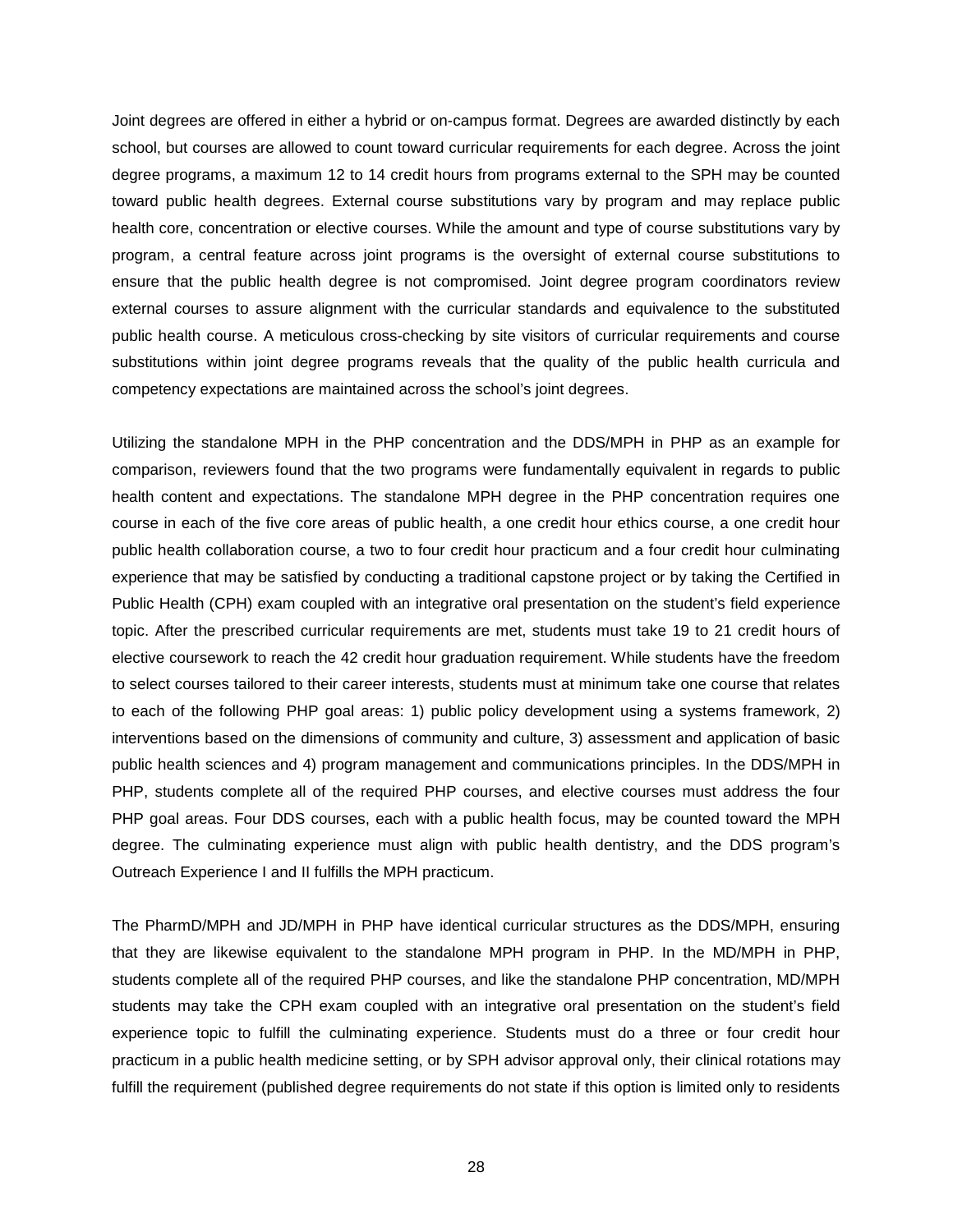in preventive medicine, occupational medicine, aerospace medicine and public health and general preventive medicine). Like standalone PHP students, MD/MPH students may take the CPH exam coupled with an integrative oral presentation on the student's field experience topic to fulfill the culminating experience requirement. In addition to the required PHP courses, MD/MPH students must also complete a public health medicine seminar and a Biostatistical Methods II course. Students must also choose two of the following three public health courses: Program Evaluation in Health and Mental Health Settings, The Health Care System and Public Health or Cost-Effectiveness Analysis in Health Care. For elective coursework, the school has developed key public health learning objectives that should be attained through electives. To ensure that these learning objectives are achieved, students must complete one course in each of the following four areas: 1) public policy evaluation and implementation, 2) primary prevention interventions, 3) epidemiologic analysis of specific health problems and 4) management of health care organizations.

In the DVM/MPH in PHP, students take the same required courses as standalone PHP students, and for the practicum, students must combine aspects of veterinary medicine and public health. Like standalone PHP students, DVM/MPH students may take the CPH exam coupled with an integrative oral presentation on the student's field experience topic to fulfill the culminating experience, and elective coursework must address the four PHP goal areas. In addition, students must take one elective course to fulfill each of the following veterinary public health competencies: biostatistics, surveillance, infectious disease epidemiology, zoonoses and environmental health.

In the MPP/MPH in PHP, students take five of the seven required PHP courses. The biostatistics and health services administration core courses may be substituted by MPP courses – a four credit hour Empirical Analysis course replaces biostatistics, and a three credit hour Public Management and Leadership course replaces the health services administration core course. Students complete a four credit hour culminating experience and a four credit hour practicum that must incorporate public policy and public health. Students take 14 credit hours of public health elective courses, and four courses must address the four PHP goal areas. The MURP/MPH in PHP shares an identical program structure to the MPP/MPH in PHP, with one exception – MURP/MPH students take six of the seven required PHP courses (the biostatistics core course may be substituted for a four credit hour Empirical Analysis course in the MURP program).

Two joint degrees are offered with the MPH in CHP – MSW/MPH and JD/MPH. Similar to joint degrees in the PHP concentration, CHP joint degrees are also comparable to the standalone MPH in CHP, which requires one course in each of the five core areas of public health (with the exclusion of social and behavioral sciences which is covered through concentration-specific coursework). Other standalone CHP requirements include three assessment methods courses, a one credit hour ethics course, eight credit

29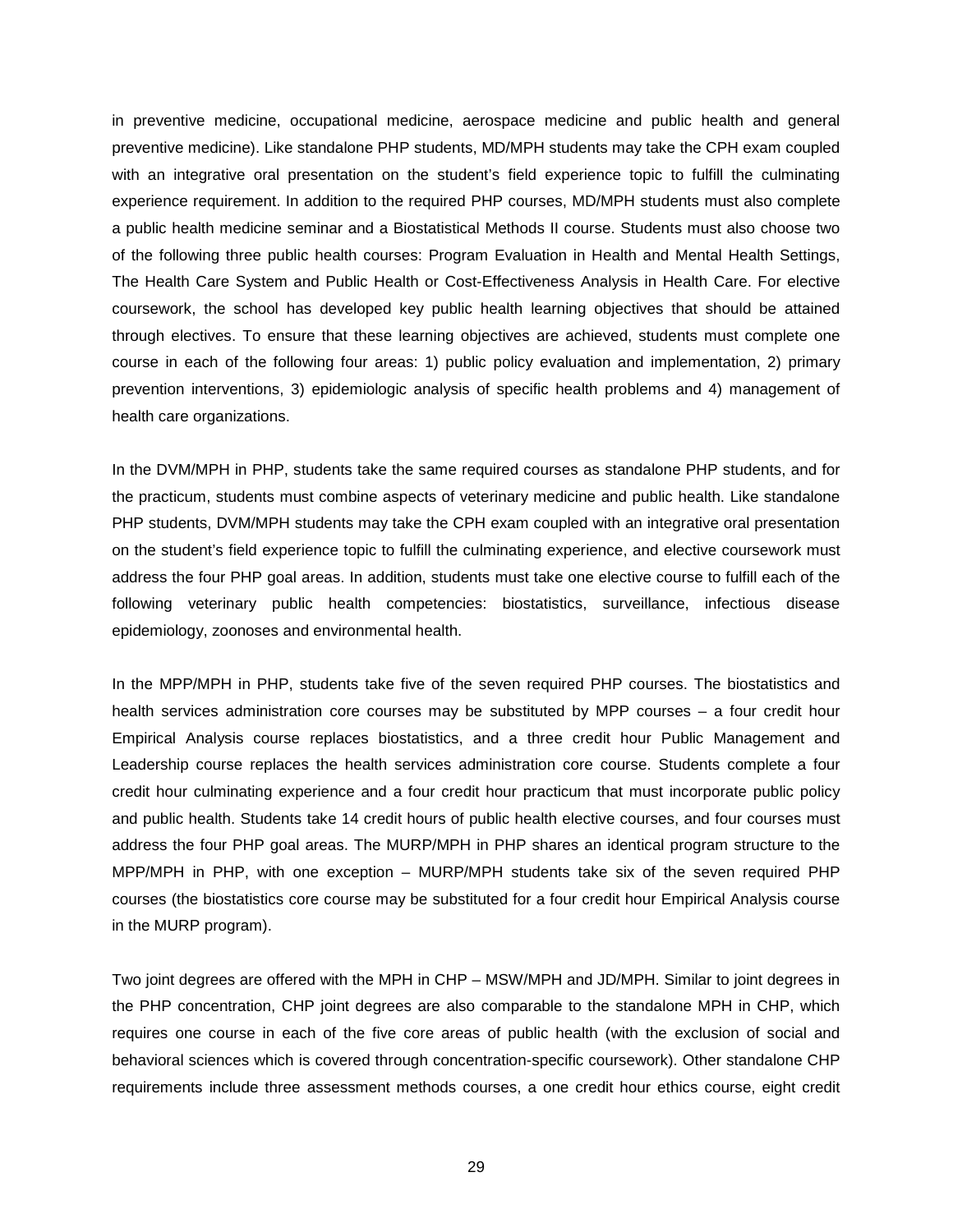hours of health behavior and policy intervention courses, six credit hours of community health theory and practice courses, a two credit hour practicum and a two credit hour culminating experience. Elective courses may be taken from any department in the university. A comparison of curricula reveals that the JD/MPH and MSW/MPH in CHP have identical requirements as the standalone degree, with one exception – MSW/MPH students take one less assessment methods course through the SPH. As a replacement, students take a research methods course in the School of Social Work.

The SPH's environmental health concentration is offered with the JD/MPH and JD/PhD. Like standalone environmental health students, joint degree students must complete the five core public health courses and remaining credit hours are used to take courses in an environmental health sub-specialization such as environmental health policy, global environmental health or industrial hygiene. JD/MPH students must also complete a coordinated capstone project, a practicum and a final examination. JD/PhD students complete a 24 credit hour thesis.

The standalone PhD in health services research, policy and administration requires that students take 30- 35 credits of general core courses, 12 credit hours in an emphasis area such as health economics, health decision science or clinical outcomes research and a 24 credit hour thesis. Joint JD/PhD students in this concentration must complete the same requirements, but the thesis may be coordinated with the law program. Based on the health services research, policy and administration guidebook for AY 2013-14, joint MD/PhD students in this concentration must complete the same requirements as standalone PhD students. The website link in the guidebook for this joint degree concentration suggests that it is a part of the Medical Scientist Training Program (MSTP) in the Medical School. However, the Medical School's website does not list this PhD concentration as an option for the MSTP program, and no curricular information on this joint degree was located on the Medical School's website.

For JD/MPH students in the epidemiology concentration, the same courses are required as those in the standalone MPH in epidemiology program. JD/MPH students must complete a coordinated culminating experience and a practicum, and elective courses may be selected from a list of preapproved law courses. The JD/PhD in epidemiology likewise equates to the standalone PhD in epidemiology but with the following three exceptions for joint degree students: 1) there is no requirement to serve as a teaching assistant, 2) only two credit hours in specialty courses are required, rather than the four credit hour requirement for standalone students and 3) only five credits are required in sub-specialty courses, rather than 12 credit hours for standalone students.

Students in the JD/MPH in maternal and child health (MCH) complete the same required courses as students in the standalone program. Likewise, students in the MSW/MPH in MCH have a comparable curriculum to the standalone program, with one distinction being that joint degree students take one less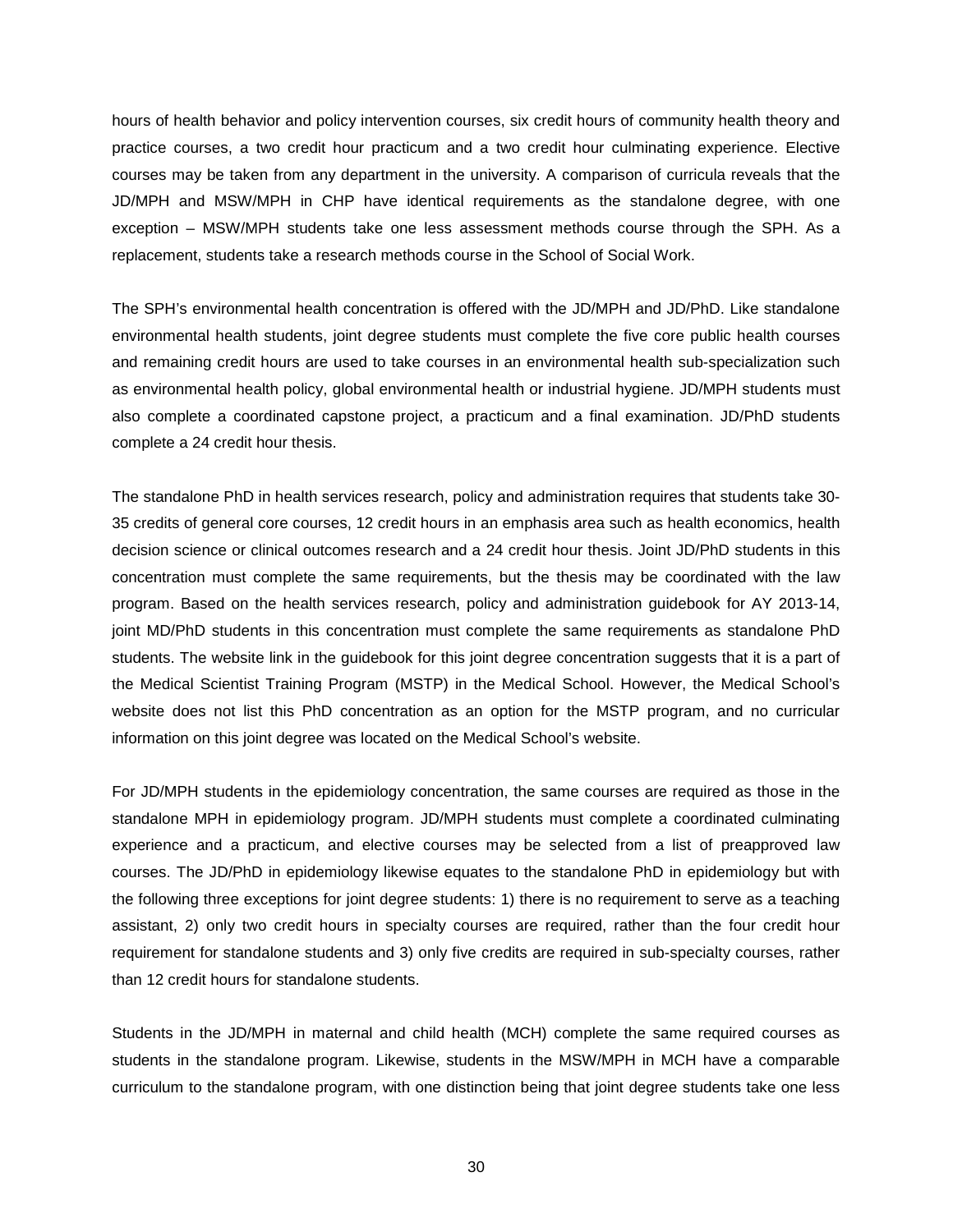MCH course related to management and communication skills. The second distinction is that a social work course can be substituted for an MCH course in the topic area of methodological and analytical skills and in the topic area management, policy and advocacy.

The curriculum for the JD/MPH in public health administration and policy (PHAP) maintains the same course requirements as the standalone program. Joint degree students must take MPH core courses, PHAP concentration-specific courses (with the exception of the one-credit hour Public Health Leadership course) and required courses related to management, analysis and policy.

# **2.14 Distance Education or Executive Degree Programs.**

<span id="page-33-0"></span>**If the school offers degree programs using formats or methods other than students attending regular on-site course sessions spread over a standard term, these programs must a) be consistent with the mission of the school and within the school's established areas of expertise; b) be guided by clearly articulated student learning outcomes that are rigorously evaluated; c) be subject to the same quality control processes that other degree programs in the school and university are; and d) provide planned and evaluated learning experiences that take into consideration and are responsive to the characteristics and needs of adult learners. If the school offers distance education or executive degree programs, it must provide needed support for these programs, including administrative, travel, communication and student services. The school must have an ongoing program to evaluate the academic effectiveness of the format, to assess learning methods and to systematically use this information to stimulate program improvements. The school must have processes in place through which it establishes that the student who registers in a distance education or correspondence education course or degree is the same student who participates in and completes the course and degree and receives academic credit.**

This criterion is met. The SPH has embraced innovative methods of instructional delivery through its 14 hybrid offerings and one completely online degree. The school's hybrid offerings are the MHA degree (executive program and Saudi Arabia program), MPH in public health administration and policy, MPH in public health nutrition (hosted by Arizona State University), MPH in PHP (global one health program with Chiang Mai University of Thailand), as well as each of the joint degree programs offered with the MPH PHP concentration. The school's one fully online degree is the MPH in maternal and child health.

The school has embraced distance learning methods in an effort to expand its educational offerings to working professionals, out-of-state residents and other adult learners. Offering hybrid programs in collaboration with Arizona State University, Chiang Mai University of Thailand and King Fahad Medical City in Saudi Arabia are examples of how the school is impacting national and global markets in alignment with its mission to enhance population health and prevent disease in the state, nation and world. Synchronous and asynchronous modalities are utilized in online learning at the SPH, and faculty seek to maximize the functionality of the Moodle platform. Providing technical assistance and course design and develop are just two ways the university's Office of E-Learning Services ensures effectiveness in online instructional delivery. Faculty have found the office to be a helpful resource in navigating the Moodle platform and for developing alternatives to system limitations.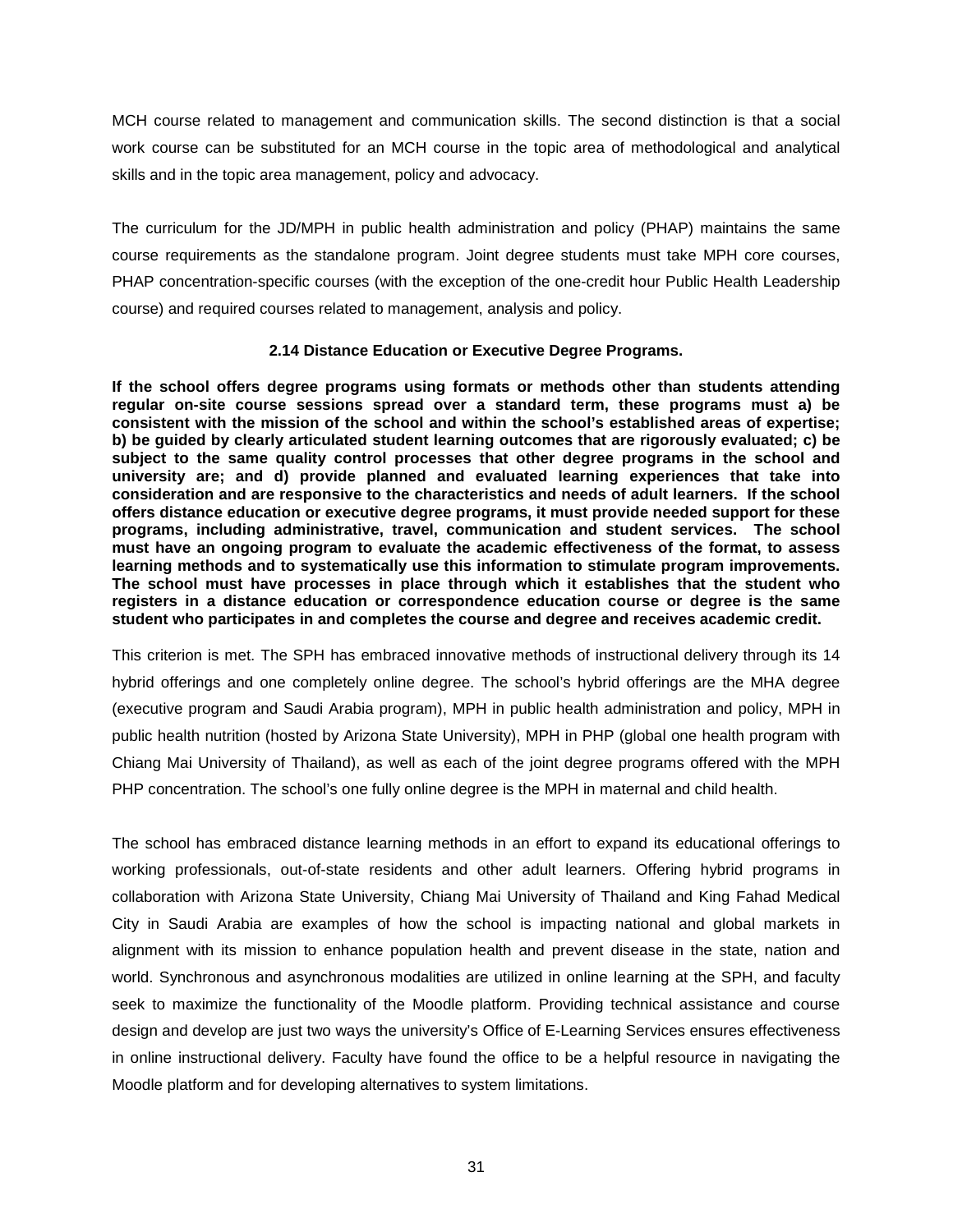The Office of E-Learning Services secondarily functions to ensure adherence to standards of the Quality Matters system. Quality Matters processes and policies have been adopted by the institution to ensure the quality of online courses. As such, each online course undergoes review through the Quality Matters system. In the SPH, syllabi for online courses correlate directly to those offered on-campus, therefore, online programs are subject to identical quality control processes as on-campus programs. New courses must still be vetted and approved at the program, division and school levels. Online students are held to the same standards of learning outcomes, while still considering the needs and characteristics of adult learners. Students spoke highly of their online learning experience and thought that it incorporated innovate approaches and proved to be a valuable component of their public health education.

#### **3.0 CREATION, APPLICATION AND ADVANCEMENT OF KNOWLEDGE.**

#### **3.1 Research.**

<span id="page-34-1"></span><span id="page-34-0"></span>**The school shall pursue an active research program, consistent with its mission, through which its faculty and students contribute to the knowledge base of the public health disciplines, including research directed at improving the practice of public health.**

This criterion is met. The school has extensive research programs, which are not only based in the school but also extend through collaborations across the university and on a global level. The school contains 27 interdisciplinary centers, which are supported by federal and in some cases international funding. These centers facilitate faculty and student collaboration. Research programs are based on very high-caliber faculty who are known for the quality of their research and their publications in peer-reviewed journals. Thus, the school pursues an active research program, consistent with its mission, through which faculty and students contribute to the knowledge base of public health disciplines, including research directed at improving the practice of public health.

Among its many research programs are practice-based and community-based research. The school defines community-based research activities as those that include engagement through partnerships with community-based organizations that include community members in research planning and implementation. The school has strong ties with governmental public health agencies, such as the Minnesota State Department of Health and Human Services and community-based organizations to support research initiatives. Several key leaders of these organizations are alumni of the school as was evident from the meeting that site visitors had with a large group of very accomplished and supportive alumni.

The school's research objectives reveal modest increases over the past three years, however, given the high starting level for these objectives, the research accomplishments of faculty are successful. For instance, extramural research funding per full-time faculty member has increased only a modest 5% in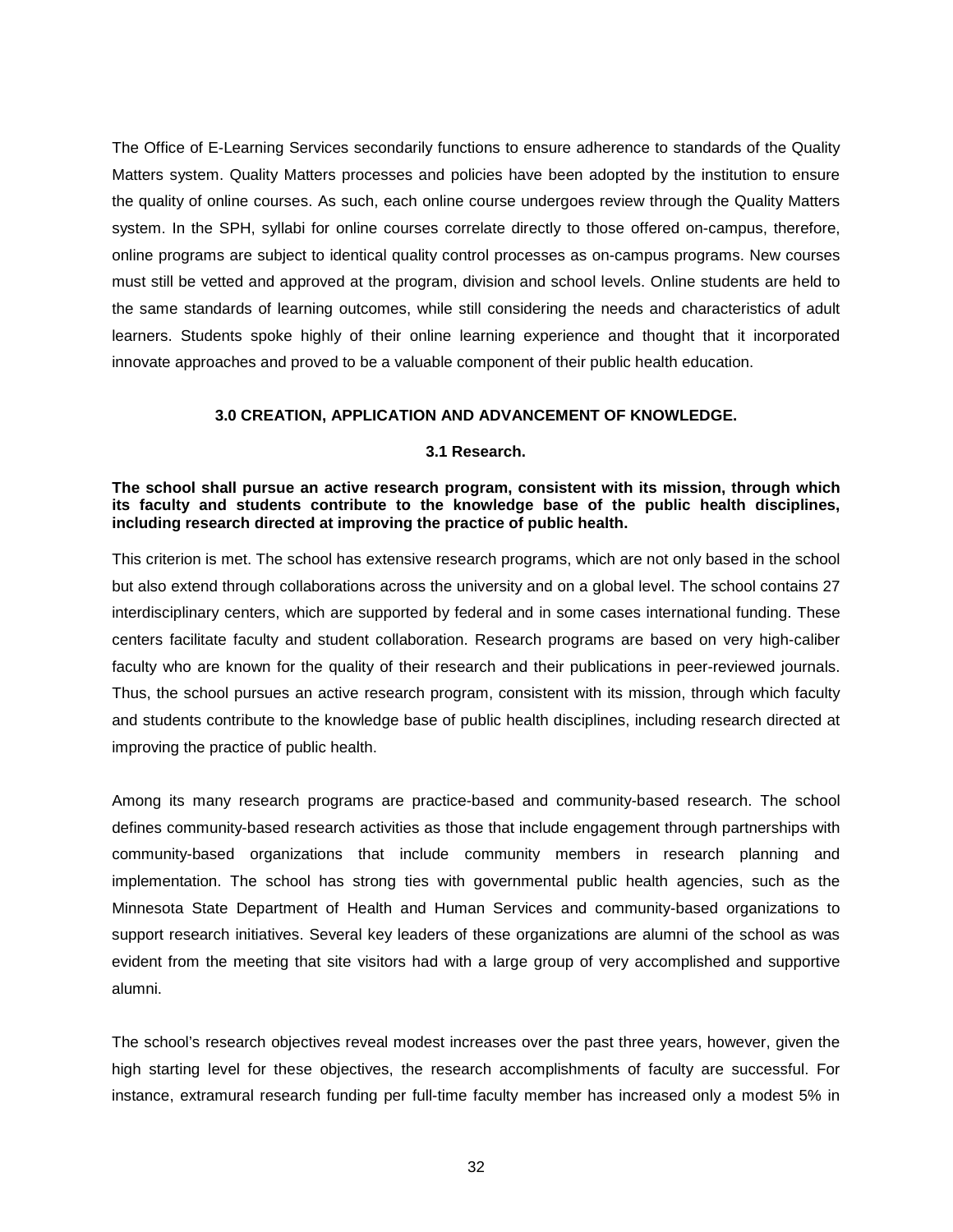the three-year period from FY12 to FY14. Nonetheless, the amount of extramural funding per full-time faculty member in FY14 is reported in the self-study to be almost \$715,000 per faculty member. In addition, the percentage of assistant professors who receive extramural funding within two years of being hired increased by 15% from AY 2012-13 to AY 2013-14.

Students are also actively engaged in research. Students have numerous opportunities to be involved in many aspects of faculty research as well as Minnesota Health Department research projects and projects through other community collaborators, as confirmed by alumni during the site visit. Often student research builds on the research efforts of faculty advisors as confirmed by students and faculty during the site visit, especially in the academic programs. Students also work on extramurally funded research with a total number of almost 300 current students involved in funded research positions.

## **3.2 Service.**

# <span id="page-35-0"></span>**The school shall pursue active service activities, consistent with its mission, through which faculty and students contribute to the advancement of public health practice.**

This criterion is met. Service is a component in the school's mission statement and included in its goals. The SPH supports the service activities of faculty and students. Faculty service is outlined in the selfstudy document with an emphasis on professional service activities including journal and grant reviews, serving as speakers and committee members and work in professional organizations.

Service is an important criterion used for faculty promotion and tenure. Measurable objectives include the percentage of faculty members serving in leadership roles in professional organizations (actual 34%, target 25%) and the percentage of faculty serving as members of professional associations, communitybased organizations or community advisory boards (actual 76%, target 90%). The self-study document contains a list of faculty service commitments and information on how students find service opportunities.

Faculty have created partnerships with public health agencies and have worked to address specific local public health concerns. Integral to the service infrastructure of the school are the service initiatives hosted by the school, which include technical assistance in data collection and needs assessment; monitoring and evaluation of state policy initiatives; multidisciplinary public health programs; dissemination of public health promotion materials and community-based participatory research. The initiatives include the Minnesota Technical Assistance Program; involvement in the implementation of the Affordable Care Act in the state; the Center for Infectious Disease Research and Policy and the State Health Access Data Assistance Center.

The SPH has established awards to recognize student and faculty service activities. Through the Student Senate, students have been involved in community service activities such as holiday meal delivery and fundraising for non-profit organizations. Students have also served at the Phillips Neighborhood Clinic,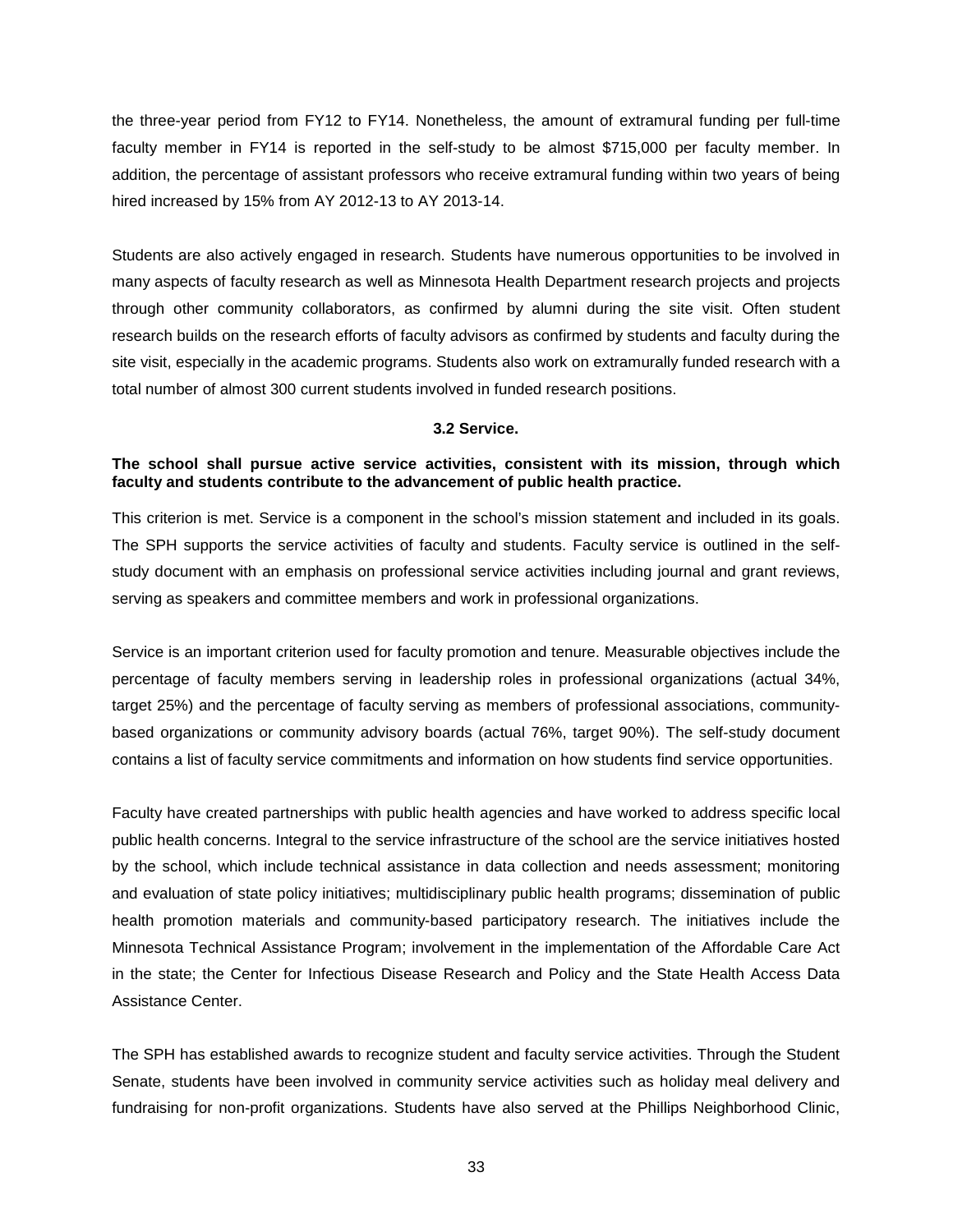which provides interdisciplinary healthcare to underserved residents of Minneapolis. A provision that supports student engagement in community service is the zero credit hour Community Engagement course, which provides students with liability coverage when conducting service activities and allows service activities to be listed on official transcripts. The school also provides international travel scholarships for students involved in service activities in India and Uganda.

#### **3.3 Workforce Development**.

# <span id="page-36-0"></span>**The school shall engage in activities other than its offering of degree programs that support the professional development of the public health workforce.**

This criterion is met. The school's workforce development initiatives include a list of continuing education programs further strengthened by the establishment of the Centers for Public Education and Outreach (CPHEO) in 2000 that includes six different grant-funded training centers. The school has ongoing formal needs assessments, feedback from focus groups, discussions with community partners and informal surveys of community partners. The school has used this feedback to develop high quality educational experiences delivered in various formats and modalities designed to accommodate the special needs of working professionals.

The school administers a number of different training centers that address workforce needs, including the Public Health Institute (which has operated for 13 years), the newly funded Upper Midwest Agricultural Safety and Health Center and the Midwest Center for Lifelong Learning (which partners with health departments in Minnesota and North Dakota to train public health practitioners in core public health competencies). The school also houses a Preparedness and Emergency Response Learning Center (PERLC) and a Preparedness and Emergency Response Research Center (PERRC), both funded by the Centers for Disease Control and Prevention. These centers provide public preparedness trainings to front-line public health practitioners, and the PERRC has a priority of "enhancing the usefulness of trainings". Additionally, the school serves as the administrative home for continuing education programs led by the Midwest Center for Occupational Health and Safety.

The school offers ten post-baccalaureate certificate programs and one licensure program, all approved by the Board of Regents and targeted at working public health professionals. Certificates are available through distance learning and summer intensive programs, and credits are transferrable to applicable programs if a degree is pursued.

The school has established an extensive array of academic and community partnerships to foster workforce development and delivery of continuing education. Partners have included the University of Iowa, the Minnesota and North Dakota health departments, the Great Lakes Inter Tribal Council and the UN Food and Agriculture Organization. Industry partners have included the Rockefeller Foundation and 3M, among many others.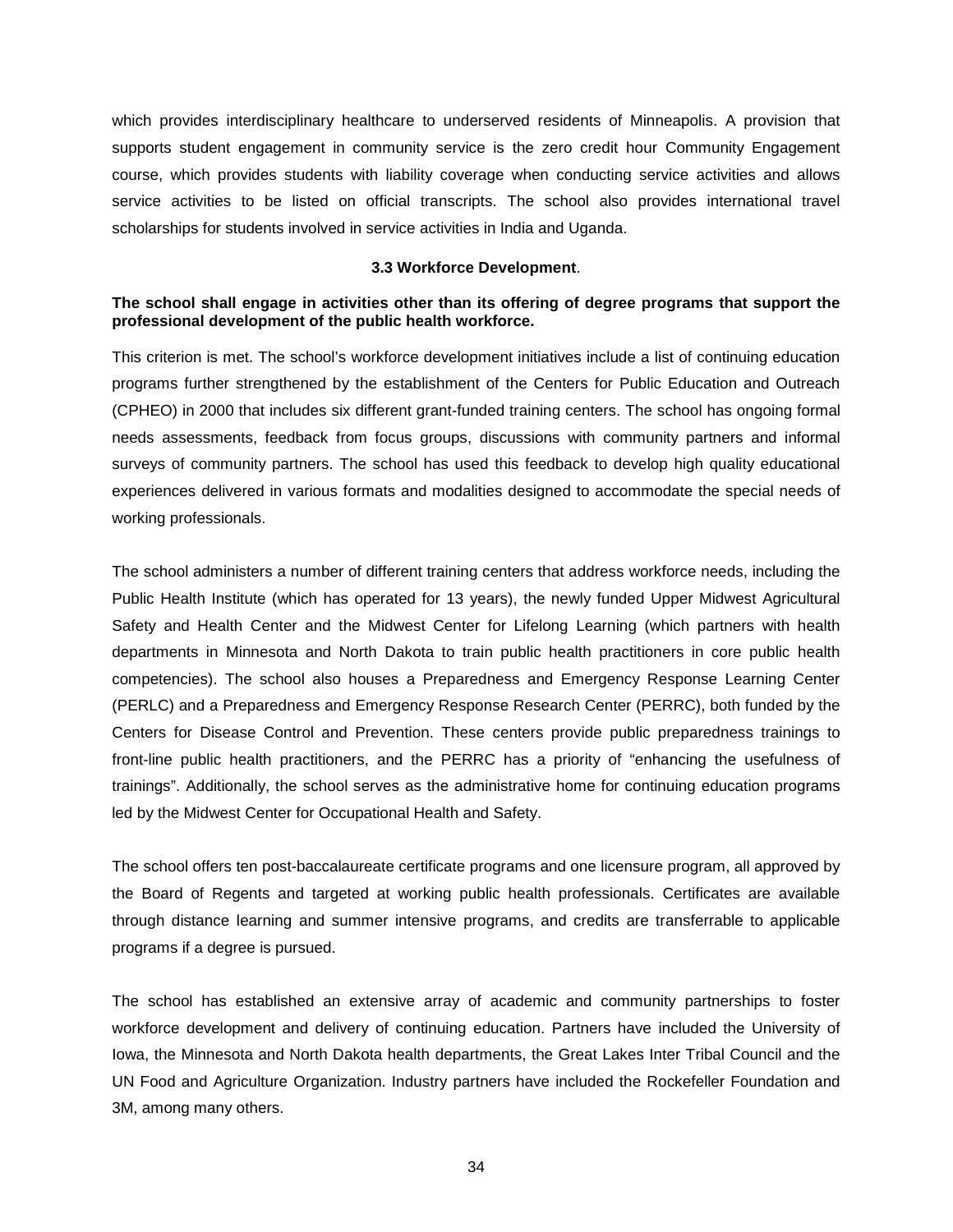The school serves professionals in 48 states and in 68 countries. Weaknesses noted in the self-study are outreach to rural participants who prefer face-to-face courses, the costs of programs for professionals from departments with dwindling training budgets and the reliance on grant-funded centers, which may make long-term stability vulnerable.

#### **4.0 FACULTY, STAFF AND STUDENTS.**

#### **4.1 Faculty Qualifications.**

## <span id="page-37-1"></span><span id="page-37-0"></span>**The school shall have a clearly defined faculty which, by virtue of its distribution, multidisciplinary nature, educational preparation, practice experience and research and instructional competence, is able to fully support the school's mission, goals and objectives.**

This criterion is met. The SPH has a combined total of over 420 faculty to support the instructional, practice and research missions of the school. The school has 129 primary faculty. Of these, 120 are 1.0 FTE and nine are less than 1.0 FTE (five in the Division of Epidemiology and Community Health, two in the Division of Environmental Health Sciences, one in the Division of Biostatistics and one in the PHP concentration). Primary faculty are supported by 303 contract and/or adjunct faculty, most of whom hold doctoral degrees. The secondary faculty complement also includes 42 master's-prepared individuals. Thirty-six secondary faculty were listed without an indication of the degrees earned.

Among contract and/or adjunct faculty, there are numerous individuals (over 50) who represent senior practitioners within fields directly associated with the degrees offered by the SPH. It is evident that the school has access to many qualified core faculty and ancillary public health professionals from local, regional and international agencies who provide a robust educational environment.

Performance data on the school's faculty qualification objectives for the last three years indicate that the school is succeeding in promoting assistant professors to the associate level but is having a little more difficulty with the promotion process with associate to full professor and with faculty recruitment from under-represented groups. The school is reaching its targets in compensation, sponsored funding, publications and professional service activities. In addition, the school engages community partners in a number of ways throughout the year via the Public Health Institute, the annual Community Partners Event, the Star Awards and the student mentoring program.

## **4.2 Faculty Policies and Procedures**.

<span id="page-37-2"></span>**The school shall have well-defined policies and procedures to recruit, appoint and promote qualified faculty, to evaluate competence and performance of faculty, and to support the professional development and advancement of faculty.**

This criterion is met. The university provides web-based materials that outline faculty rules and regulations associated with the following topics: reporting of external professional activities; request for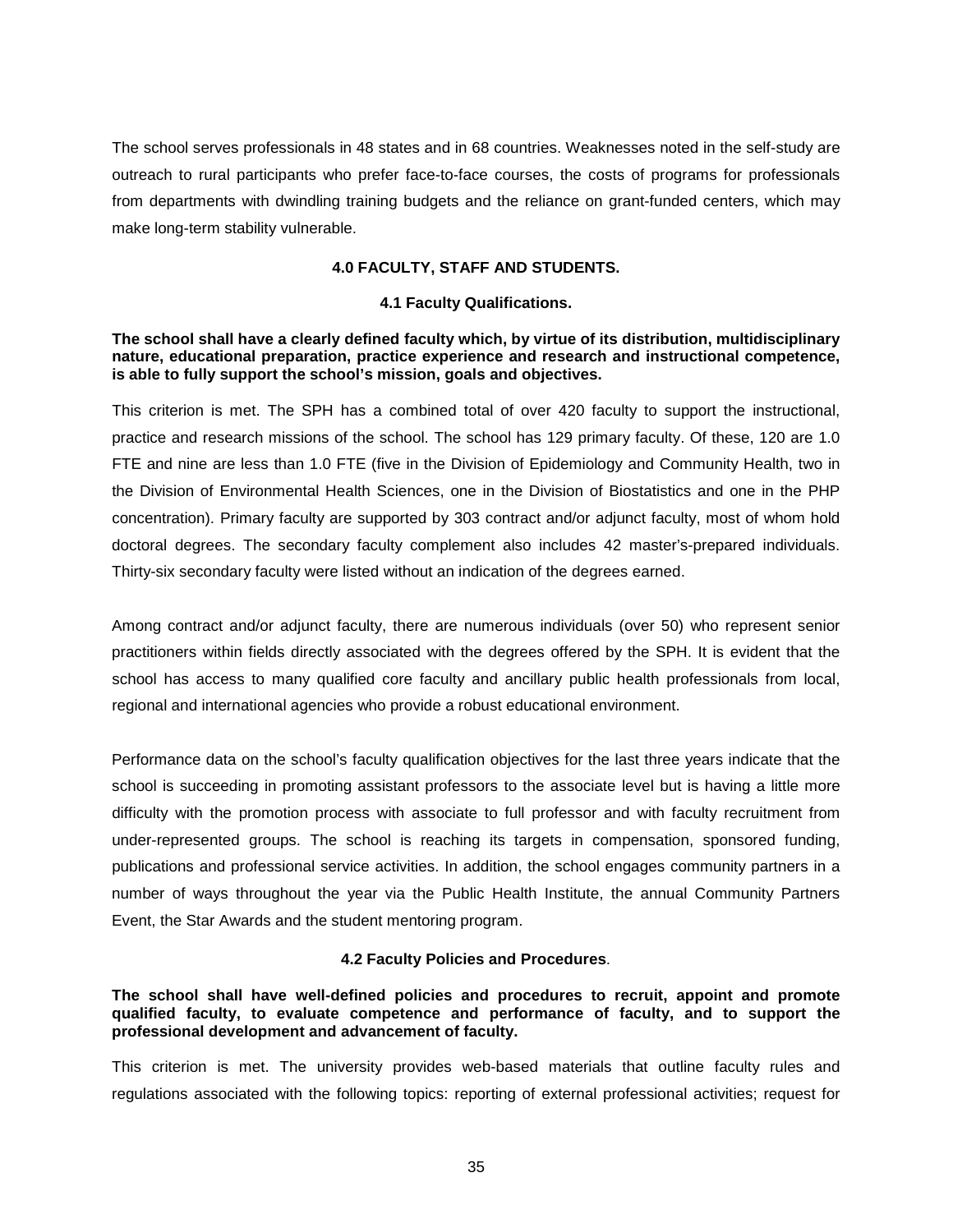outside consulting; responsible conduct of research; Health Insurance Portability and Accounting Act online training; appointment, promotion and tenure policies and school education policies. The university requires all new faculty to attend a three-day orientation that describes policies and procedures associated with teaching, research and service. In addition, division heads meet with new faculty to orient them the policies, procedures and expectations related to topics such as: academic freedom and responsibility; academic misconduct; outside consulting activities; tenure regulations and research and service opportunities. The school offers briefings to new and returning faculty from the Dean's Office, the Office of E-learning Services, the Office of Admissions and Student Resources and the Office of Human Resources on topics that include organizational changes, policies and teaching resources. The school communicates to faculty using the SPHere newsletter. The Provost's Office provides updates on tenure and promotion policies.

The school requires that division heads conduct an annual review of tenure-track and contract faculty to assess their goals, needed support, professional development, recommendations for career advancement and opportunities to utilize university resources, such as workshops, seminars, mentoring programs and specialized/targeted funds for leave opportunities. Division heads conduct annual performance reviews with all tenured and non-tenured faculty to ascertain merit pay increases and set goals for the next year. Division heads use the following criteria in their assessments for merit increases for tenure-track faculty: publications, grants, student evaluations, a summary of service activities and other accomplishments. Division heads use the specific expectations spelled out in employment contracts as the criteria to determine merit increases for contract faculty. Division heads assess the performance and the compensation for adjunct faculty based on specific assignments, expectations and employment contracts.

The school has clearly outlined procedures and criteria for tenure and promotion in their Appointment, Promotion, and Tenure Policy document. The document is available online, and it clearly outlines the processes and requirements for appointments, required documentation, review processes and candidate rights for each faculty level. The document describes the processes of post-tenure review under two circumstances: (1) review of a faculty member for underperformance and (2) review of each faculty member every five years after receiving tenure. As reviewers learned on site, the school has modified the post-tenure review from a five year schedule to an annual review for all faculty. All faculty (tenured and non-tenured) are now required to complete an annual accounting of their research, teaching and service accomplishments. In the event that a tenured faculty member consistently falls short of expected productivity, the division head and school administrators will take corrective steps.

The school uses an electronic course evaluation system that reveals students' grades more quickly than the university, if students enter their course evaluation data. This early grade receipt increased the quality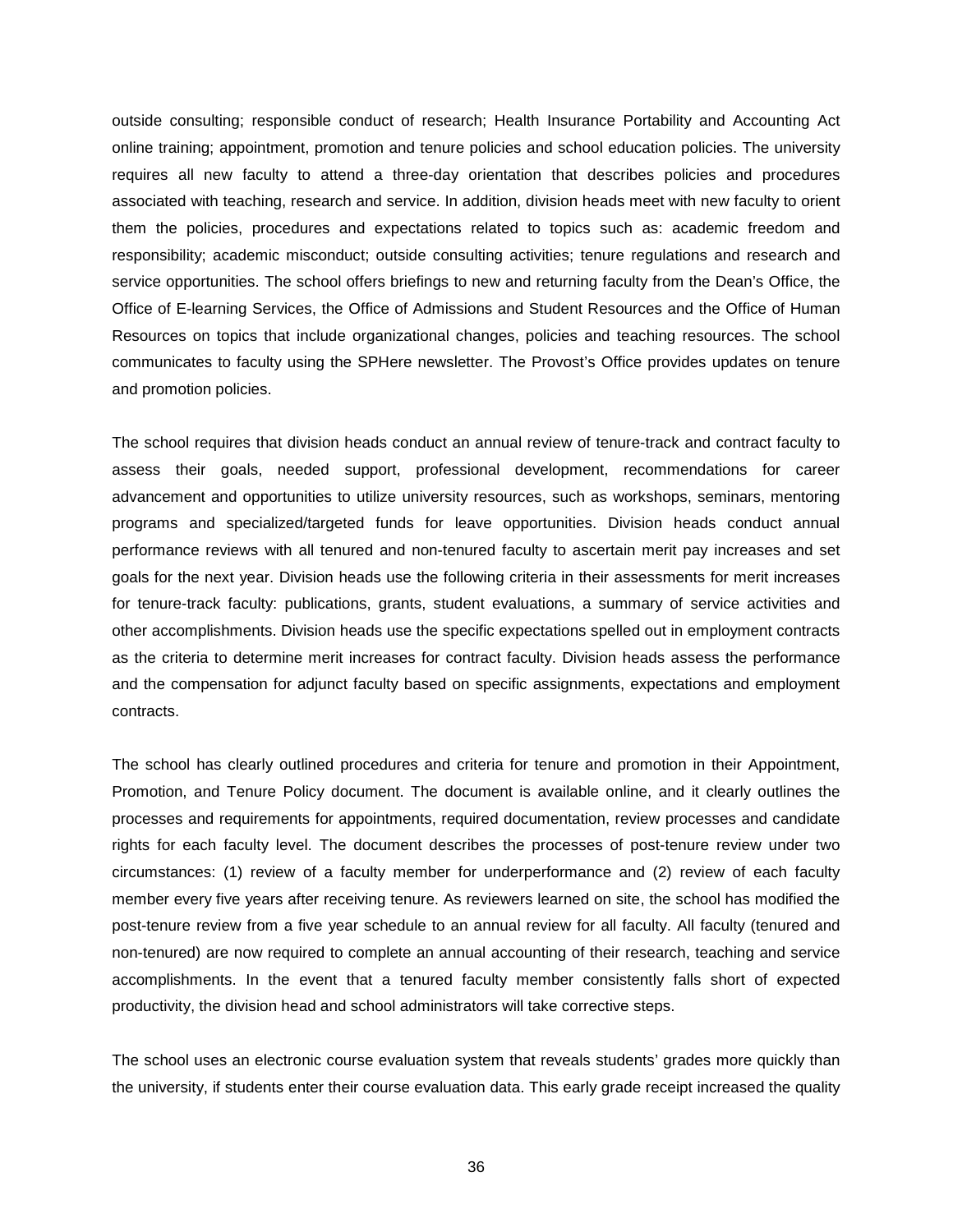of the information provided on course evaluations. The EPC reviews course evaluations with the expectation that instructors should receive average scores of 4.0 on a 6.0 scale. Division heads can use these benchmarks as guideposts when assessing faculty annual merit performances and for tenure and promotion. In the event of core course evaluations falling below acceptable standards, the EPC chair alerts school leadership to take corrective action. Conversely, when core course evaluations are consistently positive, the EPC notifies school leadership to provide letters of commendation.

#### **4.3 Student Recruitment and Admissions**.

## <span id="page-39-0"></span>**The school shall have student recruitment and admissions policies and procedures designed to locate and select qualified individuals capable of taking advantage of the school's various learning activities, which will enable each of them to develop competence for a career in public health.**

This criterion is met. The school is committed to recruiting academically prepared and diverse students. The Office of Admissions and Student Resources oversees recruitment through a wide range of strategies including student ambassadors, recruitment fairs, marketing material, preview days and online recruitment sites and chats. The school holds specific recruiting events throughout the year at national conferences such as those hosted by the American Public Health Association and a variety of universities across the country. The school also participates in university-wide recruiting and marketing events. Inquiries are recorded and tracked through the Student Information Database and Inquiry Central systems. However, it is noted that a contact management system would be useful to track prospective students.

Regarding admissions requirements, previous education and professional experience are primary considerations in the selection process. The Office of Admissions and Student Resources receives applications from SOPHAS and coordinates the application process and forwards all completed applications for review to program-level admissions committees. All applicants must provide a personal essay regarding public health interests and letters of recommendation. A baccalaureate degree from an accredited institution is required, and students must have acceptable test scores from the GRE. Some programs permit GMAT, DAT, MCAT or LSAT scores. The following may replace standardized test scores: a previously earned doctorate, foreign medical graduate certificate or successful academic performance in the public health core concepts certificate. Evidence of fluency in English is required of international students. Students may submit a TOEFL or IELTS score or another form of evidence for written and oral fluency.

Each MPH program and academic graduate program has an admissions committee composed of a minimum of three faculty, at least two of whom must hold primary appointments in the school or be university graduate faculty. Admissions committees evaluate each completed application and forward their recommendations to the division chair and dean for review and a final decision. Decisions can be to admit, not admit or admit conditionally. The conditionally admit option is not currently utilized, but it was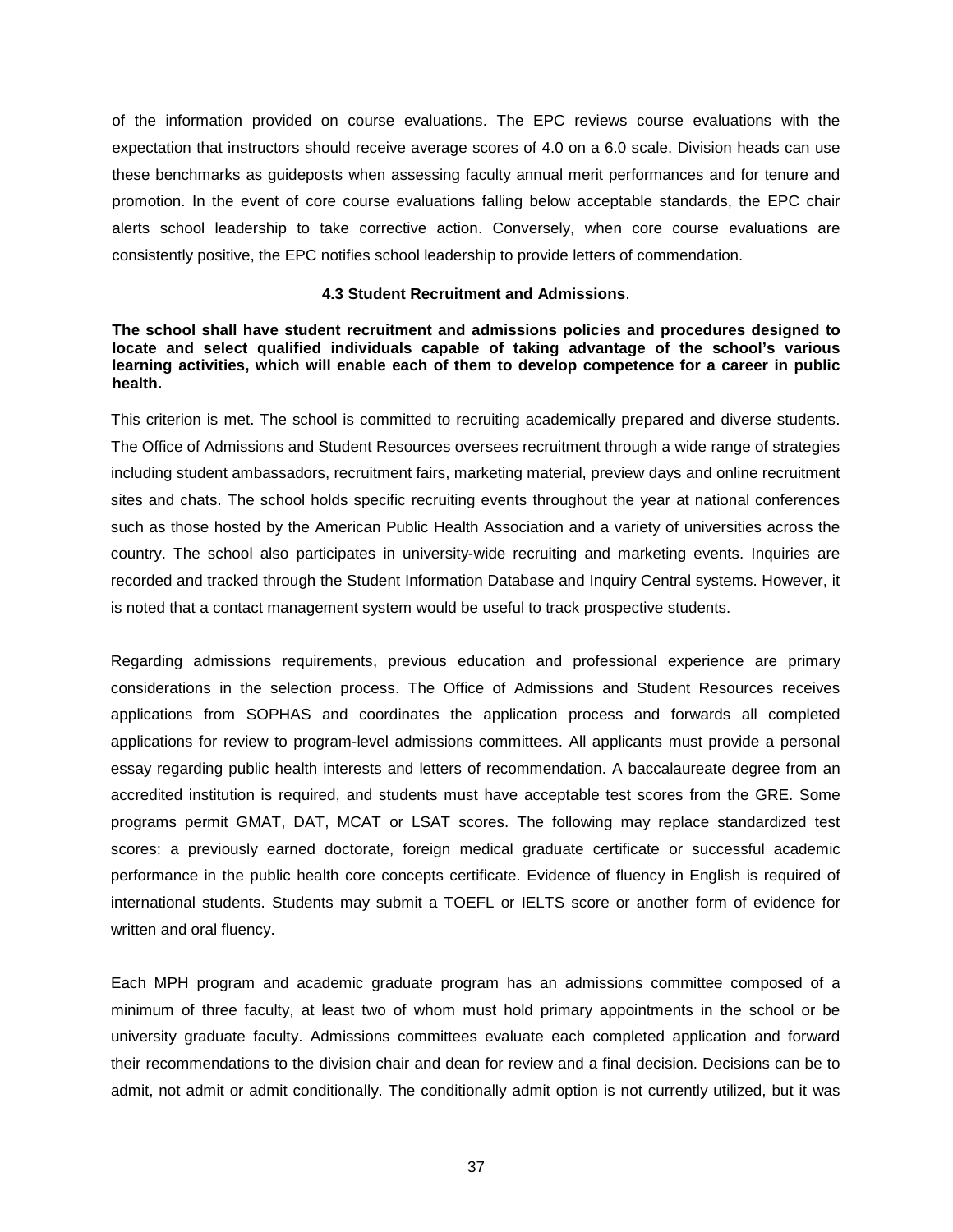previously used for students with strong potential in public health who may have had weaker academic credentials.

Current efforts around recruitment include implementation of the Strategic Student Enrollment Committee to analyze and plan for student recruitment. Diversity is also integrated into recruitment. Efforts to increase diversity among incoming students include the Diversity of Values and Experience (DOVE) program and the summer biostatistics institute.

## **4.4 Advising and Career Counseling**.

# <span id="page-40-0"></span>**There shall be available a clearly explained and accessible academic advising system for students, as well as readily available career and placement advice.**

This criterion is met. SPH students are provided with a new student orientation at the start of their first academic year. In this setting, students meet with representatives from their respective concentration for an orientation to their specialty area of study. A student handbook is available to describe information about the program and operational details about policies, curriculum requirements and processes. The school has a number of websites and electronic materials that provide information on curriculum, faculty, field experiences, volunteer and job placement opportunities and other relevant public health information.

At the start of the program, each student is assigned a three-member advising team that includes a faculty advisor, program coordinator and the program director. The type of student advising provided includes academic advising, field experience and culminating experience advising, doctoral student advising and professional and personal advising. Students can also access other resources online or on campus such as a LinkedIn and other social media groups, the Career Services Center and special programs like employer recruitment events and job workshops. Resources at the Career Services Center include a website where job opportunities are posted, one-on-one career counseling and professional mentoring opportunities. During the site visit, students commented that they felt strongly supported by faculty, staff and the Career Services Center. They also commented on the ease and accessibility of communicating with their advisors and other faculty. Alumni highlighted the student mentoring program and how they enjoyed working with the students.

The major source of information on student satisfaction with academic and career advising is the annual student survey. Response rates to this survey averaged 44%. AY 2013-14 data show that the majority of respondents indicated satisfaction (80% with faculty advising, 94% with program academic advising and 94% with career advising services).

The school has a defined process for students to submit grievances and complaints. There have not been any complaints submitted in the last three years.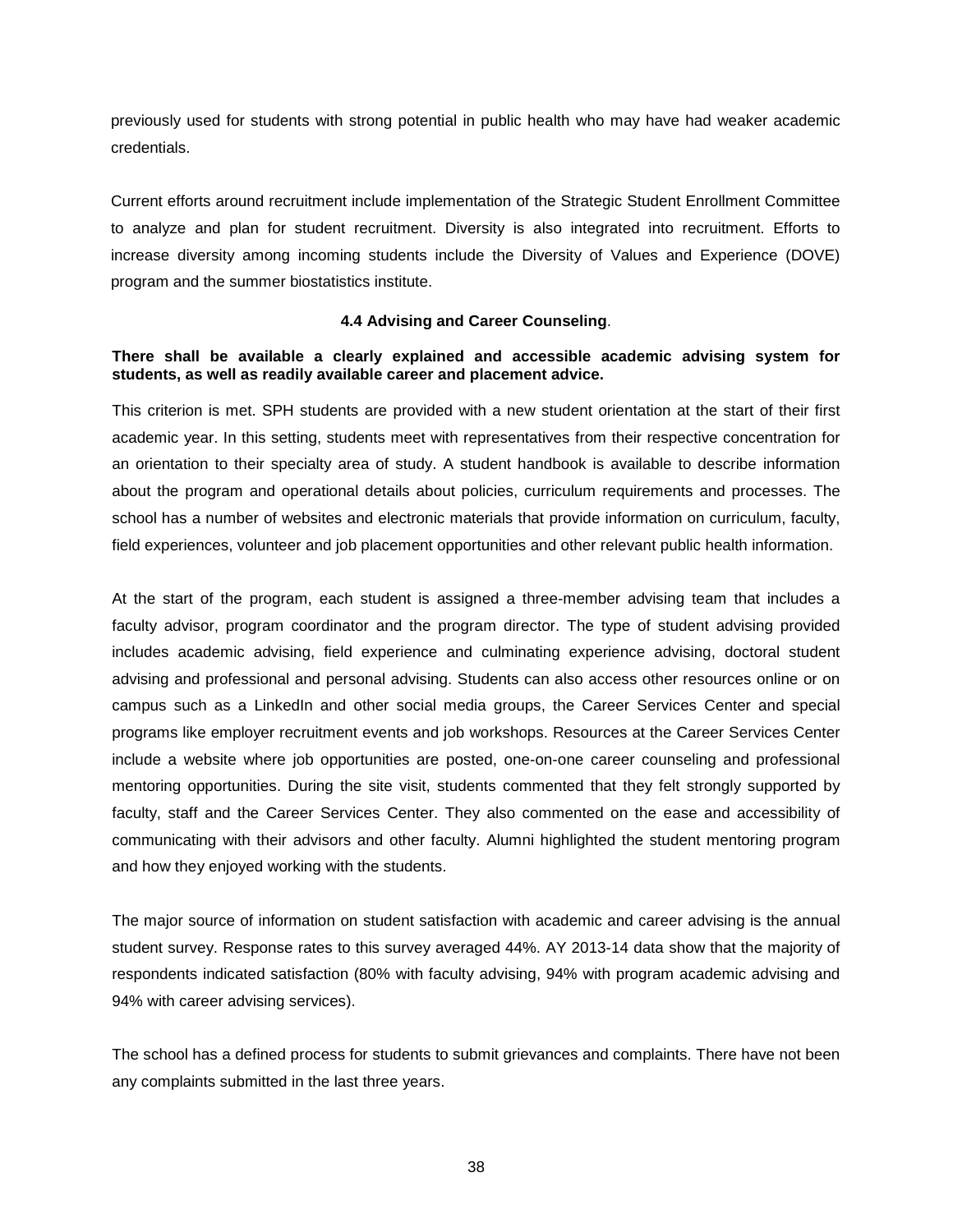# **Agenda**

# **COUNCIL ON EDUCATION FOR PUBLIC HEALTH ACCREDITATION SITE VISIT**

#### **University of Minnesota School of Public Health**

# **October 20-22, 2014**

#### <span id="page-41-0"></span>**Monday, October 20, 2014**

| 8:30 am    | <b>Site Visit Team Request for Additional Documents</b><br>Mary Ellen Nerney, Assistant Dean, Education Operations and Lead on CEPH Accreditation Project<br>Gail Brinkmeier, CEPH Self-Study Project Manager                                                                                                                                                                                                                                                                                                                                                                                                                                                                                                                                                                                                                                                                                                                                                            |
|------------|--------------------------------------------------------------------------------------------------------------------------------------------------------------------------------------------------------------------------------------------------------------------------------------------------------------------------------------------------------------------------------------------------------------------------------------------------------------------------------------------------------------------------------------------------------------------------------------------------------------------------------------------------------------------------------------------------------------------------------------------------------------------------------------------------------------------------------------------------------------------------------------------------------------------------------------------------------------------------|
| $8:45$ am  | Site Visit Team Resource File Review/Executive Session                                                                                                                                                                                                                                                                                                                                                                                                                                                                                                                                                                                                                                                                                                                                                                                                                                                                                                                   |
| $9:30$ am  | <b>Meeting with Core Leadership Team</b><br>John Finnegan, Jr., Dean, School of Public Health<br>Kristin Anderson; Associate Dean for Learning Systems and Student Affairs<br>Debra Olson, Associate Dean for Global Health<br>Beth Virnig, Senior Associate Dean for Academic Affairs and Research<br>Joe Weisenburger, Chief Financial and Administrative Officer<br>Tara Anderson, Director of Alumni Relations & Annual Giving<br>Susan Rafferty, Director of Human Resources<br>Mary Ellen Nerney, Assistant Dean for Education Operations and Lead on Accreditation<br>Ira Moscovice, Division Head, Health Policy & Management<br>Bradley Carlin, Division Head, Division of Biostatistics<br>Bernard Harlow, Division Head, Division of Epidemiology & Community Health<br>Bruce Alexander, Division Head, Division of Environmental Health Sciences                                                                                                             |
| 10:45 am   | <b>Break</b>                                                                                                                                                                                                                                                                                                                                                                                                                                                                                                                                                                                                                                                                                                                                                                                                                                                                                                                                                             |
| $11:00$ am | <b>Meeting with School Leadership Team and Faculty Advisory Committee</b><br>Kristin Anderson, Associate Dean for Learning Systems<br>Debra Olson, Associate Dean for Global Health<br>Beth Virnig, Senior Associate Dean for Academic Affairs and Research<br>Saonli Basu, Associate Professor, Biostatistics<br>Craig Hedberg, Professor, Environmental Health Sciences<br>Katherine Waters, Assistant Professor, Public Health Practice<br>Elizabeth Wattenburg, Associate Professor, Environmental Health and Chair, Education Policy Committee<br>Joe Weisenburger, Chief Financial and Administrative Officer<br>Guy Piotrowski, Applications and Admissions Coordinator<br>Richard Archer, Student Data Coordinator<br>Sherlonda Clarke, Director of Diversity and Inclusion<br>Mary Ellen Nerney, Assistant Dean for Education Operations and Lead on Accreditation<br>Gail Brinkmeier, CEPH Self-Study Project Manager<br>James Pankow, Professor, Epidemiology |
| 11:45 pm   | <u>Break</u>                                                                                                                                                                                                                                                                                                                                                                                                                                                                                                                                                                                                                                                                                                                                                                                                                                                                                                                                                             |
| 12:00 pm   | Lunch with Students<br>Lindsey Boyke, Nutrition MPH student<br>Cesar Dominguez, Environmental Health MPH student<br>Michelle Gin, Maternal and Child Health MPH student<br>Elizabeth Madison, Master of Healthcare Administration student<br>Lauren O'Brien, Community Health Promotion MPH student<br>Love Oluwafunto Odetola, Maternal and Child Health MPH student<br>Monica Palese Public Health Administration and Policy MPH student<br>Mariah Quick, Epidemiology MPH student<br>Bette Dougherty, Public Health Administration and Policy MPH student<br>Bushra Hossain, Public Health Administration and Policy MPH student<br>Marcus Howard, Public Health Administration and Policy MPH student<br>Jamie Kenealy, Community Health Promotion MPH student<br>Yang Liu, Environmental Health Sciences PhD student<br>Jane Anderson, Nutrition MPH student                                                                                                        |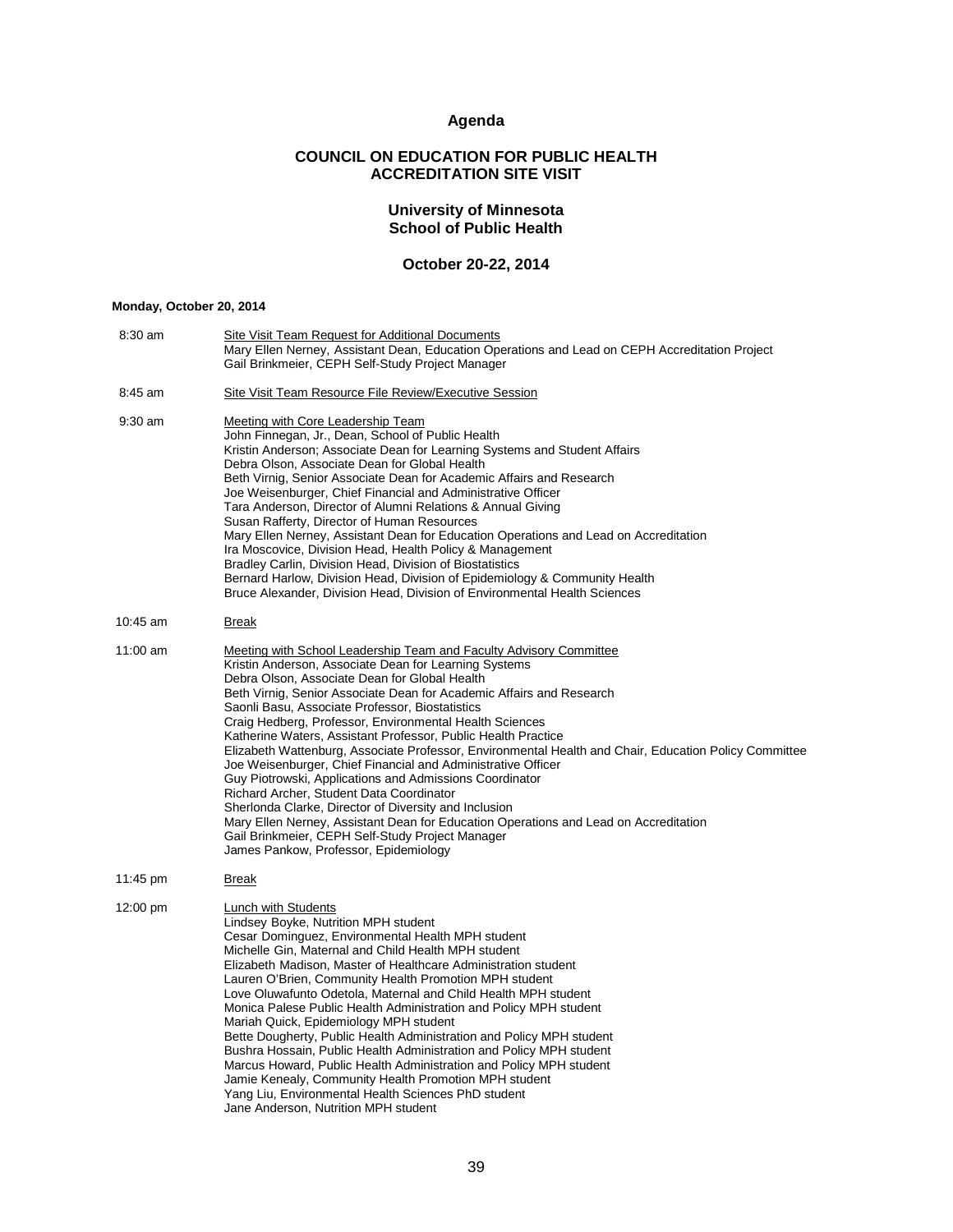|                           | Charlotte Bolch, Biostatistics MS student<br>Mike Bancks, Epidemiology PhD student<br>Deirdre Green, Environmental Health Sciences PhD student<br>Tyler Boese, Health Services Research, Policy and Administration MS student                                                                                                                                                                                                                                                                                                                                                                                                                                                                                                                                                                                                                                                                                                                                                                                                                                                                                                    |
|---------------------------|----------------------------------------------------------------------------------------------------------------------------------------------------------------------------------------------------------------------------------------------------------------------------------------------------------------------------------------------------------------------------------------------------------------------------------------------------------------------------------------------------------------------------------------------------------------------------------------------------------------------------------------------------------------------------------------------------------------------------------------------------------------------------------------------------------------------------------------------------------------------------------------------------------------------------------------------------------------------------------------------------------------------------------------------------------------------------------------------------------------------------------|
| $1:30$ pm                 | <b>Break</b>                                                                                                                                                                                                                                                                                                                                                                                                                                                                                                                                                                                                                                                                                                                                                                                                                                                                                                                                                                                                                                                                                                                     |
| 1:45 pm                   | Meeting with Instructional Programs for MPH<br>Craig Hedberg, Professor, Program Director, Public Health Practice MPH program & representing<br><b>Environmental Health Sciences MPH</b><br>Keith Horvath, Associate Professor, Program Director, Community Health Promotion MPH<br>James Pankow, Professor, representing Epidemiology MPH program<br>Donna McAlpine, Associate Professor, Program Director, Public Health Administration and Practice MPH<br>Ruby Nguyen, Assistant Professor, Program Director, Undergraduate minor and representing Maternal and<br>Child Health MPH program<br>Mark Pereira, Associate Professor, Program Director, Nutrition MPH program<br>Cavan Reilly, Associate Professor, Program Director, Biostatics MPH program<br>Doug Wholey, Professor, Program Director, Public Health Informatics MPH<br>Rebecca Wurtz, Associate Professor, Program Director, Executive Program in Public Health Administration and<br>Policy<br>Katherine Waters, Assistant Professor, Program Director Executive Program in Public Health Practice<br>Matt Simcik, Professor, Environmental Health Sciences |
| $3:00$ pm                 | <b>Break</b>                                                                                                                                                                                                                                                                                                                                                                                                                                                                                                                                                                                                                                                                                                                                                                                                                                                                                                                                                                                                                                                                                                                     |
| $3:15$ pm                 | <b>Team Executive Session and Resource File Review</b>                                                                                                                                                                                                                                                                                                                                                                                                                                                                                                                                                                                                                                                                                                                                                                                                                                                                                                                                                                                                                                                                           |
| $5:00$ pm                 | <u>Adjourn</u>                                                                                                                                                                                                                                                                                                                                                                                                                                                                                                                                                                                                                                                                                                                                                                                                                                                                                                                                                                                                                                                                                                                   |
| Tuesday, October 21, 2014 |                                                                                                                                                                                                                                                                                                                                                                                                                                                                                                                                                                                                                                                                                                                                                                                                                                                                                                                                                                                                                                                                                                                                  |
| $9:00$ am                 | Meeting with Leadership of University<br>Dr. Jay Brooks Jackson, MBA, MD, Medical School Dean and Vice President for Health Sciences                                                                                                                                                                                                                                                                                                                                                                                                                                                                                                                                                                                                                                                                                                                                                                                                                                                                                                                                                                                             |
| $9:45$ am                 | Break & Resource File Review                                                                                                                                                                                                                                                                                                                                                                                                                                                                                                                                                                                                                                                                                                                                                                                                                                                                                                                                                                                                                                                                                                     |
| 10:00 am                  | Meeting with Faculty Related to Research, Service, Workforce Development<br>Debra Olson, Associate Dean for Global<br>Beth Virnig, Senior Associate Dean for Academic Affairs and Research<br>Rhonda Jones-Webb, Professor, Epidemiology & Community Health<br>Kathleen Thiede Call Professor and Director, Graduate Programs in Health Services Research, Policy and<br>Administration,<br>Ira Moscovice, Division Head, Health Policy & Management<br>Craig Hedberg, Professor, Environmental Health Sciences<br>Lynn Blewett, Professor, Health Policy & Management, Director of State Health Access Data Assistance Center<br>(SHADAC)<br>Susan Gerberich, Professor, Environmental Health Sciences<br>Kyle Rudser, Assistant Professor, Biostatistics and Clinical and Translational Science Institute (CTSI)<br>Sarah Gollust, Assistant Professor, Health Policy & Management                                                                                                                                                                                                                                             |

- 
- Pamela Lutsey, Assistant Professor, Epidemiology & Community Health
- Matteo Convertino, Assistant Professor, Environmental Health Sciences
- Louise Stenberg, Associate Director, Centers for Public Health Education and Outreach
- Christine Carlstrom, Director, Public Health Institute
- Joe Weisenburger, Chief Financial and Administrative Officer
- 11:15 am Break and Resource File Review

| 11:45 am | Lunch with Alumni and Community Stakeholders<br>Donna Anderson, Retired Director - Dakota County Public Health Department, MPH alumna<br>Janny Brust, Minnesota Council of Health Plans, MPH alumna<br>Jeffrey Budd, Beckman Coulter, Inc., MS and PhD alumnus<br>John Frobenius, Retired – University of Minnesota Board of Regents, MHA alumnus<br>Kari Guida, Minnesota Department of Health, MPH and MHI alumna<br>Geoff Kaufmann, Red Cross<br>Amy LaFrance, Minnesota Community Measurement, MPH alumna<br>Aggie Leitheiser, Minnesota Department of Health, MPH alumna<br>Gretchen Musicant, Minneapolis Department of Health, MPH alumna |
|----------|--------------------------------------------------------------------------------------------------------------------------------------------------------------------------------------------------------------------------------------------------------------------------------------------------------------------------------------------------------------------------------------------------------------------------------------------------------------------------------------------------------------------------------------------------------------------------------------------------------------------------------------------------|
|          | Andy Nelson, HealthPartners, MPH alumnus<br>Brian Osberg, Larson Allen, MPH alumnus                                                                                                                                                                                                                                                                                                                                                                                                                                                                                                                                                              |